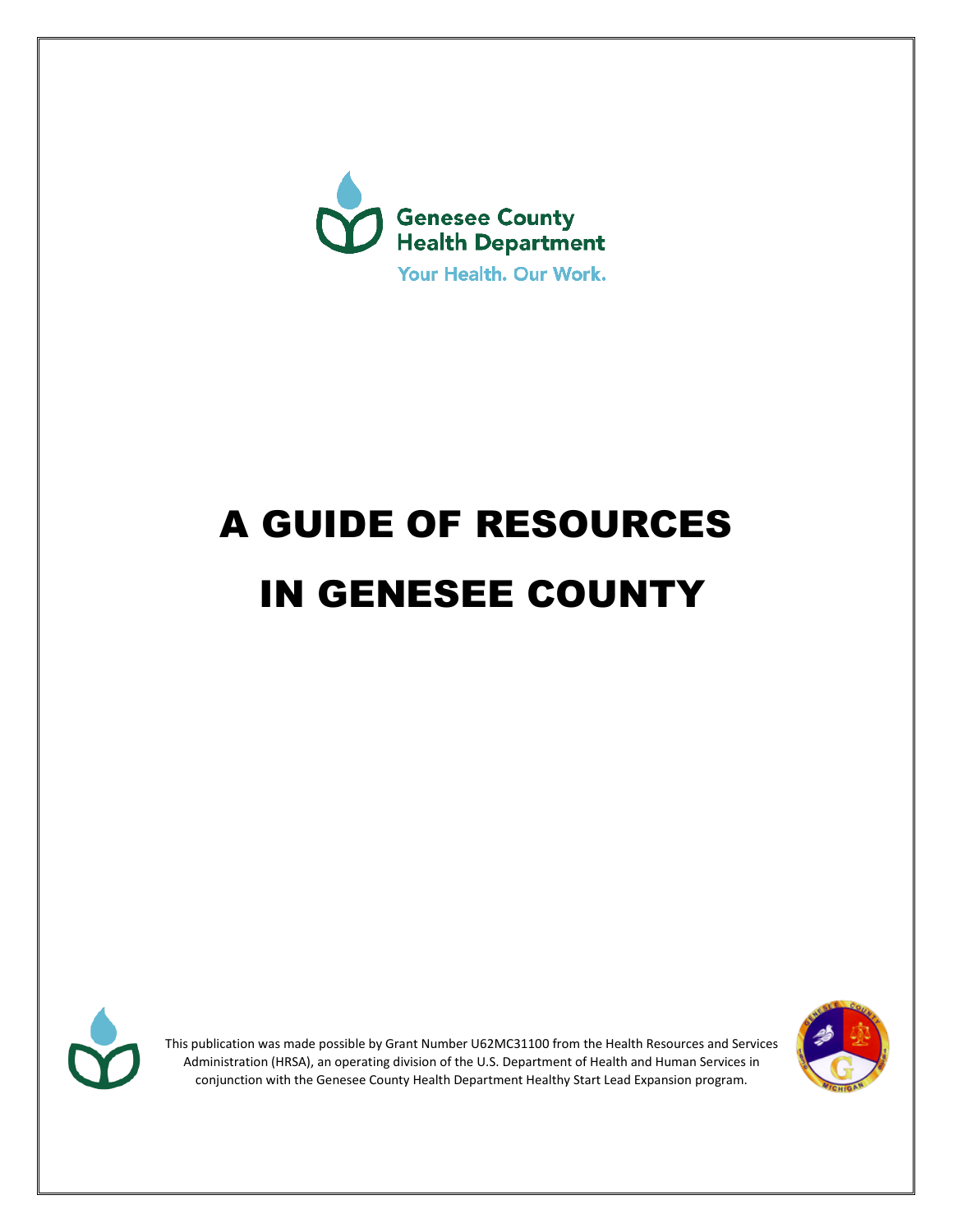### **PLEASE NOTE:**

**Programs and services often change. Please CALL the agency to confirm that the information listed is current.** 

**The information in this document is not considered to be an endorsement. It is intended for informational purposes only and is not all inclusive.** 

**To update information, make changes or add a service or program to the list, please email [lrosenberg@gchd.us](mailto:lrosenberg@gchd.us) or call 810-341-5428. Last modified 11/2019.**

Floyd J. McCree Courts & Human Services Center ♦ 630 S. Saginaw Street, Ste. 4 ♦ Flint, MI 48502

**Burton Branch ♦ G-3373 S. Saginaw Street ♦ Burton, MI 48529** 

Main Phone 810-257-3612 ♦ Visit us at: www.gchd.us

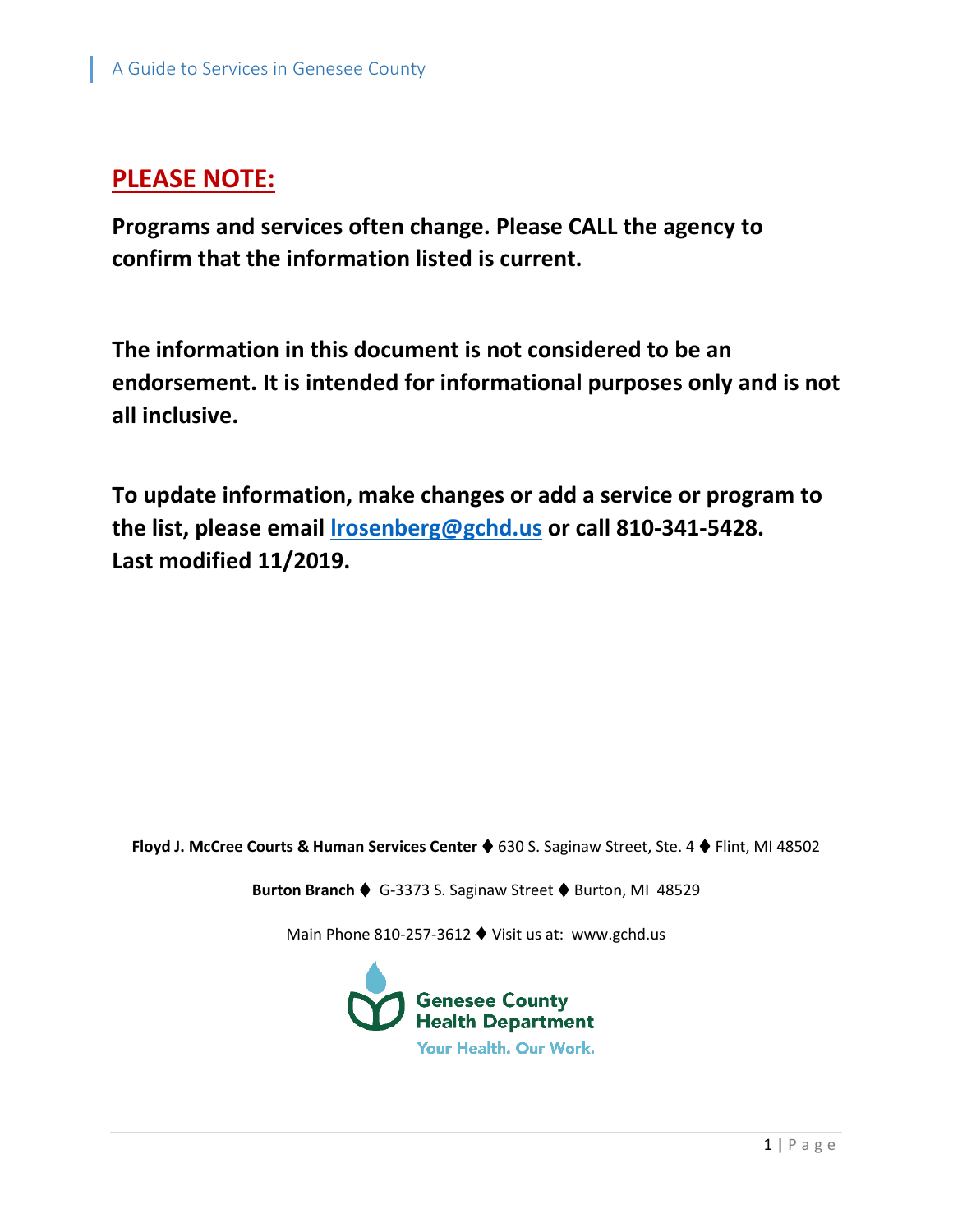L

# **Table of Contents**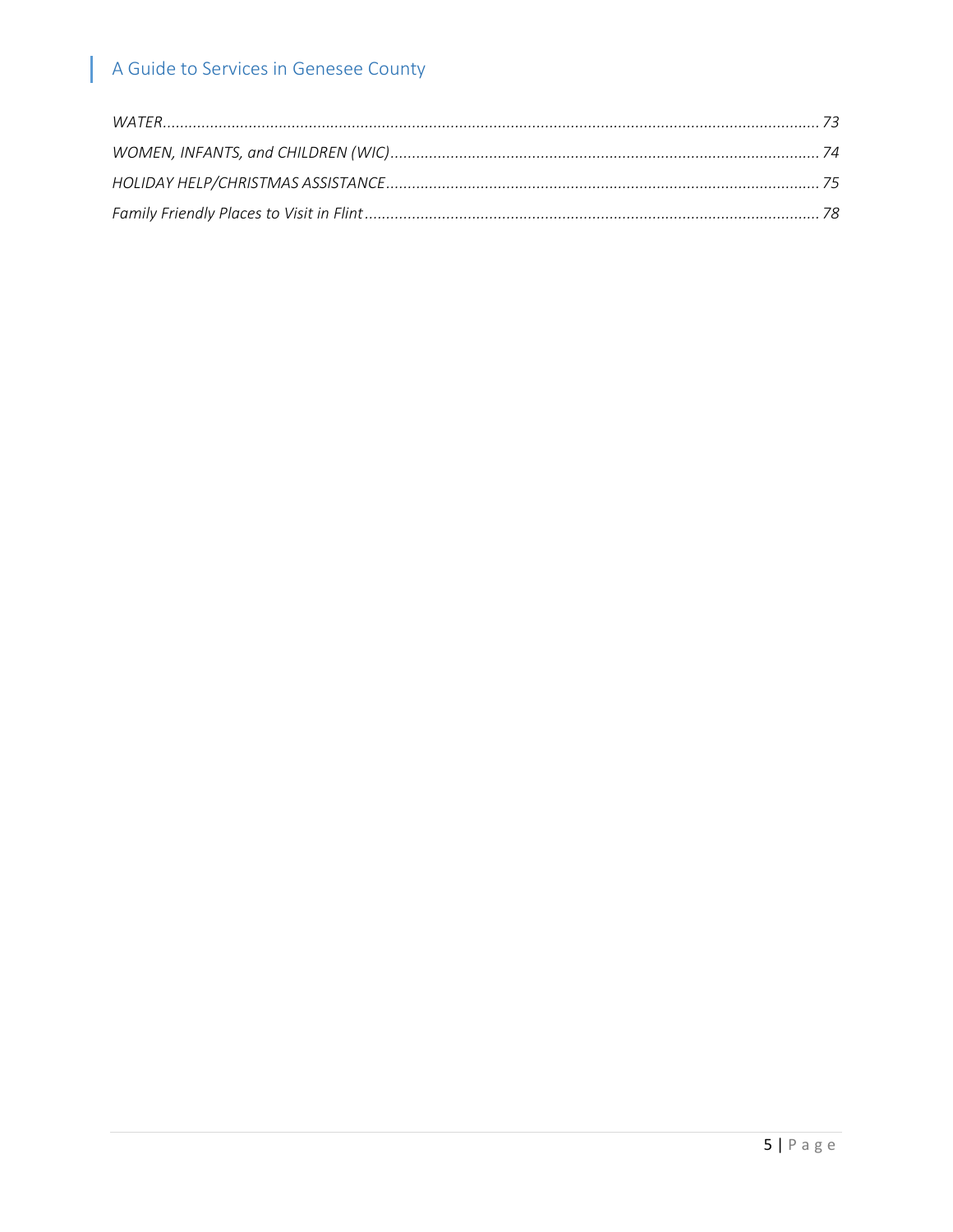# <span id="page-6-0"></span>ADOPTION

Adopt US Kids Provides information on how to foster or adopt a child, post-adoption resources and more. 888-444-3911 www.adoptUSkidds.org

Ennis Center for Children Offers a variety of programs to protect children and strengthen families such as foster care, adoption, youth assistance, outpatient counseling and more. 129 East Third Street, Flint, MI 48502 810-233-4031 [www.enniscenter.org](http://www.enniscenter.org/)

Michigan Adoption Resource Exchange (MARE) Michigan Department of Health and Human Services (MDHHS) MARE offers adoption parent resources, support, records, forms, frequently asked questions and connects you with a licensed adoption agency. It also provides photos and information on Michigan children available for adoption. 800-589-6273 [www.michigan.gov/dhhs](http://www.michigan.gov/dhhs)

Orchards Children's Services Offers help with adoption, foster care, family preservation, unifications and more. 444 Church Street, Flint, MI 48502 810-239-3264 [www.orchards.org](http://www.orchards.org/)

# <span id="page-6-1"></span>ANGER MANAGEMENT

#### CHILL (Civility Helps Individuals Live Longer)

A 12-week program for ages 12-17 develop problem solving skills and new ways to think about how they respond to conflicts. Offered at the Genesee Intermediate School District (GISD) and other locations and funded by the United Way and Family Court Juvenile Division. 810-591-5143 [www.geneseeisd.org](http://www.geneseeisd.org/)

### <span id="page-6-2"></span>ASTHMA

Genesee County Asthma Network Pediatric asthma support groups where you can talk about topics related to asthma. Hurley Medical Center, 1 Hurley Plaza, Flint, MI 48503 810-262-9120 [www.getasthmahelp.org/genesee-county-asthma-network](http://www.getasthmahelp.org/genesee-county-asthma-network)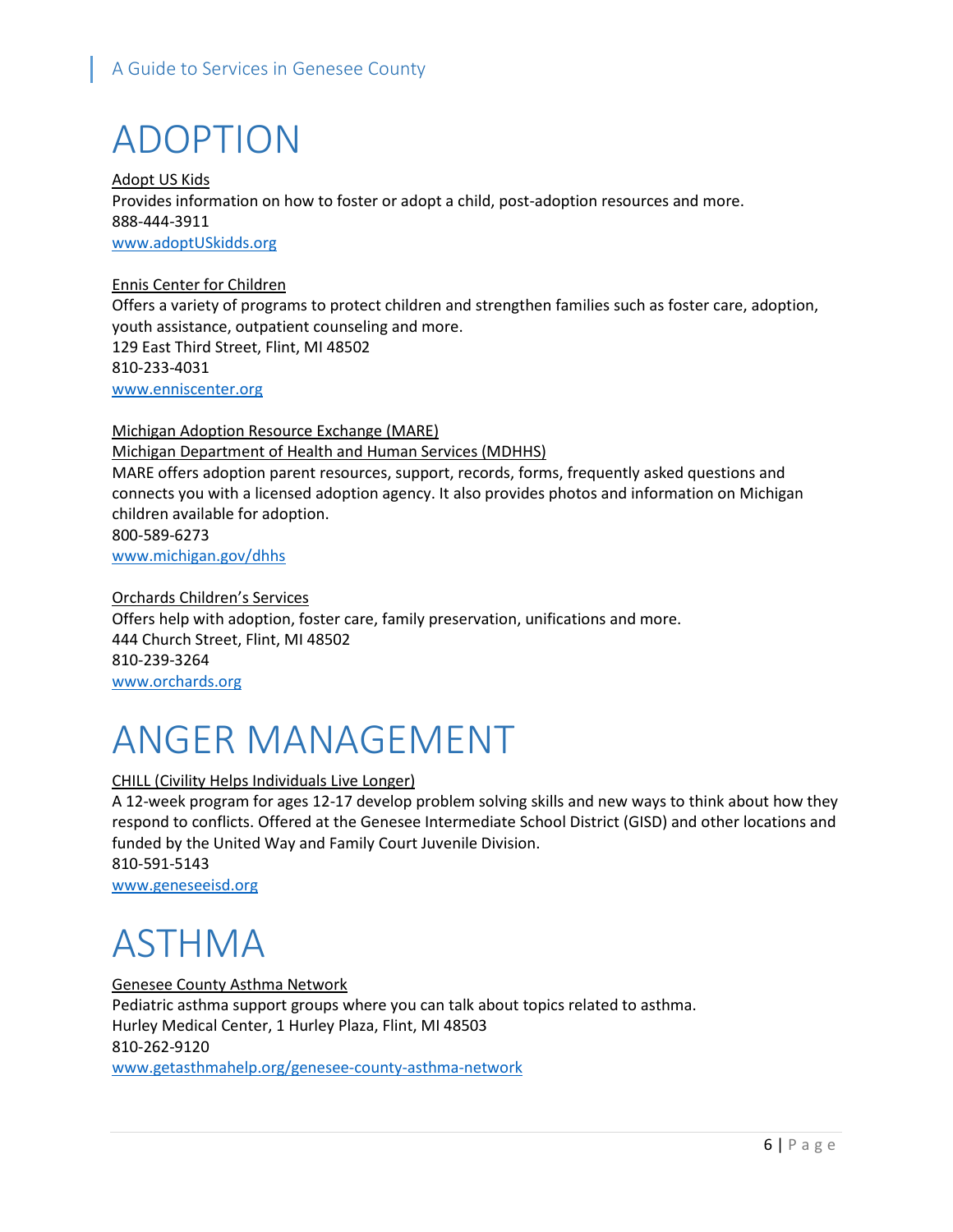#### Hurly Asthma Clinic

Doctors and nurses work with you and your family as a team to manage your asthma with valuable information on asthma treatment and prevention. Classes are available. 1125 South Linden Road, Flint, MI 48503 810-262-2130 [www.hurleyasthmakids.com](http://www.hurleyasthmakids.com/)

#### MATCH Program (Managing Asthma Through Case Management)

A home visiting program to help manage asthma with Hurley Asthma Disease Managers. 810-262-9591 or 810-262-6125 [www.hurleymc.com](http://www.hurleymc.com/)

### <span id="page-7-0"></span>AUTISM

#### Autism Alliance of Michigan

A team of autism specialists work one-on-one with families to help navigate and overcome the many barriers people face when trying to access care and support their loved one affected by autism. Helps you find services and resources in your area. 877-463-2266

[www.autismallianceofmichigan.org](http://www.autismallianceofmichigan.org/)

#### Autism Support Group and Resource Center

Provides support, advocacy, social, recreational and life skill experiences for those living with autism. Includes social opportunities, sports, camps, recreation and life skills. 4476 S. Dort Hwy, Burton, MI 48509 810-742-5404 [www.geneseeautism.org](http://www.geneseeautism.org/)

#### Neurodevelopmental Center of Excellence – Genesee Health System

Provides developmental screenings and help for children. Offers Autism Spectrum Disorder (ASD) and Fetal alcohol Spectrum Disorder (FASD) assessments, and neuropsychological assessments related to lead exposure from Flint water. 420 W. Fifth Avenue, Flint, MI 48503 810-496-5677

www.genhs.org/nce

#### Strive Center for Autism

<span id="page-7-1"></span>A center-based Applied Behavior Analysis (ABA) clinic that offers full day and half day programs for children ages 2-12. G4476 Dort Highway, Burton, MI 48529 810-344-8082 [www.sc-centers.com](http://www.sc-centers.com/)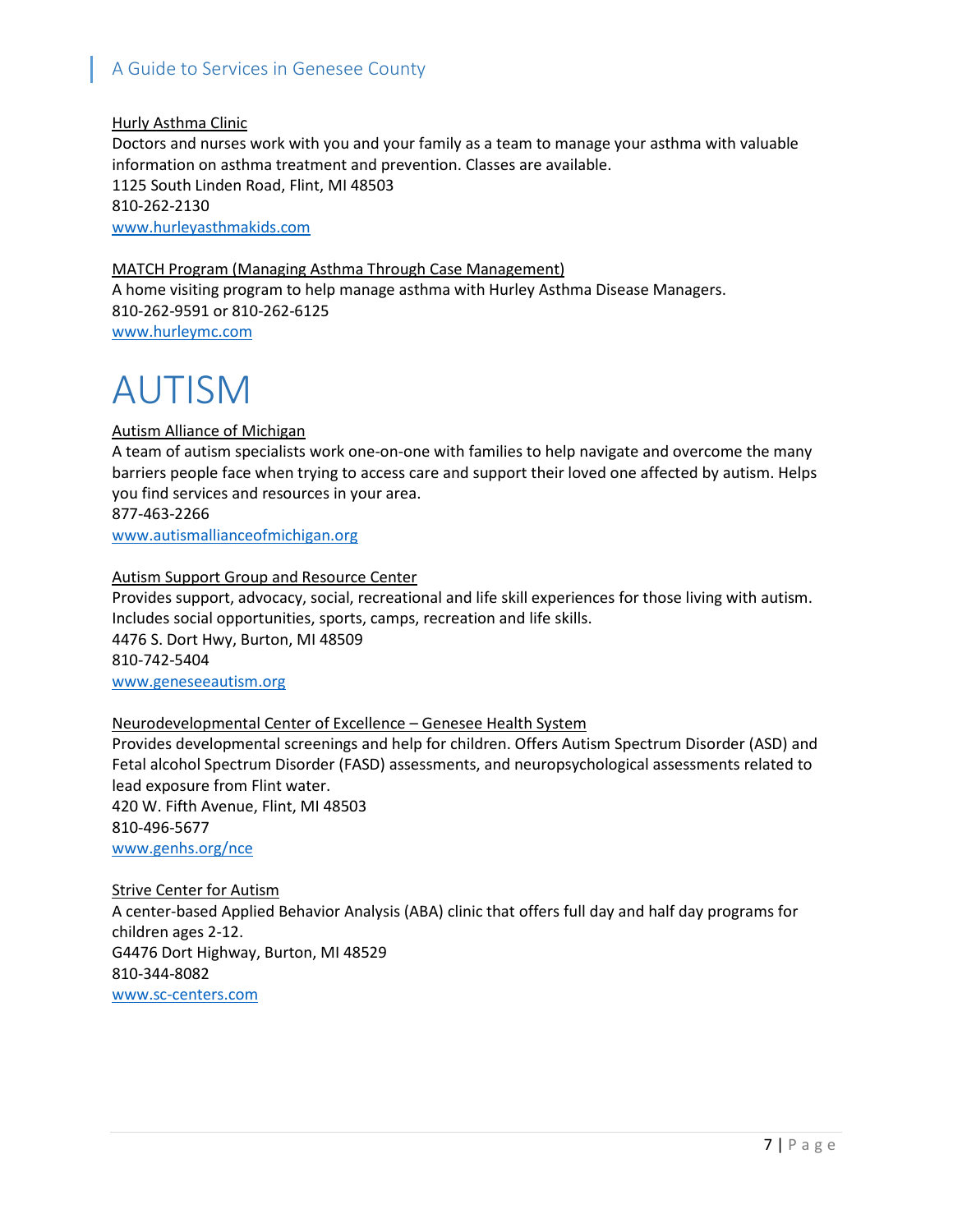# BABY CARE

Carriage Town Ministries

Attend a baby care class and receive a layette of new baby items. For moms and dads two months prior to birth to six months after birth of child.

605 Garland Street, Flint, MI 48503 810-238-6847 [www.carriagetown.org](http://www.carriagetown.org/)

#### Hurley Medical Center

Learn baby care basics like bathing, feeding, home and car seat safety, milestones to look out for in preparation for doctor visits. Get expert advice on sleeping patterns, tips to soothe your infant and methods for keeping him or her safe, including how to perform CPR and The Heimlich Maneuver. 1 Hurley Plaza, Flint, MI 48503 888-611-4462

[www.hurleymc.com](http://www.hurleymc.com/)

#### McLaren Flint

Learn basic infant care, growth and development, parenting skills, family adjustments, and safety concerns. Spouse or support persons are welcome to attend. 401 S. Ballenger Highway, Flint, MI 48532 810-342-4896 [www.mclaren.org](http://www.mclaren.org/)

### <span id="page-8-0"></span>BED BUGS

All-In-One Pest Control Local pest control service that you can hire to remove bed bugs from your home. 4294 Richfield Road, Flint, MI 48506 810-736-9513 [www.all-n-onepestcontrol.com](http://www.all-n-onepestcontrol.com/)

Genesee County Health Department Call for information about getting education and a kit to help get rid of bed bugs. 810-341-5428 [www.gchd.us](http://www.gchd.us/)

<span id="page-8-1"></span>**State Office of the Attorney General** For tenant and landlord disputes regarding bed bugs. 877-765-8388 [www.michigan.gov/ag](http://www.michigan.gov/ag)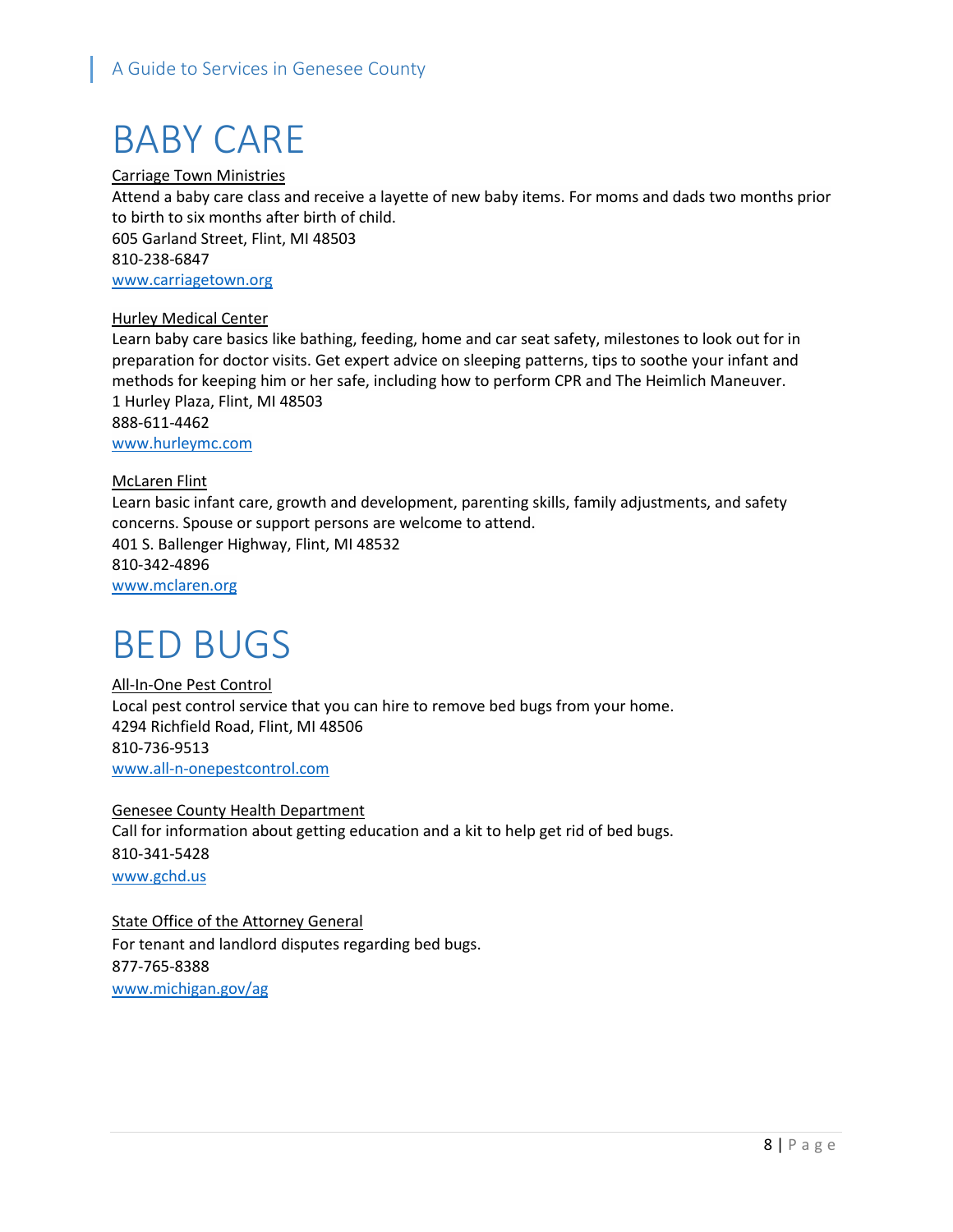### BIG BROTHERS BIG SISTERS

Provides children facing adversity with strong and enduring, professionally supported one-to-one relationships that change their lives for the better, forever. 410 E. 2nd Street, Flint, MI 48503 810-235-0617 [www.bbbsflint.org](http://www.bbbsflint.org/)

### <span id="page-9-0"></span>BREASTFEEDING

Baby Café Weekly breastfeeding drop-in support for moms/dads/families to share advice, get advice and just talk about their experiences. Mondays, 10am-12pm. 2400 Clarice Avenue, Burton, MI 48519 810-235-5613 [www.gchd.us](http://www.gchd.us/)

#### Beyond Breastfeeding Basics

A class at the Burton WIC clinic on what to expect with breastfeeding, how to establish a great milk supply, benefits of breastfeeding for mom and baby, working and breastfeeding and much more. G-3373 S. Saginaw Street, Burton, MI 48529 810-237-4606 [www.gchd.us](http://www.gchd.us/)

#### Genesys Regional Medical Center

Lactation Support/Outpatient Breastfeeding Clinic: 810-606-5898 Breastfeeding classes: 810-606-5897 After Hours Nursery: 810-606-5840 Maternal-Infant Health Program: 810-603-8623 [www.genesys.org](http://www.genesys.org/)

Hurley Medical Center Maternal-Infant Health: 810-262-9317 Lactation Consultants/Breastfeeding Clinic: 810-262-9480 Breastfeeding classes: 888-611-4462 [www.hurleymc.com](http://www.hurleymc.com/)

#### La Leche League

Experienced mothers who have breastfed their own babies and been trained by La Leche League to help mothers and mothers-to-be with breastfeeding. Phone and e-mail whenever you have breastfeeding questions or concerns. Calls, emails and meetings are FREE. [www.lalecheleagueofmichigan.org](http://www.lalecheleagueofmichigan.org/)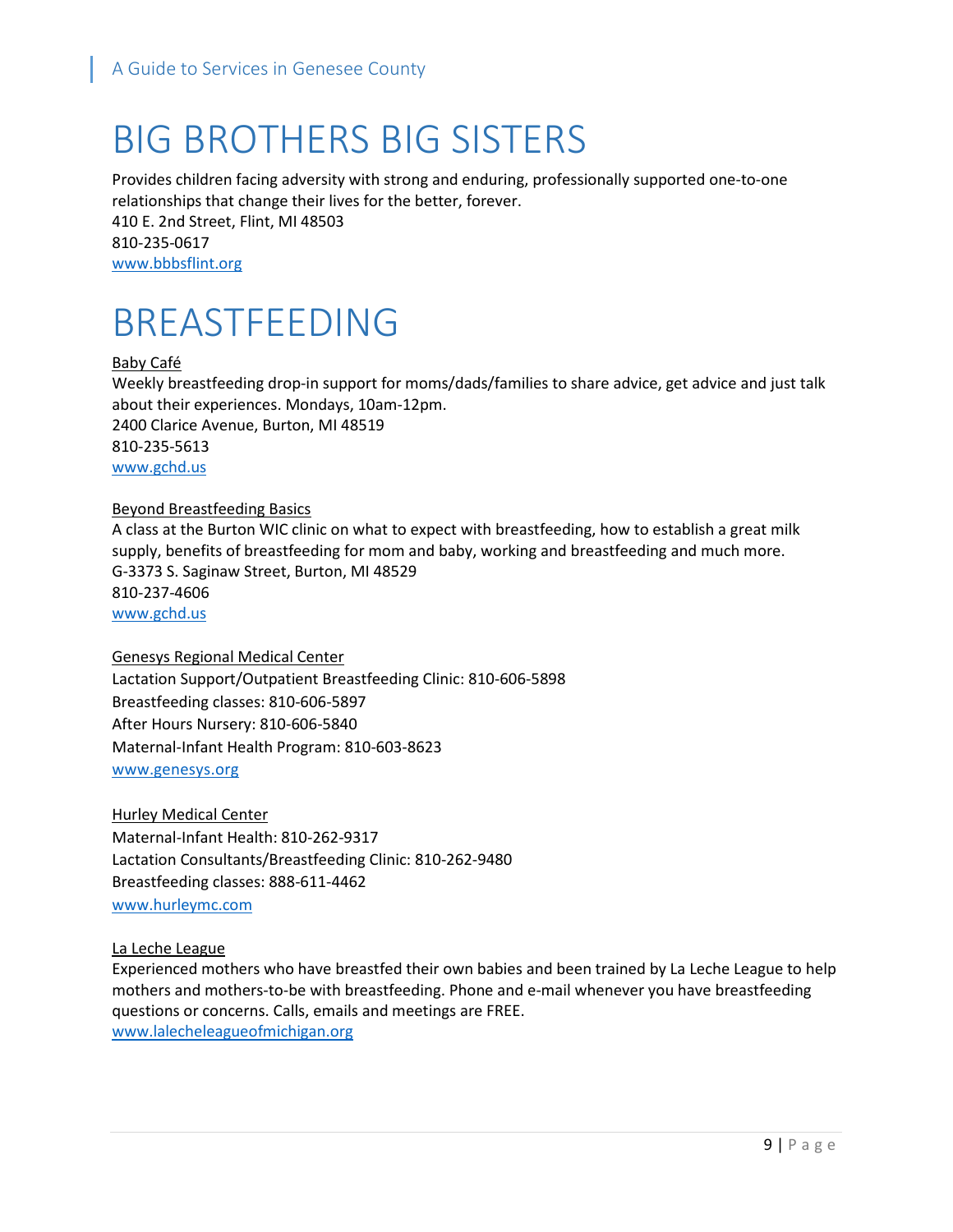McLaren Regional Medical Center – Birth Center Lactation Consultants and Breastfeeding Clinic: 810-262-9317 Breastfeeding classes: 810-342-4896 7 South, 401 South Ballenger Highway, Flint, MI 48532 [www.mclaren.org](http://www.mclaren.org/)

WIC Breastfeeding support (Women Infants and Children) Offers walk-in help with breastfeeding counselors, breastfeeding classes and support groups. G-3373 Saginaw Street, Burton, MI 48529 810-237-4606 [www.gchd.us](http://www.gchd.us/)

### <span id="page-10-0"></span>BREAST PUMPS

\*\*MOST MEDICAID INSURANCE PLANS PROVIDE ONE ELECTRIC BREAST PUMP AFTER BIRTH. \*\* CALL YOUR PLAN FOR INFORMATION

Ballenger Pointe-Medical Supplies 2316 S. Ballenger Highway, Flint, MI 48503 810-406-4444

Binson's Medical Equipment and Supplies G-4433 Miller Road, Flint, MI 48507 810-733-0280

Hart Medical Equipment/Medical Supply & Equipment 3033 E. Grand Blanc Road, Grand Blanc, MI 48439

Hart Medical Equipment/Genesys Healthy Equipment 8220 S. Saginaw, Grand Blanc, MI 48439 810-694-4391

Hart Medical Equipment (inside Genesys Medical Center) 1432 Genesys Parkway, Grand Blanc, MI 810-866-9435

<span id="page-10-1"></span>McLaren Regional Medical Center 401 S. Ballenger Highway, Flint, MI 48532 810-406-4502 (For use before discharge from Hospital)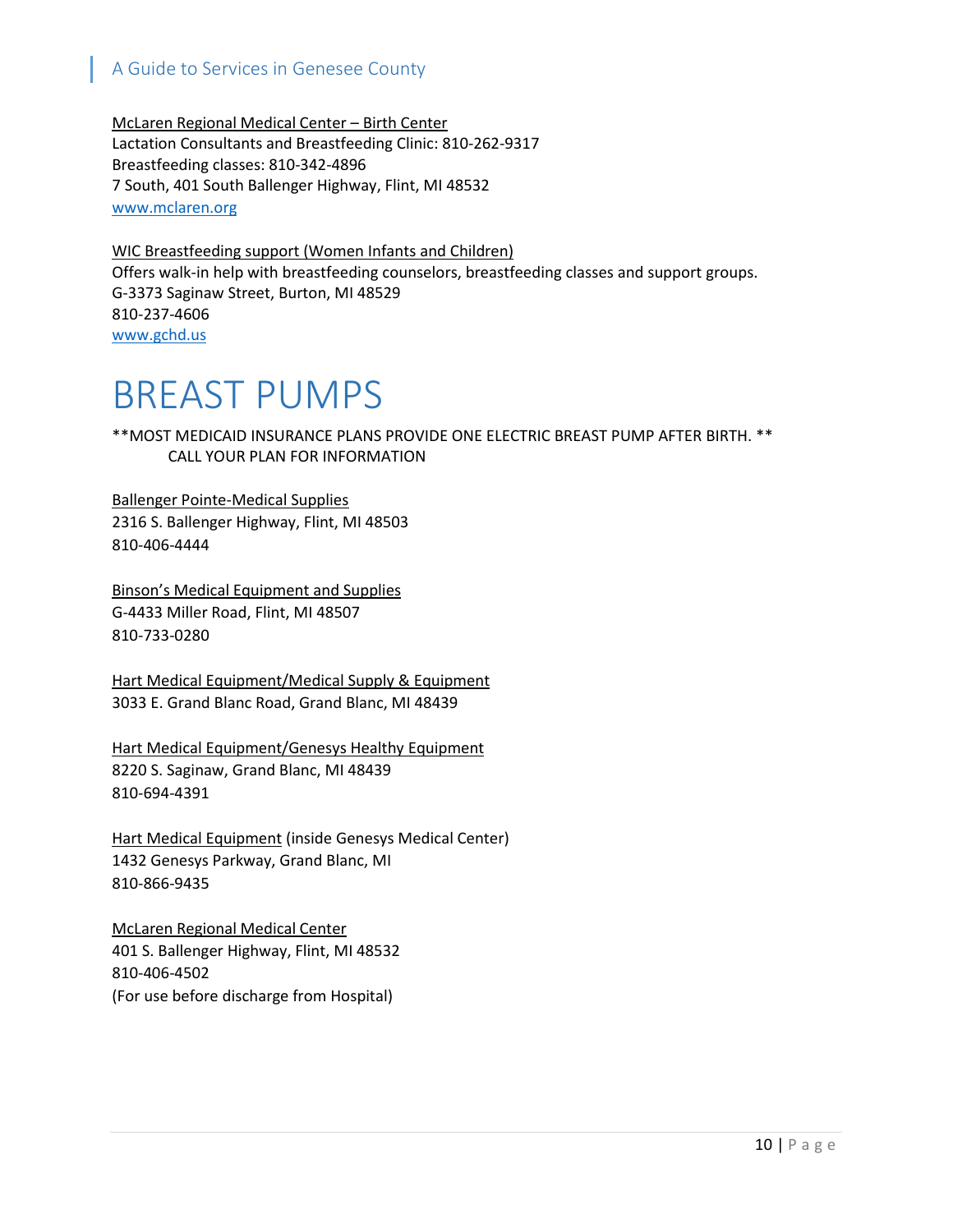# CAR SEATS

#### Answer Center for Women

A pregnancy center that provides car seats or pack-n-plays (when available) as well as other pregnancy resources after watching a 45 minute video. 626 Stevens Street, Flint, MI 48502 810-234-7777 [www.answercenterforwomen.org](http://www.answercenterforwomen.org/)

#### **GCCARD**

Car seats may be available and car seat checks are held the  $3<sup>rd</sup>$  Thursday of each month. 2171 S. Linden Road, Flint, MI 48532 810-235-5613 [www.gc4me.com](http://www.gc4me.com/)

#### **Heartbeat of Greater Flint**

Maternity and baby clothing supplies may be available such as, diapers, infant formula, car seats, strollers, play pens, high chairs, etc. and loan closet for baby furniture. Monday – Friday, 10am- 2:45 pm 320 E. Fourth Street, Flint, MI 48502 810-232-3101 800-238-4269 (Emergency line) www.remixgenesee.org

Michigan State Police Check website for upcoming car seat events and car seat safety checks. [www.michigan.gov](http://www.michigan.gov/)

Safe Kids Greater Flint Holds car seat checkups, safety workshops and may have car seats. Hurley Medical Center 810-262-9642 [www.safekids.org/coalition/safe-kids-michigan](http://www.safekids.org/coalition/safe-kids-michigan)

## <span id="page-11-0"></span>CASE MANAGEMENT

#### Children's Special Health Care Services (CSHCS)

Helps coordinate care for children with complex medical cases. Offers family centered care plans, advocacy and education. All insurances accepted. Fee is based on income. 630 S. Saginaw Street, Suite 4, Flint, MI 48502 810-257-3146 [www.gchd.us/cshcs](http://www.gchd.us/cshcs)

#### Easter Seals Family Services

Offers many services for children and families such as individual, family, and group therapy, family centered planning, in-home therapy, case management, infant mental health, family psycho-educational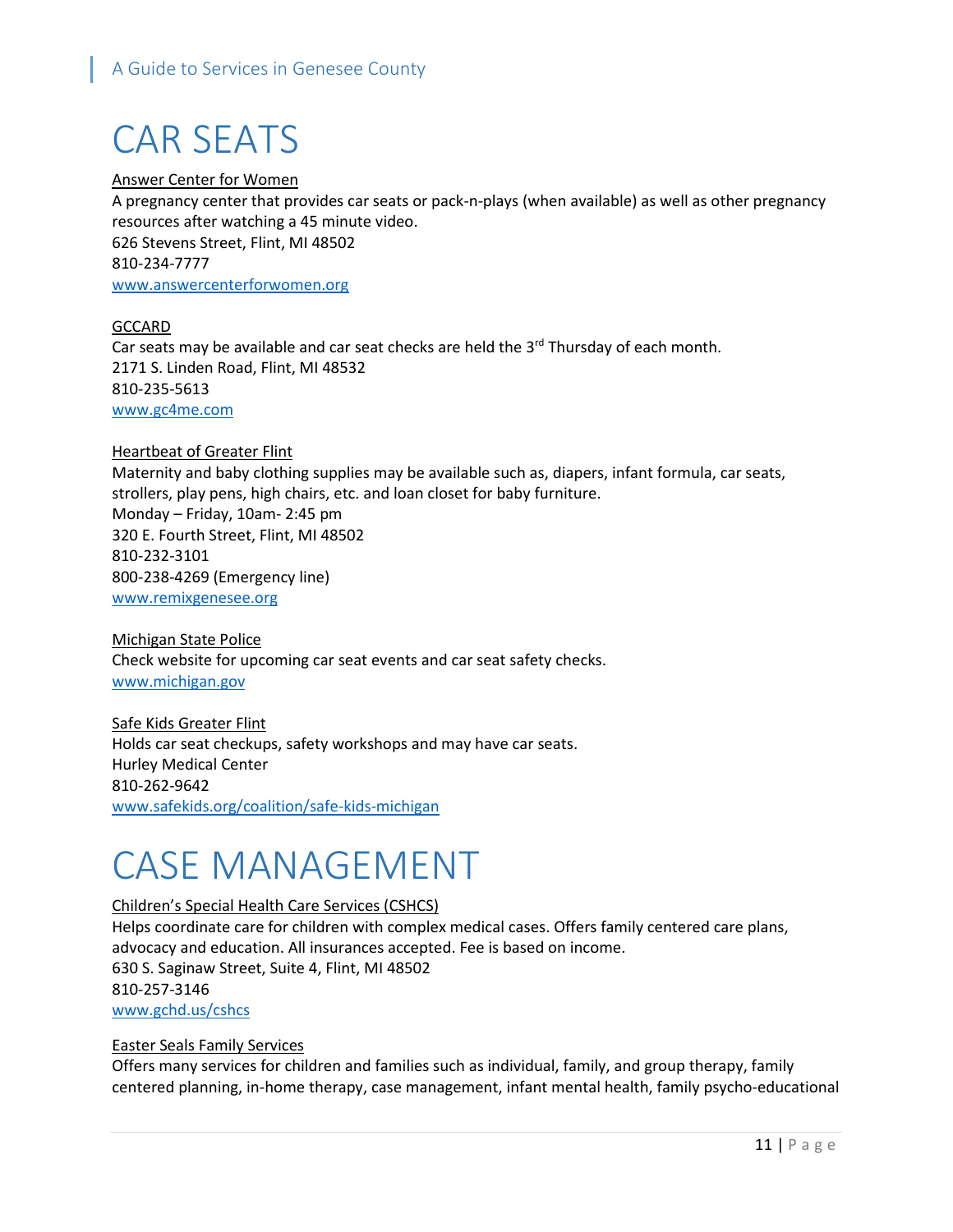services, services for children/adolescents with substance use, juvenile justice programs, adventure therapy, wraparound, trauma specific therapy and adolescent substance use. 1420 West University, Flint, MI 48504 810-238-0475 [www.easterseals.com](http://www.easterseals.com/)

Genesee Health System (GHS) Provides case management and supports services for children with emotional disturbances or developmental disabilities. 420 W. Fifth Avenue, Flint, MI 48503 810-257-3705 [www.genhs.org/Services/Mental-Health-Services/Childrens-Services-and-Supports](http://www.genhs.org/Services/Mental-Health-Services/Childrens-Services-and-Supports)

Greater Flint Health Coalition- Children's Healthcare Access Program (CHAP) A program that works with you and your child's doctor to connect you with support services to ensure the best health outcomes possible. Available to children eligible for Medicaid. 519 S. Saginaw Street, Suite 306, Flint, MI 48502 810-232-2228 www.gfhc.org

### <span id="page-12-0"></span>CHILD ABUSE & NEGLECT

If you suspect child abuse or neglect, call **855-444-3911** any time day or night.

Children's Protective Services (CPS) Investigates child abuse and neglect. Speak up anytime day or night. 125 E. Union Street, Flint, MI 48502 855-444-3911 www.michigan.gov/mdhhs

Voices for Children Helps prevents child abuse and help survivors become children again. 515 East Flint Street, Flint, MI 48503 810-238-3333 [www.weissadvocacycenter.org](http://www.weissadvocacycenter.org/)

### <span id="page-12-1"></span>CHILDBRITH CLASSES

Genesys Medical Center Childbirth education classes to help you prepare for childbirth and delivery. 1 Genesys Pkwy, Grand Blanc, MI 48439 810-606-5897 [www.healthcare.ascension.org](http://www.healthcare.ascension.org/)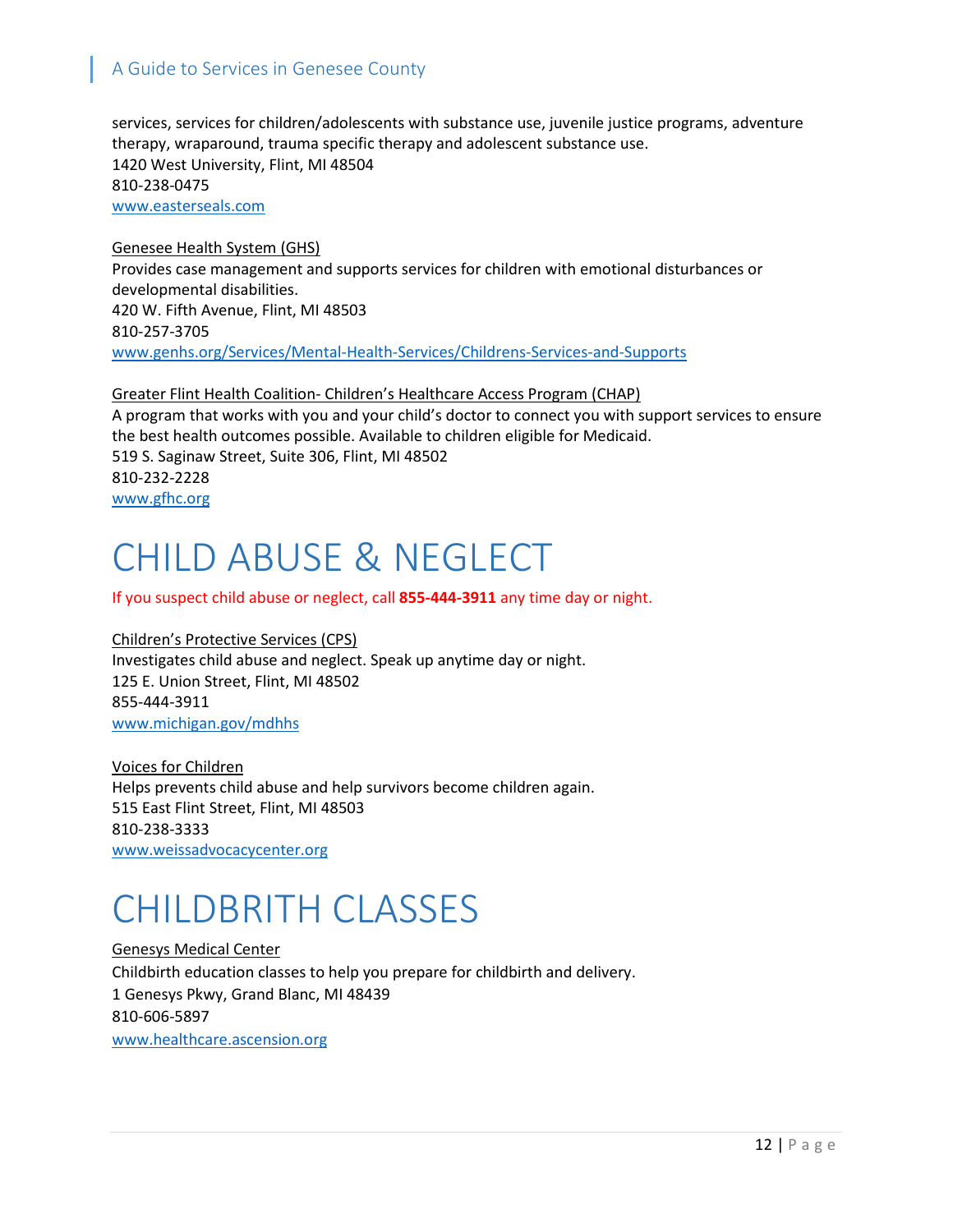#### Hurley Medical Center

If you are at least 20 weeks along, you can register for classes in childbirth, breastfeeding, infant CPR and safety and more. 1 Hurley Plaza, Flint, MI 48503 888-611-4462

[www.hurleymc.com](http://www.hurleymc.com/)

#### McLaren Flint - Family Birth Place

Offers classes in childbirth preparation, natural comfort techniques, baby care and breastfeeding. 401 South Ballenger Highway, Flint, MI 48532 810-342-2279 [www.mclaren.org](http://www.mclaren.org/)

## <span id="page-13-0"></span>CHILDCARE

#### Child Development and Care (CDC) Program

You may qualify for help paying for childcare through the Michigan Department of Education. If you have a child under the age of four, live in the Flint water system area or if you (when you were pregnant) or your child lived, worked, or received childcare or education at an address that was serviced by the Flint water system at any time from April 25, 2014 - August 14, 2016 you qualify. You may also qualify based on income.

877-614-7328 [www.michigan.gov](http://www.michigan.gov/)

#### Child Care Network

Provides support to families on finding and/or paying for childcare; provides support to early education/child care providers in quality improvement efforts; offers training in early childhood topics; loans curriculum, books, early childhood toys, learning kits, and other resources through its library. 412 S. Saginaw, 3rd Floor, Suite 302, Flint, MI 48502 810-407-7285

[www.childcarenetwork.org](http://www.childcarenetwork.org/)

#### Great Start to Quality

Search this database for a childcare provider. Use the ZIP code to search for care near where you work or live. 810-407-7285

[www.greatstarttoquality.](http://www.greatstarttoquality/)org

#### Provider Empowerment Program (PEP)

Helps those caring for children of family, friends and neighbors or a non-licensed childcare provide the best possible care. Offers free trainings, activities, resources, play groups, books, learning materials, clothes, toys, household goods, food, grants for home repairs, help with subsidy and more. pep-flint@mich.edu 810-221-1525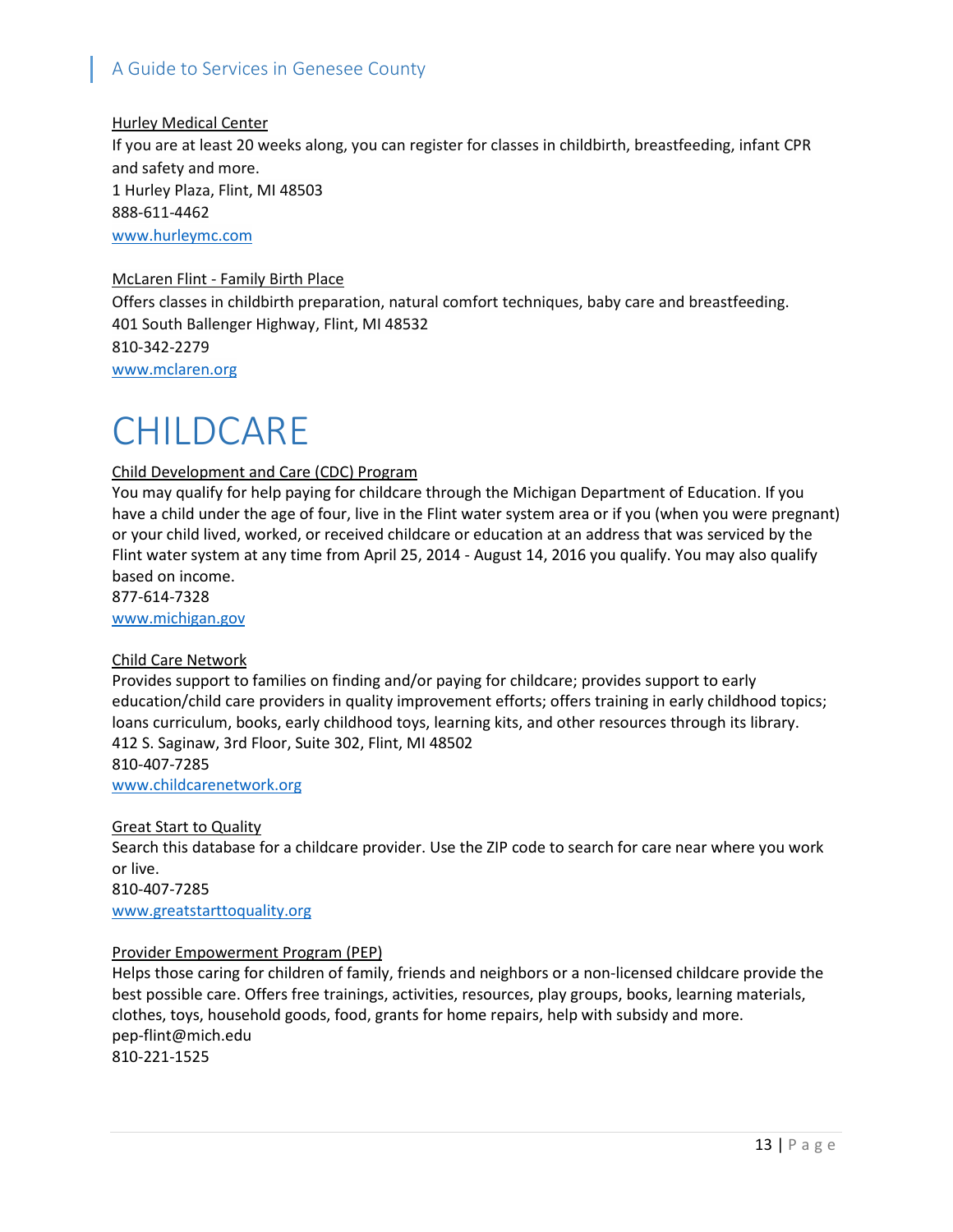# <span id="page-14-0"></span>CLOTHING

#### Catholic Charities

Offers items such as toothpaste, shampoo, diapers, formula, and toilet paper, as well as clothing and household goods are distributed to those in need when available. Monday – Friday, 1-4pm 517 E. Fifth Avenue, Flint, MI 48503 810-265-7025 [www.catholiccharitiesflint.org](http://www.catholiccharitiesflint.org/)

#### Crossover Ministry

Clients can shop for clothing once every 60 days with a valid referral and proof of children living in their homes. They provide free food (once per month), clothing, shampoo and soap, warm winter coats, safe drinking water, dishes, pots and pans, and more. 414 W. Court Street, Flint, MI 48503 810-234-2479

[www.crossoverministryflint.org](http://www.crossoverministryflint.org/)

#### Eastside Mission

A clothing and food pantry. May have furniture (when available) for a small fee. Photo ID and a piece of mail required or proof of residence needed. Tuesday-Thursday, 9:30am-12:30pm 1917 Delaware, Flint, MI 48506 810-767-5312 [www.flinteastsidemission.org](http://www.flinteastsidemission.org/)

#### Greater Holy Temple

Holds a Help Center every Thursday providing water, food, personal and household items. They also have a clothing pantry that allows 15 items per person, per visit. May visit twice per week. 6702 Dort Highway, Flint, MI 48505 810-787-3960 [www.greaterholytemple.org](http://www.greaterholytemple.org/)

Metropolitan Baptist Church Food and clothing pantry. Tuesdays, 10am-12pm 930 East Myrtle Avenue, Flint, MI 48505 810-787-9731 [www.themetrobt.org](http://www.themetrobt.org/)

Old News Boys Offers coats or pair of shoes for children. Please call your child's school and ask for the parent liaison or counselor. 6255 Taylor Drive, Flint, MI 48507 810-744-1840 [www.onbflint.org](http://www.onbflint.org/)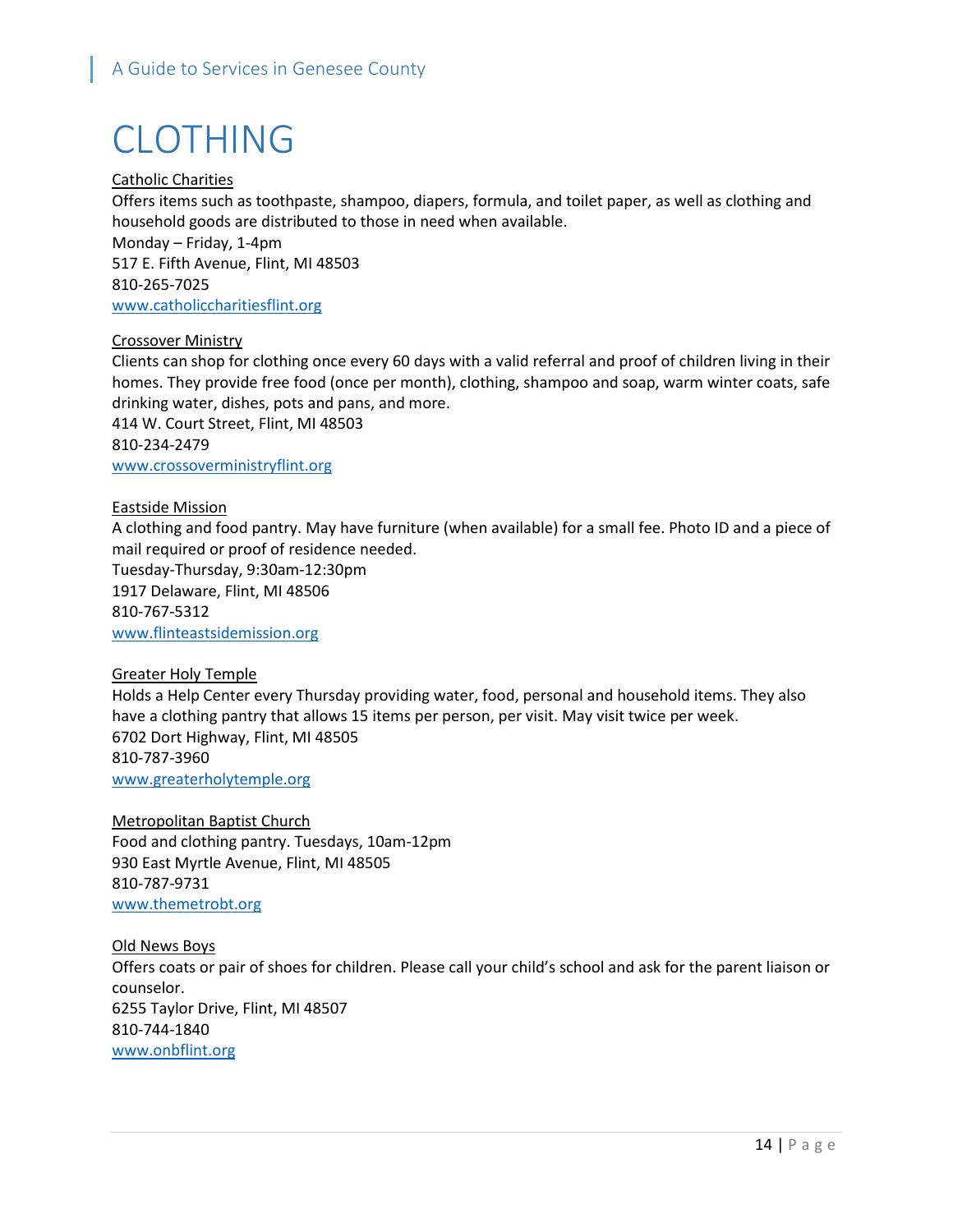Salvation Army Family Store and Donation Center Clothing and household items. 4273 Corunna Road, Flint, MI 48532 810-600-0020 [www.salvationarmyusa.org](http://www.salvationarmyusa.org/)

Salvation Army Family Store Clothing and home items. 2200 N. Dort Highway, Flint, MI 48506 810-234-2678 x 220 [www.salvationarmyusa.org](http://www.salvationarmyusa.org/)

## <span id="page-15-0"></span>COLLEGES/UNIVERSITIES

Baker College - Flint 1050 W. Bristol Road, Flint, MI 48507 855-487-7888 [www.baker.edu/campuses/michigan/flint](http://www.baker.edu/campuses/michigan/flint)

Davenport University 1401 E. Court Street, Flint, MI 48503 810-732-9977 or 800-27-1443 [www.davenport.edu](http://www.davenport.edu/)

Ferris State University 1401 E. Court Street, Flint, MI 48503 810-762-0461 or 866-387-9430 [www.ferris.edu](http://www.ferris.edu/)

Kettering University 1700 University Avenue, Flint, MI 48504 810-762-9500 [www.kettering.edu](http://www.kettering.edu/)

Michigan State University- College of Human Medicine 200 E 1st Street, Flint, MI 48502 810-600-5600 [www.msufame.msu.edu](http://www.msufame.msu.edu/)

Mott Community College 1401 E. Court Street, Flint, MI 48503 810-762-0200 [www.mcc.edu](http://www.mcc.edu/)

University of Michigan 303 E. Kearsley Street, Flint, MI 48502 810-762-3300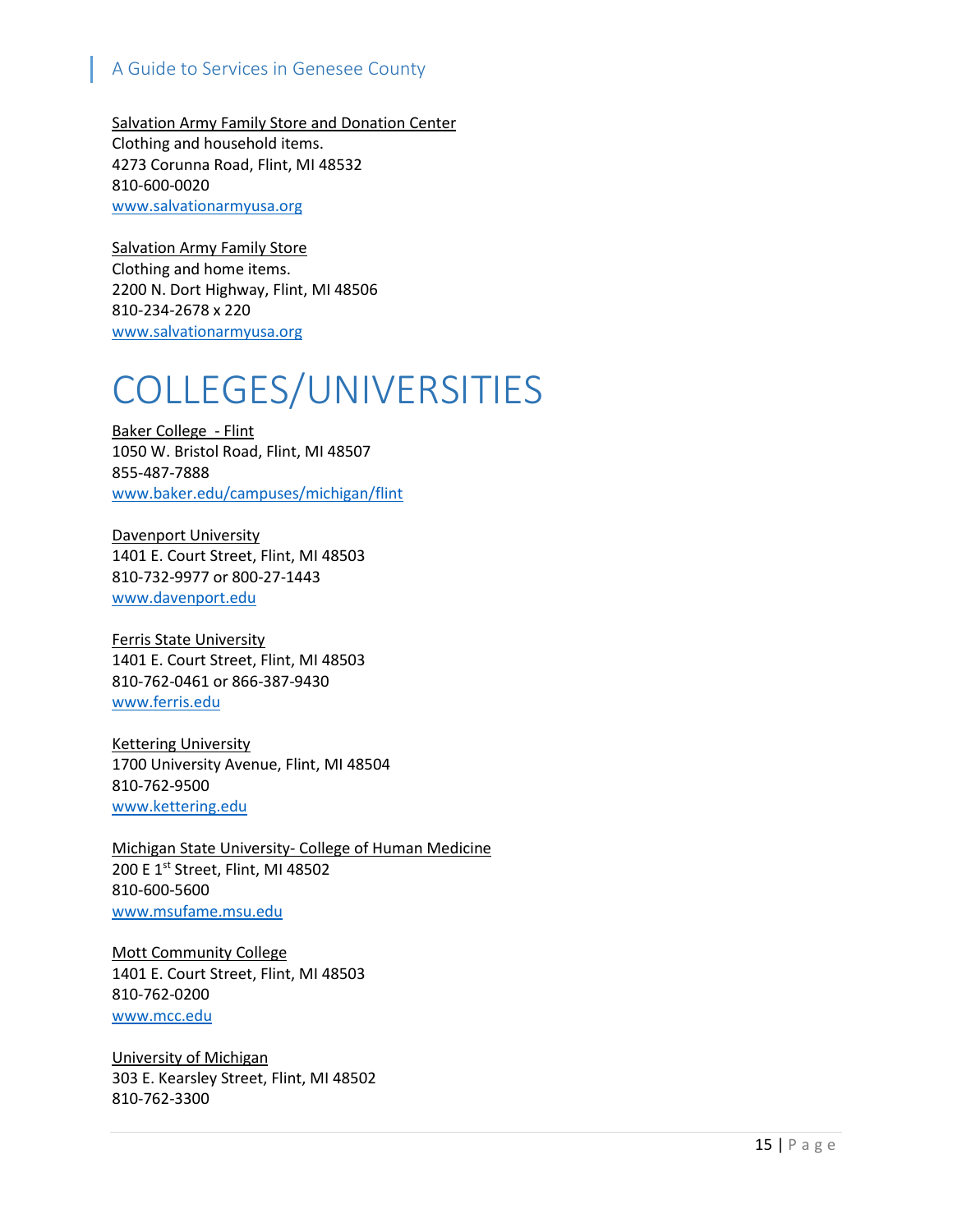[www.umflint.edu](http://www.umflint.edu/)

# <span id="page-16-0"></span>COMPLEX MEDICAL NEEDS (CHILD)

#### Children's Special Health Care Services (CSHCS)

Helps coordinate care for children with complex medical cases. Offers family centered care plans, advocacy and education. All insurances accepted. Fee is based on income. 630 S. Saginaw Street, Suite 4, Flint, MI 48502 810-257-3146 [www.gchd.us/cshcs](http://www.gchd.us/cshcs)

### <span id="page-16-1"></span>**COMPUTERS**

#### Protect MI Child

Protect your child from virtual threats. Go to www.protectmichild and register your child's electronic devices. It is easy, free, and will give peace of mind that adds for alcohol, tobacco, gambling, and pornography are not reaching them on their electronic devices. [www.protectmichild.com](http://www.protectmichild.com/)

Flint Public Library Free computer use. 1026 E. Kearsley Street, Flint, MI 48503 810-232-7111

Hispanic Technology Center Free access for local residents to computers, internet and computer training. 2101 Lewis Street, Flint, MI 48506 810-424-3760 [www.mcc.edu/hispanic\\_ctc/](http://www.mcc.edu/hispanic_ctc/)

### <span id="page-16-2"></span>CONDOMS

<span id="page-16-3"></span>Genesee County Health Department - Burton Branch Stop in for free condoms G-3373 S. Saginaw Street, Burton, MI 48529 810-237-4538 [www.gchd.us](http://www.gchd.us/)

<span id="page-16-5"></span><span id="page-16-4"></span>Planned Parenthood Flint health center for family planning services and offers free condoms. G-3371 Beecher Rd, Flint, MI 48532 810-238-3631 [www.plannedparenthood.org](http://www.plannedparenthood.org/)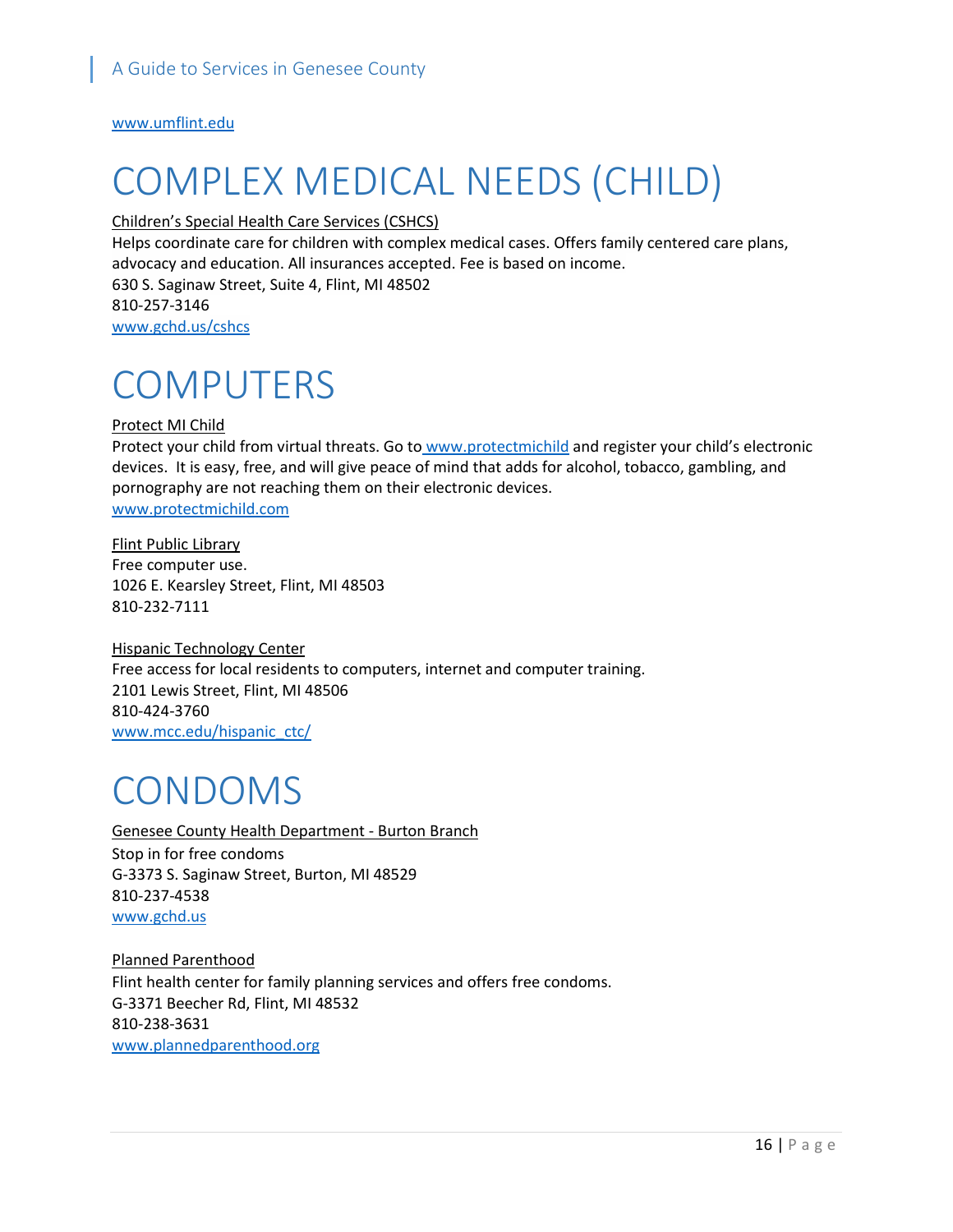Wellness Services Offers a safe space for individuals and couples to get tested for HIV and STIs, get free condoms and lube. 311 E Court St, Flint, MI 48502 810-232-0888

### <span id="page-17-0"></span>COOKING CLASSES

Commit to Fit! Cooking with Kids Cooking demonstrations and education with the Greater Flint Health Coalition. 810-232-2228 www.commit2fit.com

Cooking Matters - MSU extension Cooking classes for teens, adults and childcare professionals on healthy eating, cooking, and grocery shopping on a limited budget. 810-244-8500 www.canr.msu.edu

### <span id="page-17-1"></span>CPR

The American Red Cross Offers classes in first aid, CPR (Cardio Pulmonary Resuscitation), babysitting and more. 810-232-1401 [www.redcross.org](http://www.redcross.org/)

# <span id="page-17-2"></span>DEAF/HARD OF HEARING

Communication Access Center Offers community interpreting services, senior citizens programs, substitute teachers and more. 1277 W. Court Street, Flint, MI 48503 810-239-3112 [www.cacdhh.org](http://www.cacdhh.org/)

#### Deaf and Hearing Impaired Services (DHIS) Provides American Sign Language interpreters, sign language counseling, sign language classes, support groups, video relay and other assistive devices. 25882 Orchard Lake Road, Suite 100, Farmington Hills, MI 48336 248-473-1888

[www.dhisonline.org](http://www.dhisonline.org/)

Hearing Loss Association of America- Michigan State Association Provides information, advocacy and support meetings to people with hearing loss in Michigan. 7400 Bay Road, University Center, MI 48710 989-860-0961 [www.hearingloss-mi.org](http://www.hearingloss-mi.org/)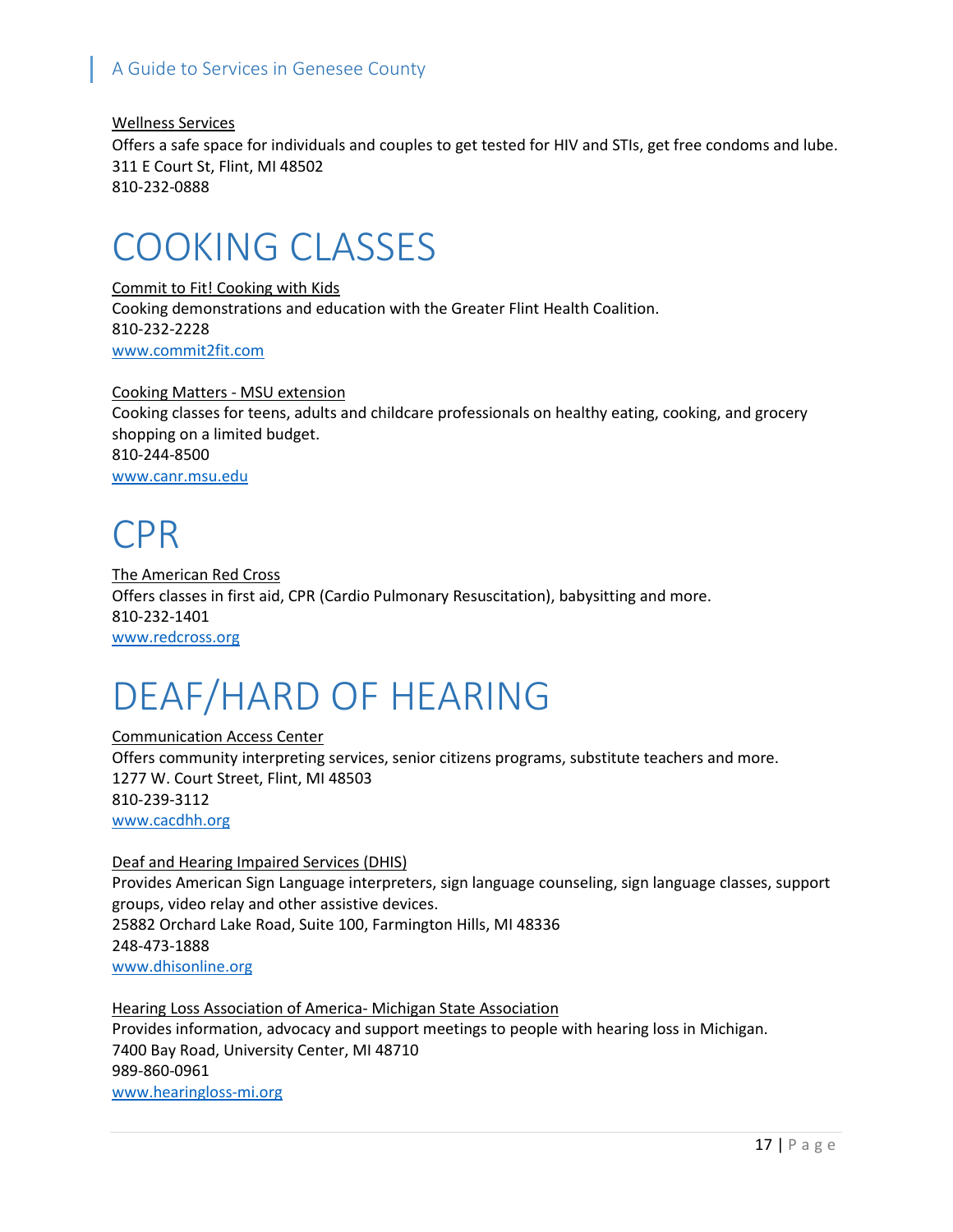Michigan Hands and Voices Parent-driven collaborative group that is unbiased toward communication modes and methods P.O. Box 10038, Lansing, MI 48913 248-845-8762 [www.mihandsandvoices.org](http://www.mihandsandvoices.org/)

Michigan School for the Deaf School for children with hearing loss, family ASL (American Sign Language) classes, counseling, assistance with hearing technology and screening. 1235 W. Court Street, Flint, MI 48503 810-257-1400 [www.michganschoolforthedeaf.org](http://www.michganschoolforthedeaf.org/)

### <span id="page-18-0"></span>DENTAL CARE

Baby Those Baby Teeth A list of dentists in Genesee County that provide services to infants and toddlers. 810-232-2228 www.gfhc.org

Hamilton Community Health Network Dental care for people of all ages at 3 locations. North Clinic, G-5399 N. Saginaw Street, Flint, MI 48504 Main Clinic, 2900 N. Saginaw Street, Flint, MI 48505 Burton Clinic, G-3375 S. Saginaw Street, Burton, MI 48529 810-406-4246 [www.hamiltonchn.org](http://www.hamiltonchn.org/)

Healthy Kids Dental Dental care is available to children who have Medicaid and are under the age of 21. 866-696-7441 www.healthykidsdental.org

Mott Children's Health Center 806 Tuuri Place, Flint, MI 48503 810-767-5750 [www.mottchc.org/services/dentistry](http://www.mottchc.org/services/dentistry)

#### Mott Community College Dental Hygiene Clinic

Low cost, quality, dental care available September through June Only. Dental hygiene students provide services under close supervision by licensed Dentists and Dental Hygienists. Located at Mott Community College Dental Hygiene Clinic. 1401 Court Street, 2<sup>nd</sup> Floor, Flint, MI 48503 810-762-0493 www.mcc.edu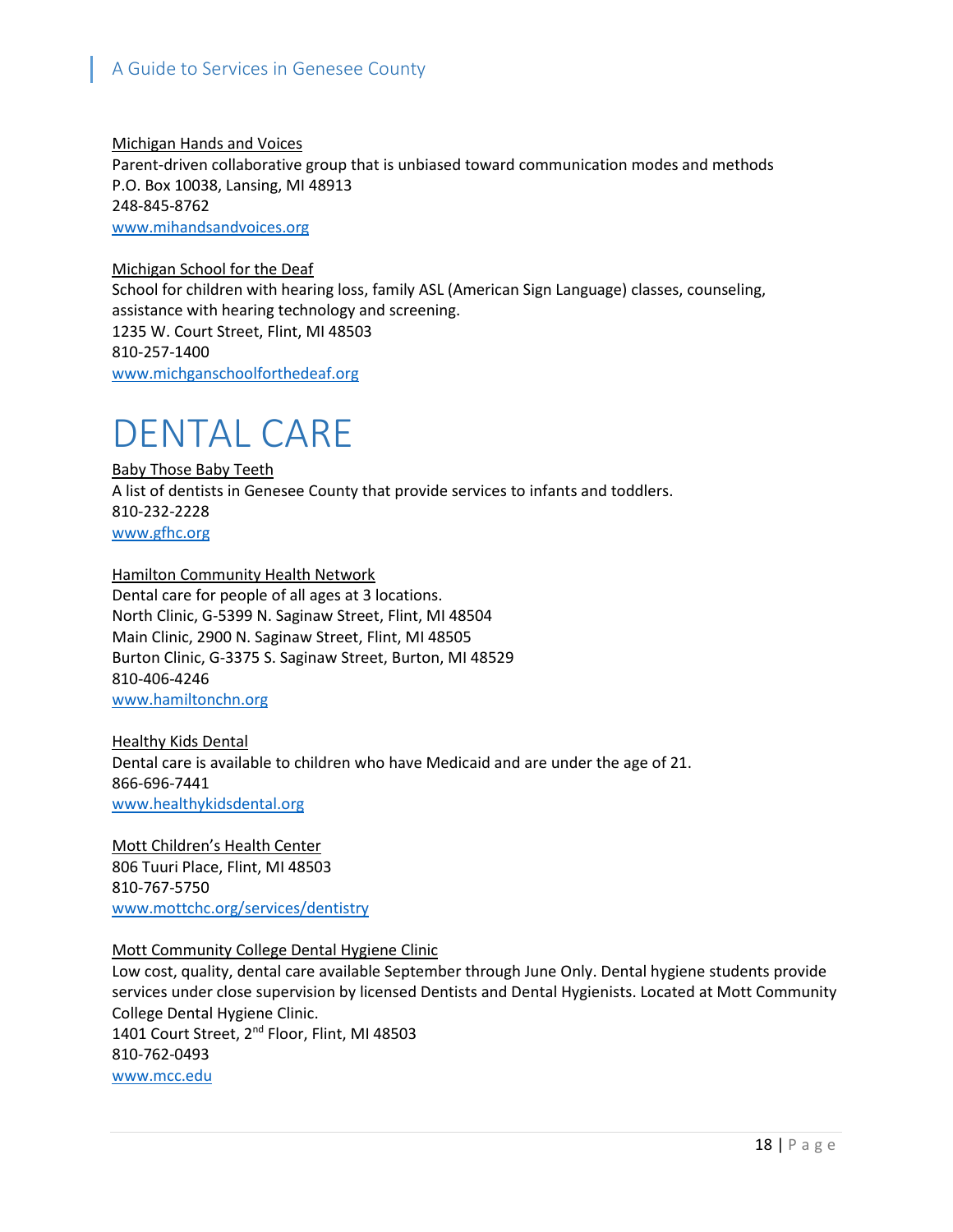#### My Community Dental Centers (MCDC)

Provides exceptional dental care to everyone, even those who can't afford it, at the Flint Dental Center. 4007 W. Court Street, Unit D, Flint, MI 48532 877-313-6232 [www.mydental.org](http://www.mydental.org/)

### <span id="page-19-0"></span>DEVELOPMENT AND GROWTH

#### Ages and Stages Questionnaire

Parents of children 2 months to 5 years of age can complete a FREE 10 minute ages and stages developmental screening. A specialist will follow up with an individualized email to offer support and resources. THIS IS NOT A FREE SERVICE.

[www.agesandstages.com](http://www.agesandstages.com/)

#### Delta Family Clinic

Offers education assessment including school readiness, learning disability and special education evaluations for children 4 and older. 1309 S. Linden Road, Suite C, Flint, MI 48532 810-630-1152 [www.deltafamilyclinicsouth.com](http://www.deltafamilyclinicsouth.com/)

#### Early On

Early On is Michigan's system for helping infants and toddlers, birth to age 3 and their families who have developmental delays or are at risk for delays due to certain health conditions. Fill out the online application. Someone will contact you within 10 business days. 800-EARLY-ON (800-327-5966) or call 591-KIDS (for Early On Genesee) [www.1800earlyon.org](http://www.1800earlyon.org/)

#### Flint Registry

Anyone affected by the Flint Water Crisis can be included in the Flint Registry which will link you to resources and health services. You can register by phone, online, in person or by mail. 833-GO-FLINT [www.flintregistry.org](http://www.flintregistry.org/)

#### Healthy Start

Provides in home support to families with babies ages 0-18 months to stay healthy, work through problems, eat right, care for baby, make medical appointments and much more. 810-237-4607 [www.gchd.us](http://www.gchd.us/)

#### Neurodevelopmental Center of Excellence – Genesee Health System

Provides developmental screenings and help for children. Offers Autism Spectrum Disorder (ASD) and Fetal alcohol Spectrum Disorder (FASD) assessments, and neuropsychological assessments related to lead exposure from Flint water. 420 W. 5th Avenue, Flint, MI 48503 810-496-5677 www.genhs.org/nce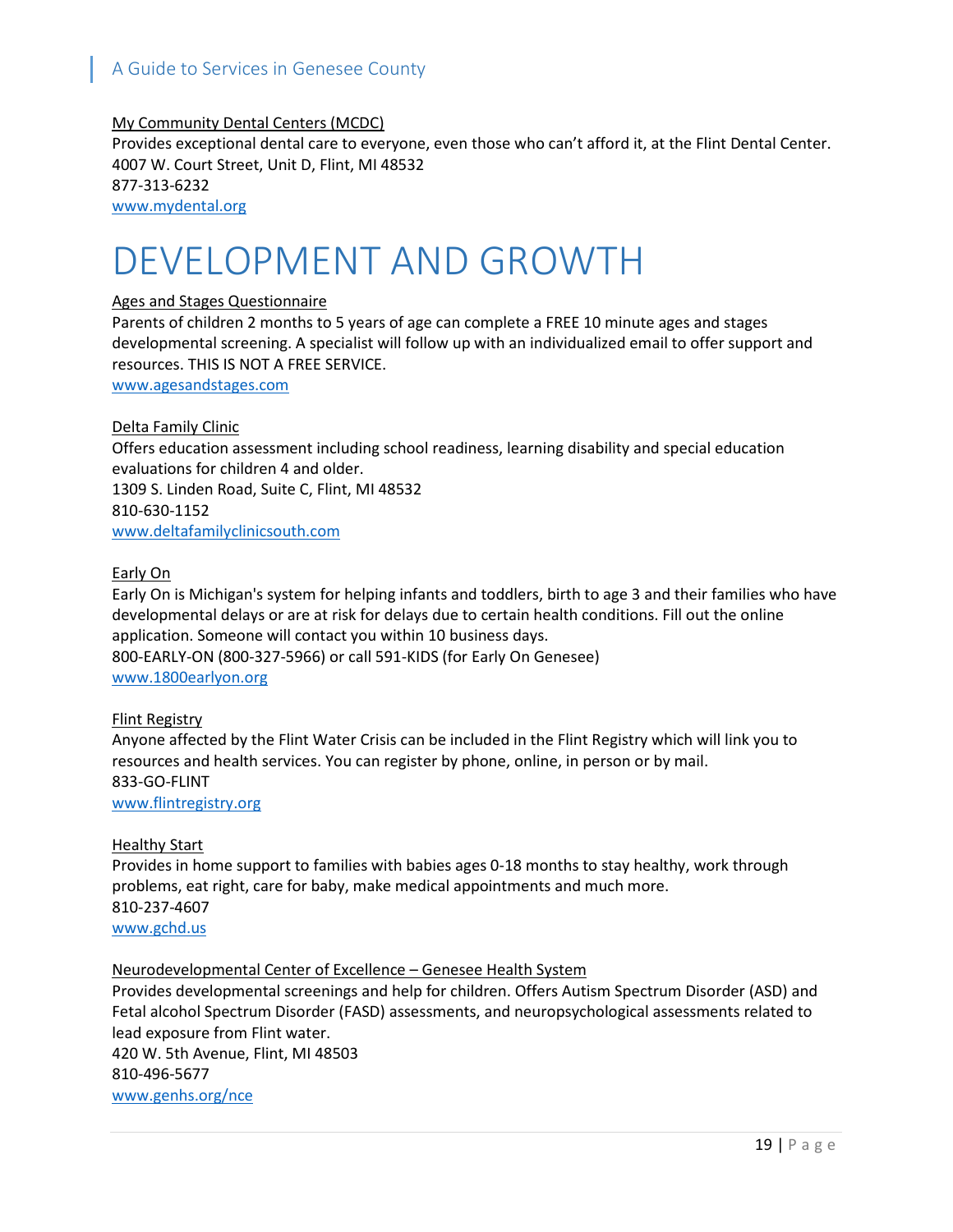## <span id="page-20-0"></span>DIABETES

Genesys Provides complete care, tools and support to help you manage your diabetes and improve your quality of life. 1 Genesys Pkwy, Grand Blanc, MI 48439 810-606-7720 [www.healthcare.ascension.org](http://www.healthcare.ascension.org/)

Hurley Medical Center Care for adults with diabetes, diabetes during pregnancy and pediatric diabetes. G-2065 Center Road Suite D, Burton, MI 48519 810-262-9126 [www.hurleymc.com](http://www.hurleymc.com/)

#### McLaren

Helps manage diabetes by learning to control blood sugar through proper nutrition, exercise, nutritional counseling, support group and special events throughout the year G-3230 Beecher Road, Flint, MI 48532 810-342-5506 [www.mclaren.org](http://www.mclaren.org/)

### <span id="page-20-1"></span>DIAPERS

2<sup>nd</sup> Chance Baptist Church Tuesdays and Thursdays only 1950 Burr Blvd., Flint, MI 48503 810-720-8118

Answer Center for Women Provides diapers or baby care items after watching a video. Provides car seats or pack n play (when available) after watching a 45 minute video. 626 Stevens Street, Flint, MI 48502 810-234-7777 [www.answercenterforwomen.org](http://www.answercenterforwomen.org/)

Calvary United Methodist Church Gives out wipes only on Wednesday 2111 Flushing Road, Flint, MI 48504 810-238-7685

Catholic Charities Diapers when available. Call to check. 810-265-7025 [www.ccsg.org](http://www.ccsg.org/)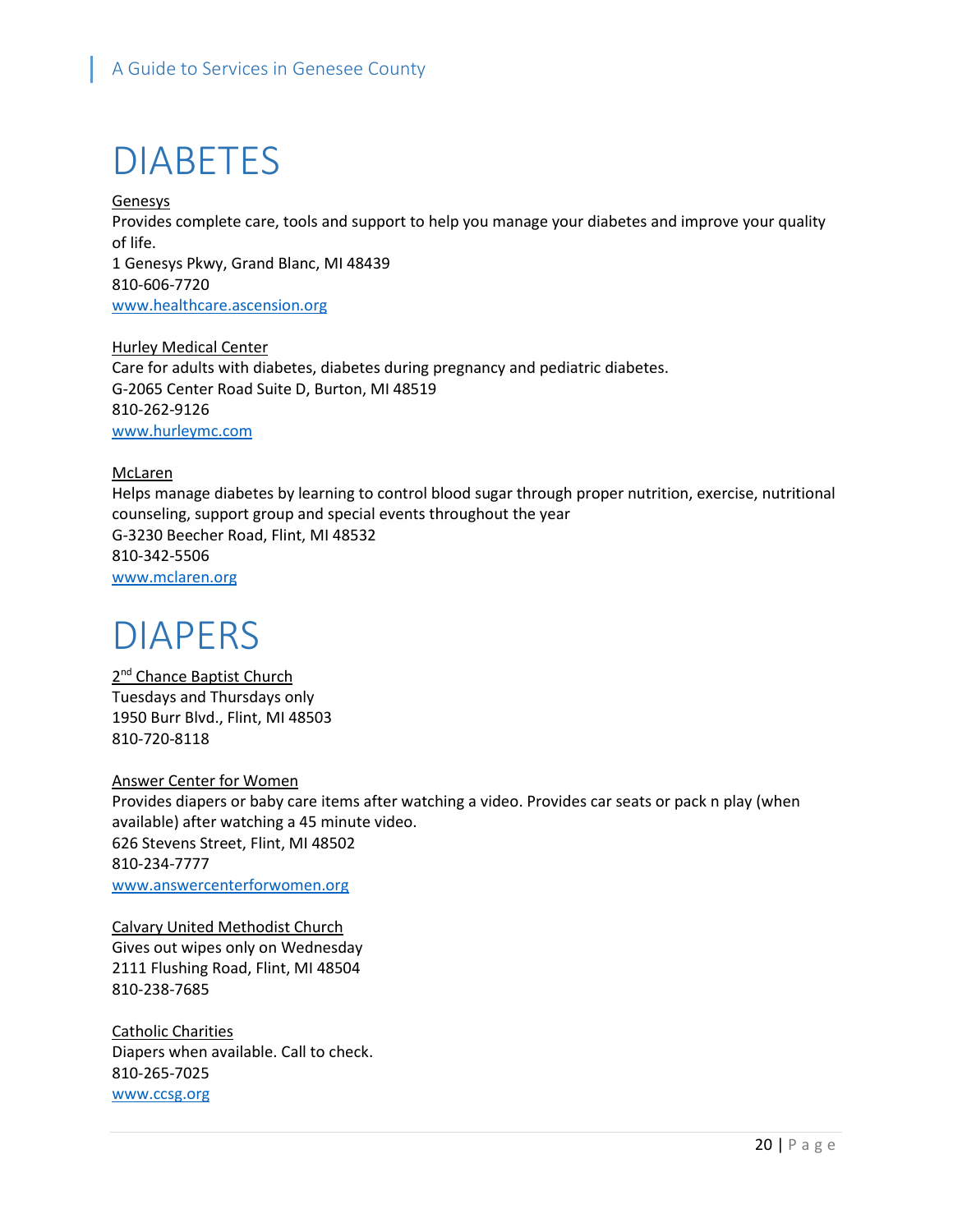#### Heartbeat of Greater Flint

Provides services for pregnant women, new mothers, and small children including pregnancy testing and counseling, maternity clothing, layettes and clothing for infants and toddlers, and a pantry that supplies disposable diapers and baby formula, and a baby furniture loan closet. 320 E. 4th Street, Flint, MI 48502 810-232-3101

Salvation Army

Emergency Diapers (50 per month). Call for days they will be given away. Must bring your picture ID, baby's birth record or foot print from the hospital. 1474 W. Coldwater Road, Flint, MI 48505 810-789-4003

[www.satruck.org](http://www.satruck.org/)

### <span id="page-21-0"></span>DISABILITY SUPPORT

#### Disability Network of Mid-Michigan

Provides information, referrals, nursing facility transition, independent living support, youth programming, peer groups, mentoring, advocacy and more. 3600 S. Dort Highway, Suite 54, Flint, MI 48507 810-742-7547 (Caption Call) 810-742-1800

#### Family Support Subsidy Program

Financial support to families with children with severe impairments for example not able to walk, eat, dress or talk on their own. Payments are just over \$200 per months. Child must be identified by the MI public schools system as having an educational category of CI, SXI or ASD. 420 West 5th Avenue, Flint, MI 48503 810-496-5107 [www.michigan.gov](http://www.michigan.gov/)

Michigan Protection and Advocacy Service Offers advocacy and information for adults and children with disabilities. 800-228-5923 [www.mpas.org](http://www.mpas.org/)

Michigan Rehabilitation Services Helps individuals with disabilities transition from school to work as well as achieve independence. 711 N. Saginaw Street, Suite 124, Flint, MI 48503 810-760-2103

Woodside Church- "Voices" Disability support group held 3<sup>rd</sup> Wednesday of the month at 4:30pm 810-767-4911 727 East Street, Flint, MI 48501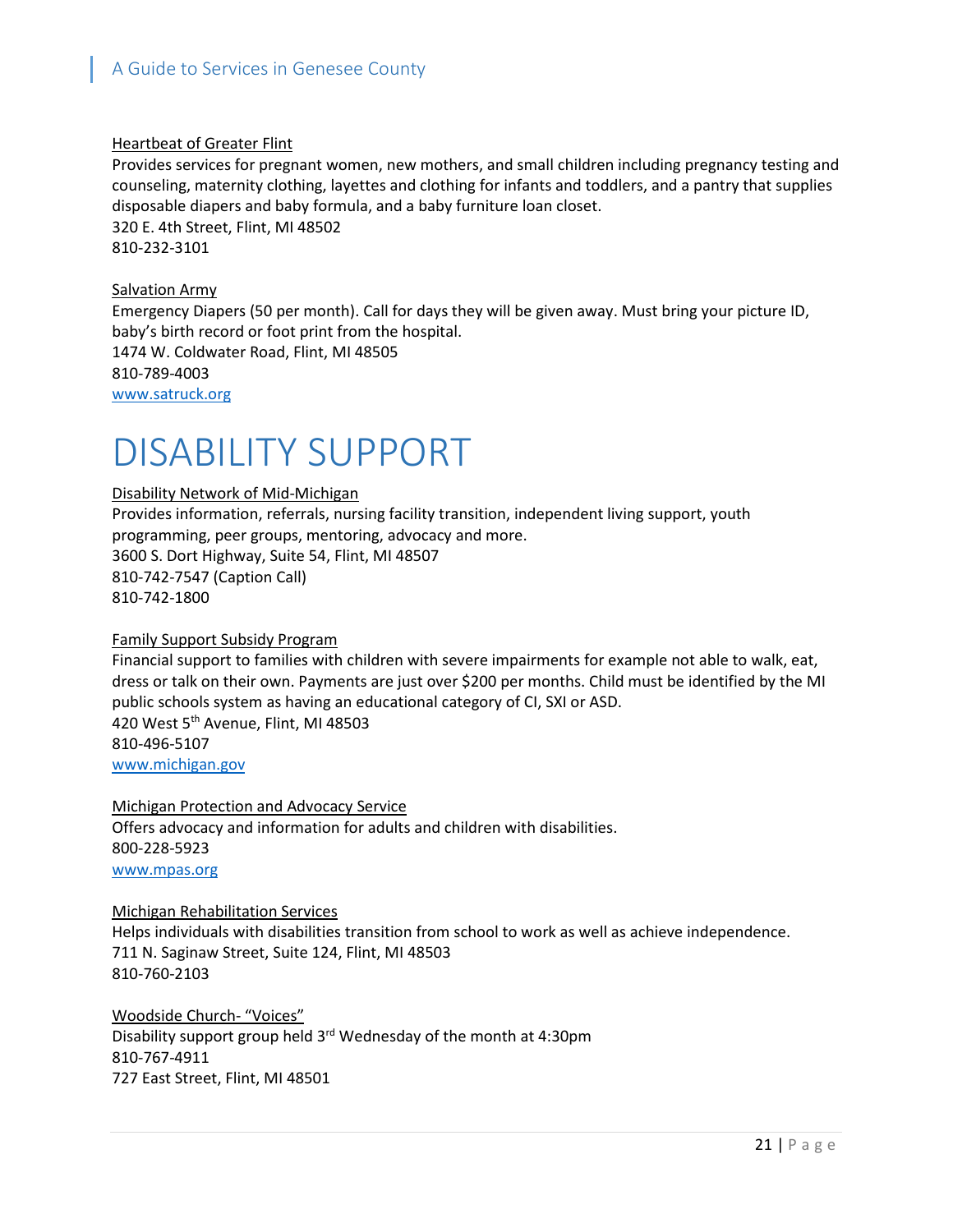# <span id="page-22-0"></span>DISASTER PREPAREDNESS

American Red Cross Provides domestic disaster relief, blood collection and distribution services, emergency preparedness information and health and safety training. 1401 S. Grand Traverse, Flint, MI 48503 810-893-6646 [www.redcross.org](http://www.redcross.org/)

Genesee County Emergency Preparedness Department Has information on preparing for an emergency. 810-257-3612 gchd.us/emergency-preparedness/

## <span id="page-22-1"></span>DOMESTIC VIOLENCE

#### Building Strong Women- Women's shelter

A shelter for domestic violence, substance abuse, mental health and homeless women with or without children. 2524 Clio Road, Flint, MI 48504 810-234-7933 [www.buildingstronwomencommunity.org](http://www.buildingstronwomencommunity.org/)

#### Flint - YWCA of Greater Flint/SAFE House

Crisis line, prevention education, emergency response team, sexual assault response team, safe house, sexual assault and domestic violence support groups. 801 S. Saginaw Street, Flint, MI 48501 810-238-7621 **24-Hour Crisis Line: 810-238-7233** [www.ywcaflint.org](http://www.ywcaflint.org/)

SEE ALSO EMERGENCY SHELTERS

U.S. National Domestic Violence Hotline 1-800-799-7233 TTY 1-800-787-3224

Voices for Children A child advocacy center that helps prevent child abuse and helps survivors become children again. 810-238-3333 [www.weissadvocacycenter.org](http://www.weissadvocacycenter.org/)

### <span id="page-22-2"></span>EMPLOYMENT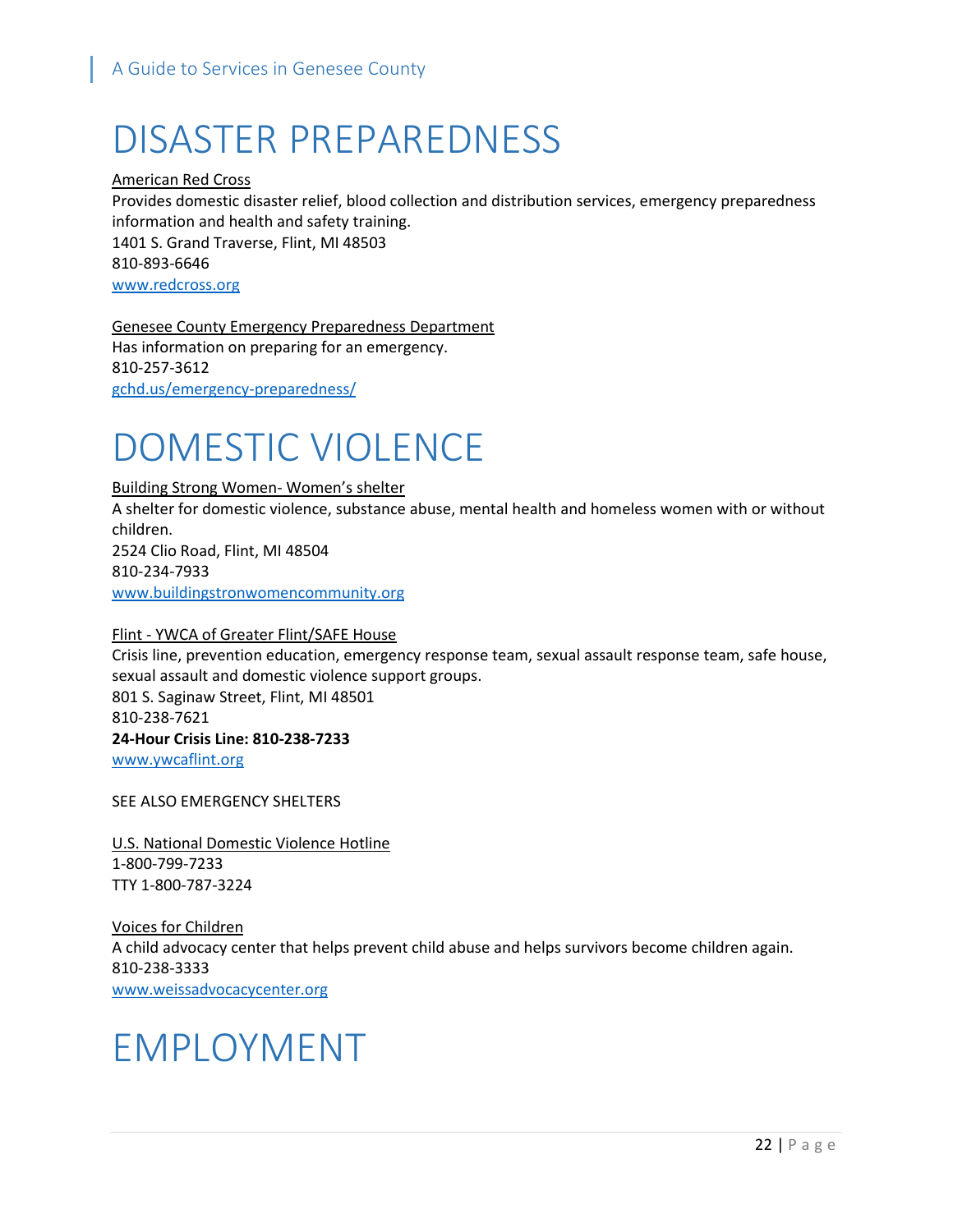#### Job Training

#### Catholic Charities - "Re-Connections"

Empowers people with felonies through coaching, education and employment for re-connection within Flint communities.

248-207-8125

[www.catholiccharitiesflint.org](http://www.catholiccharitiesflint.org/)

#### Catholic Charities - "Work Ready"

Provides interview training, work apparel, resource information for job searchers. A referral from a partner agency is needed (Red Cross, Goodwill Industries, U of M School of Social Work, Mott Community College Workforce, and Genesee Health Systems) Tues, Thurs 9-12, by appointment only. 901 Chippewa Street, Flint, MI 48503 810-265-7025 [www.catholiccharitiesflint.org](http://www.catholiccharitiesflint.org/)

#### Flint Area STRIVE

Helps people ages 14-79 find work. Offers a 3 week class on job preparation and placement services. Focuses on resume writing, interview techniques, and other skills like flexibility, honesty, attentiveness, and patience. 1108 Lapeer Road, Flint, MI 48503

810-232-5661

[www.flintstrive.com](http://www.flintstrive.com/)

#### Flint Genesse Job Corps Center

Academic classes and vocational training for 16-24 year olds. Residential living, medical, daily meals, childcare, recreation, and driver education at no cost. Partnership with neighboring colleges, various education institutions and organizations.

2400 N. Saginaw Street, Flint, MI 48505 810-232-9102 [flintgenesee.jobcorps.gov](https://flintgenesee.jobcorps.gov/)

#### Flint Healthcare Employment Opportunities (FHEO)

Assists unemployed and underemployed residents of Flint and Genesee County with obtaining training and employment in the healthcare industry. These training programs include: Certified Nurse Assistant, Medical Assistant, Pharmacy Technician, Health Unit Coordinator, Medical Billing and Coding, Registered Nurse, and other high demand health careers. 810-232-2228

[www.gfhc.org](http://www.gfhc.org/)

### GST Michigan Works (Geneses, Shiawassee, Thumb)

Offers many services to those seeking employment such as access to the career/resource center with staff and tools to assist you in finding employment, job board, workshops for resume and cover letter writing, and interviewing skills, information on financial aid, occupational training, and workplace accommodation, reemployment services for unemployment claimant and more. 711 N. Saginaw Street, 3rd Floor, Suite 323, Flint, MI 48502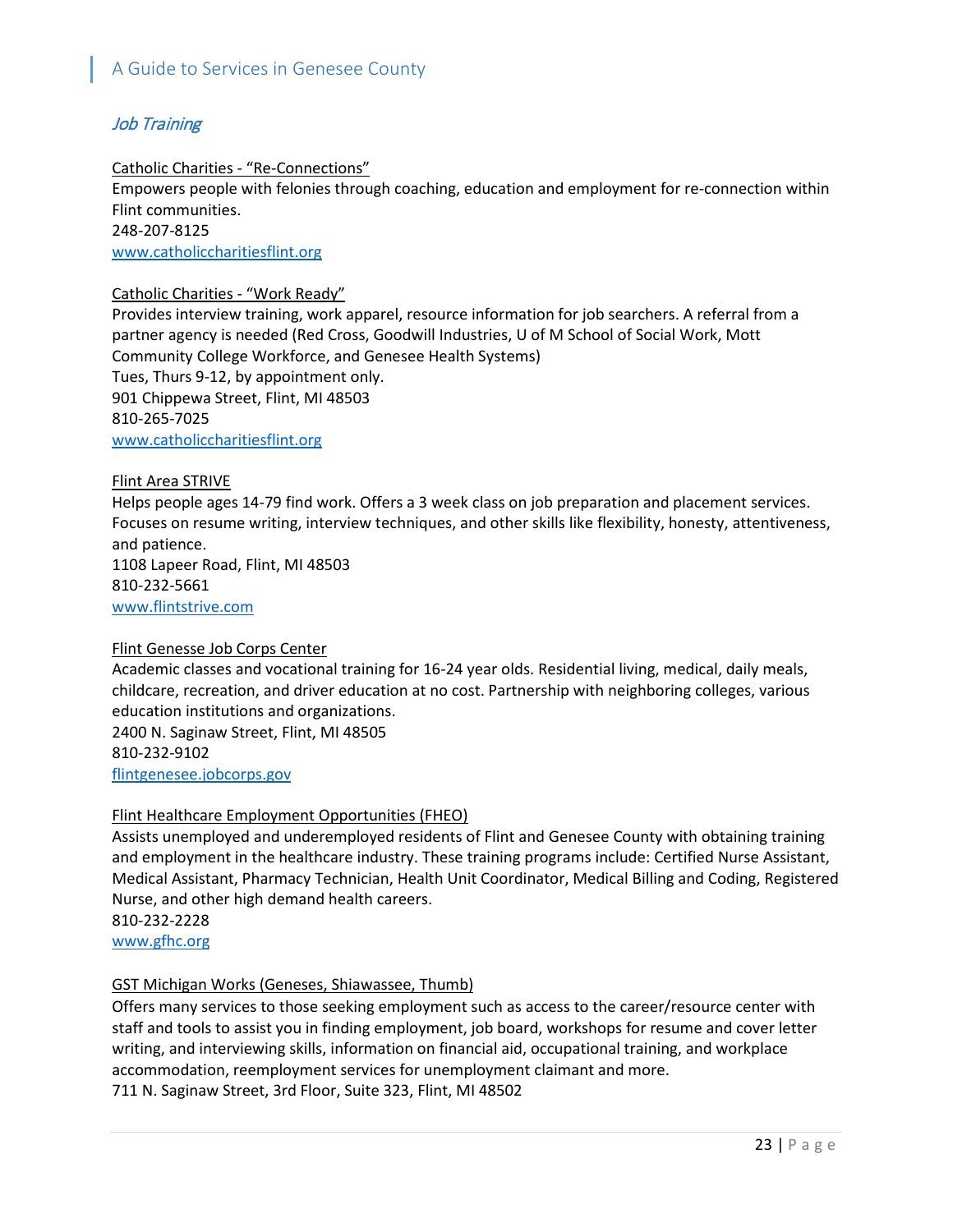810-820-3370

[www.gstmiworks.org](http://www.gstmiworks.org/)

Jail to Jobs Lists companies that will hire individuals with felonies. Check website for an updated list. [www.jalitojobs.com](http://www.jalitojobs.com/)

#### Michigan Rehabilitation Services

Assists individuals with disabilities transition from school-to-work as well as achieve independence. 711 N. Saginaw Street, Suite 124, Flint, MI 48503 810-760-2103

SEE ALSO DISABILITY SUPPORT

Mott Community College Workforce Education Center Offers assistance with career training, support services and youth programs. 709 N. Saginaw Street, Flint, MI 48503 810-232-2555 [www.mcc.edu](http://www.mcc.edu/)

Neighborhood Engagement Hub Offers a flexible meeting space, desk space, free computers to use, copy machines, free faxing and more. Also offers neighborhood planning, training programs, basic consulting services to move organizations into action. 3216 Martin Luther Ave., Flint, MI 38505 810-620-1299 [www.neighborhoodengagementhub.org](http://www.neighborhoodengagementhub.org/)

#### Temp Agencies

Ashlor Staffing Helps people find jobs. 4511 Miller Road, Flint, MI 48507 810-275-069 www.ashlorstaffing.com

Placement Management Center Assists job seekers with interviewing, recruitment and job placement. 114 Main Street, Flushing, MI 48433 AND G-7430 North Dort Highway, Mt. Morris, MI 48458 810-659-5500 [www.pmcworks.com](http://www.pmcworks.com/)

### <span id="page-24-0"></span>EPILEPSY

Epilepsy Foundation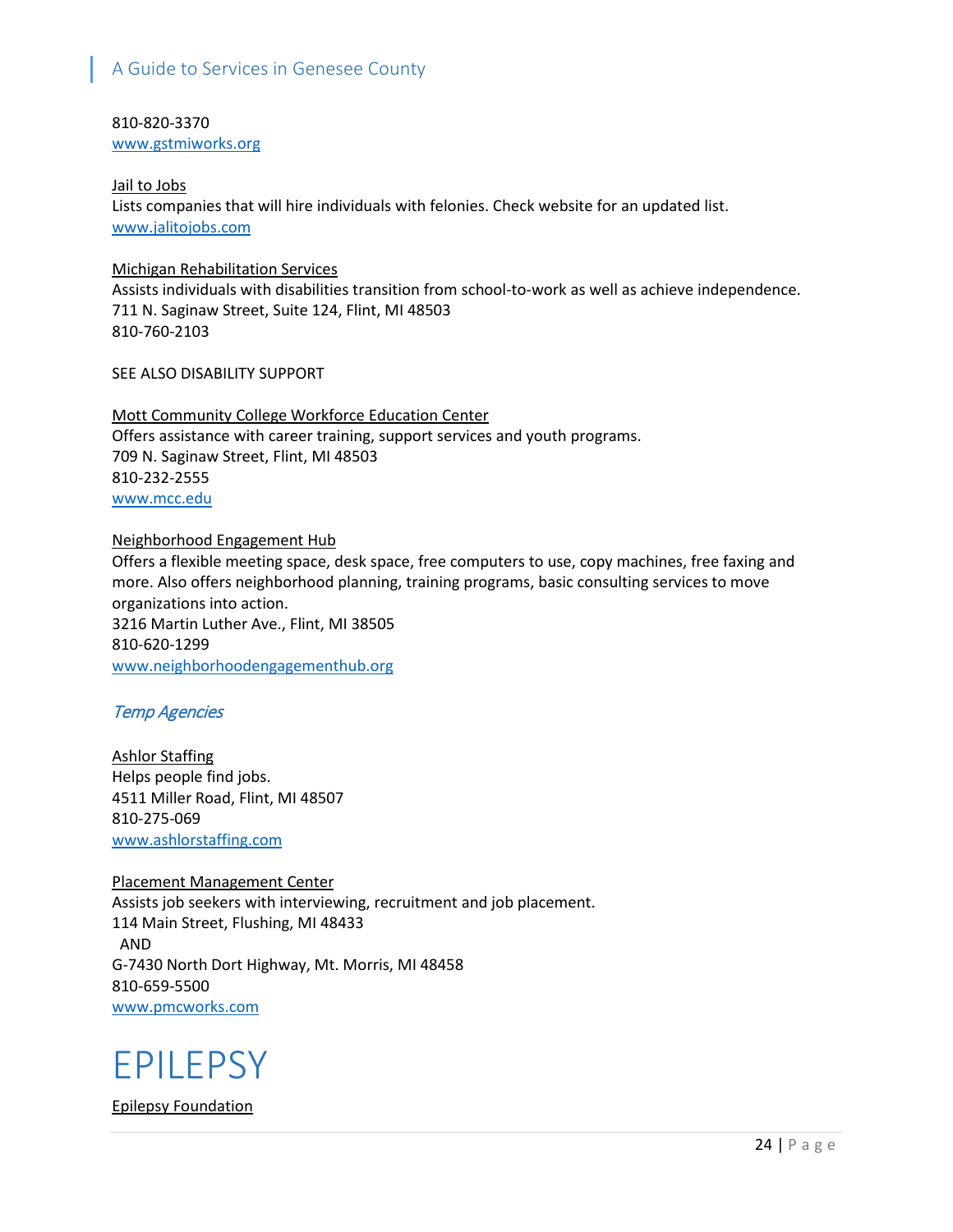Educational materials on seizure disorders. Provides seizure management, advocacy, awareness, individual and family support and referral services. 25200 Telegraph Road, Suite 110, Southfield, MI 48033 248-351-7979 800-377-6226 [www.epilepsymichigan.org](http://www.epilepsymichigan.org/)

### <span id="page-25-0"></span>FAMILY PLANNING

#### Genesee County Health Department Burton Branch - Family Planning

Offers walk-in pregnancy testing, emergency contraception, STI (STD) and HIV testing, and prescription and non-prescription birth control refills for current patients. Appointments required for initial and annual exams. Services will not be denied based upon income or the inability to pay. G-3373 S. Saginaw Street, Burton, MI 48529 810-237-4538 [www.gchd.us](http://www.gchd.us/)

#### Planned Parenthood

Pregnancy testing, birth control, HIV testing, men's health care, emergency contraception STD testing, treatment, vaccination, abortion services, women's health care at two locations.

G-3371 Beecher Road, Flint, MI 48532 810-238-3631 [www.plannedparenthood.org](http://www.plannedparenthood.org/)

### <span id="page-25-1"></span>FAMILY REUNIFICATION

#### Orchard Family Services

Help reunify parents who have had their children taken away due to abuse, neglect, and child welfare concerns. 444 Church Street, Flint, MI 48502 989-280-9028

www.orchards.org

### <span id="page-25-2"></span>FATHERHOOD

#### Involved Dad

Man2Man University offers peer-to-peer support group for males and fathers of all ages providing strategies to empower and equip men for success. IMPACT program is focused on those who have unpaid child support.

313-757-1388 www.involveddad.org

### <span id="page-25-3"></span>FEEDING SPECIALIST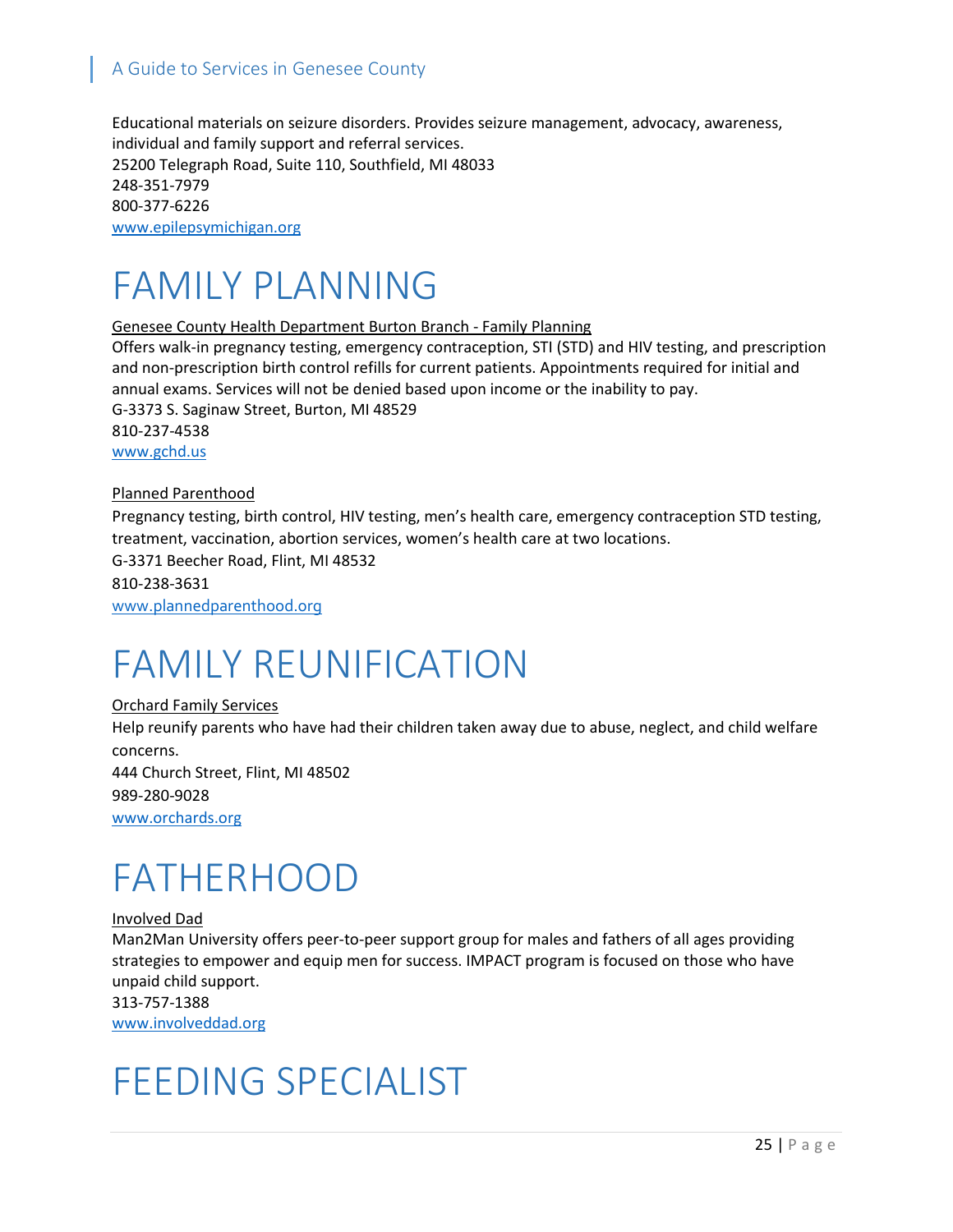#### Covenant

Services include physical therapy, occupational therapy and speech language pathology to treat the wide variety of rehabilitation needs in children. Support to children with: Brain injuries, cleft lip and palate, developmental delays (gross and fine motor skills), feeding/swallowing difficulties, genetic disorders, neurological impairment, orthopedic injuries, sensory integration disabilities, speech or language delays.

600 N Main Street, Frankenmuth, MI 48734 989-583-0000 [www.covenanthealthcare.com](http://www.covenanthealthcare.com/)

#### U of M Pediatric Behavioral Development

Helps infants and children with feeding problems, oral aversion, inadequate weight gain and failure to thrive, texture issues and picky eating. C.S. Mott Children's Hospital, Floor 5 1540 E. Hospital Drive SPC 4228, Ann Arbor, MI 48109 734-936-4220 www.mottchildren.org

### <span id="page-26-0"></span>FINANCIAL MANAGEMENT

#### Financial Opportunity Center – Habitat for Humanity

Connects clients with training and employment opportunities and provides one-on-one financial coaching in areas like credit, budgeting, and saving. Orientation sessions are held at the Food FARMacy and at Habitat's offices. 101 Burton Street, Flint, MI 48503 810-232-2521 [www.foc-network.org](http://www.foc-network.org/)

Cash Assistance – Michigan Department of Health & Human Services 855-275-6424

#### TrueNorth Community Services' emPower™ and the Center for Nonprofit Housing

Helps you improve your money management skills, increase financial knowledge, develop and fine tune decision-making abilities and take control of your finances. This online courses includes: Banking Basics, Budgeting, Debt Reduction and Saving, Financial Psychology, Insurance and Risk Management, Money Personality and Understanding Credit.

231-355-5880 [www.tnempower.org/empower-education](http://www.tnempower.org/empower-education)

### <span id="page-26-1"></span>FOOD

#### *FOOD DISTRIBUTION/FOOD LINES*

Crossover Downtown Helps people in need of food, clothing, personal hygiene items and household items. Monday-Friday, 10am-2:30pm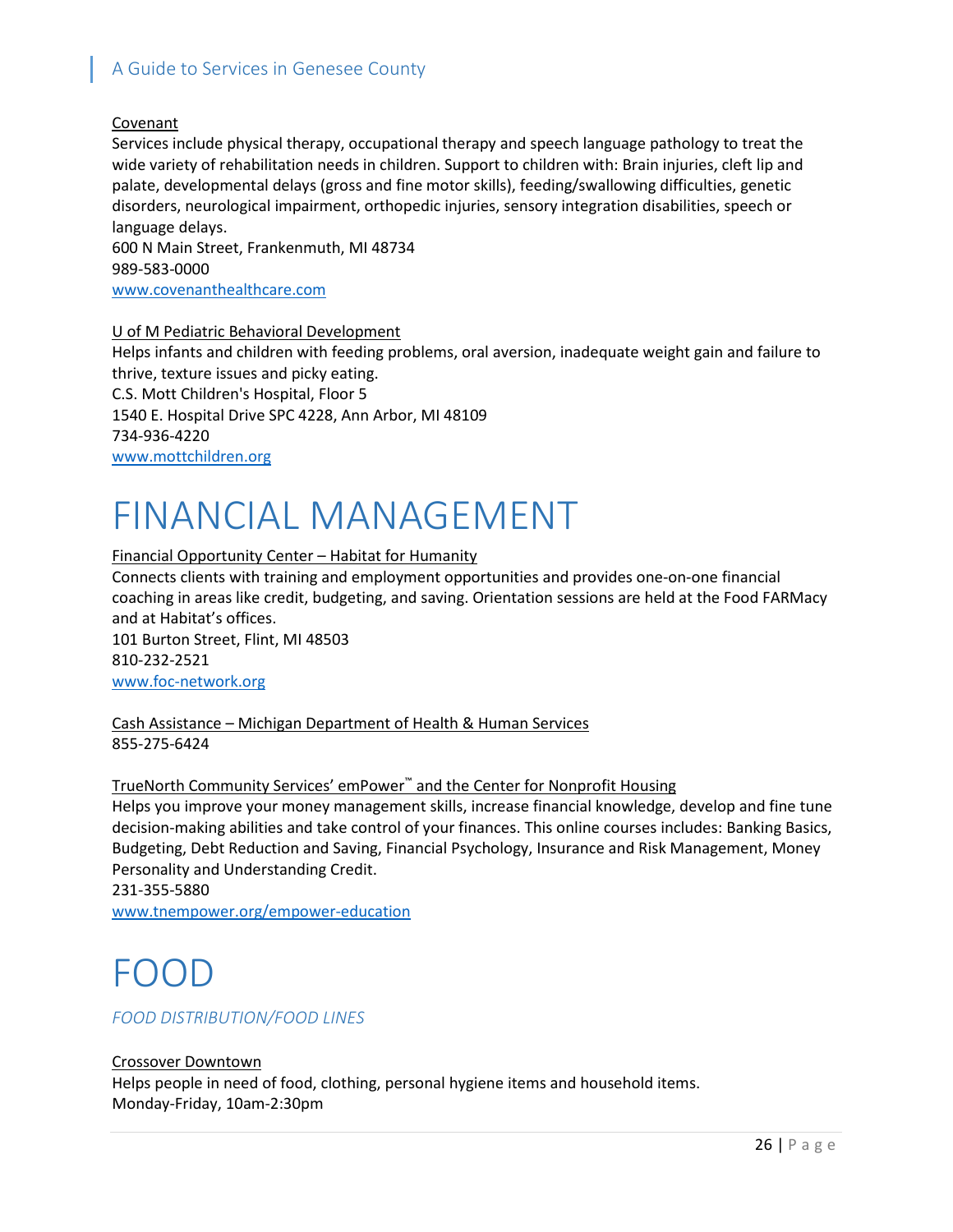414 W. Court Street, Flint, MI 48503 810-234-2479 [www.crossoverministryflint.org](http://www.crossoverministryflint.org/)

#### **GCCARD**

Serves clients in need of food, clothing, personal hygiene items and household items. Please bring your own bags for food. Monday-Friday, 9am-3pm 601 N. Saginaw Street, Flint, MI 48502 810-789-3746 [www.gc4me.com](http://www.gc4me.com/)

#### GCCARD – Senior Nutrition Program

Helps improve the health of low-income elderly people at least 60 years of age by supplementing their diets with nutritious USDA commodity foods. Also offers home delivered meals, congregate meals and others. 2727 Lippincott Blvd., Flint, MI 48507

810-789-3746 810-789-4409 [www.gc4me.com](http://www.gc4me.com/)

#### Greater Flint Outreach Center

A non-profit community outreach to Flint and the Greater Genesee County areas providing food for the past 25 years. Please bring your own bags for food.

Thursday, 9am-12pm 1938 S. Dort Highway or Friday, 9am-12pm G5200 Clio Road 810-767-4064 [www.gfoc777.org](http://www.gfoc777.org/)

#### *PANTRIES & INTAKE CENTERS*

Bristol Road Church of Christ

ONLY serves zip codes of 48507 & 48529. Tuesdays 10:30am-12:30pm 1315 Bristol Road, Flint, MI 48507 810-238-3627 [www.churchofchrist.org](http://www.churchofchrist.org/)

Eastside Mission Tuesdays and Thursdays 9:30am-12:30pm 1917 Delaware Avenue, Flint, MI 48506 810-767-5312

Greater Flint Outreach Center 1114 University Avenue, Flint, MI 48504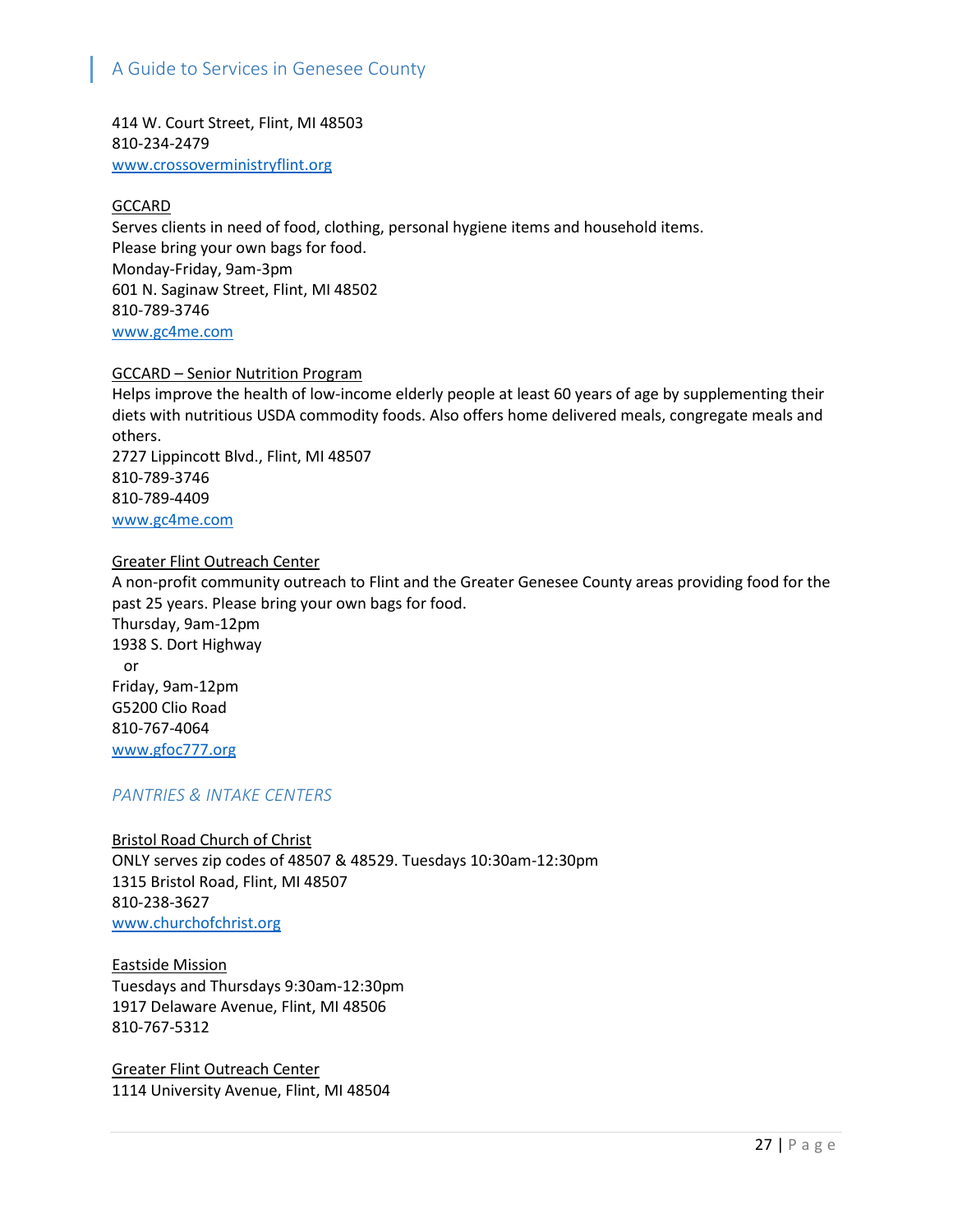810-767-4064

LOVE Inc. (intake and referral) Mondays and Tuesdays: 9am-4pm, Wednesdays 9am-3pm 3421 Fenton Road, Flint, MI 48507 810-235-4990

St. Mary's Catholic Church Food Pantry Serving parishioners and neighborhood residents. W 8-11am 2500 N. Franklin Avenue 810-232-4012

#### *PREPARED MEALS/SOUP KITCHENS*

Carriage Town Ministries Dinner services 365 days per year @5:30pm 705 Garland Street, Flint, MI 48503 810-233-8787

Catholic Charities- Center for Hope Hot meals served 365 days per year at Center for Hope soup kitchen 517 E. Fifth Avenue, Flint, MI 48503 M-Sat, 12-1pm, Sun 1:30pm-2:30pm 810-232-9950 [www.catholiccharitiesflint.org](http://www.catholiccharitiesflint.org/)

Eastside Mission Hot meals served. Neighborhood residents ONLY. Monday-Thursday 9:30am-12:30am 1917 Delaware Avenue, Flint, MI 48506 810-767-5312

First Presbyterian Church Hot meal. Sundays 8am 746 Saginaw Street, Flint, MI 48502 810-234-8673

North End Soup Kitchen (NESK) Hot meals served 365 days per year Monday-Saturday: 4pm-5pm, Sunday: 1pm-2pm 735 E. Stewart, Flint, MI 810-785-6911

Salvation Army (Prepared meals) Summer Only: Breakfast 8:30am-9:30am, Lunch 11:30am-1:30pm School Year: Tuesday-Friday Dinner: 4pm-5pm (18 and under) 211 W. Kearsley, Flint, MI 48502 810-789-4003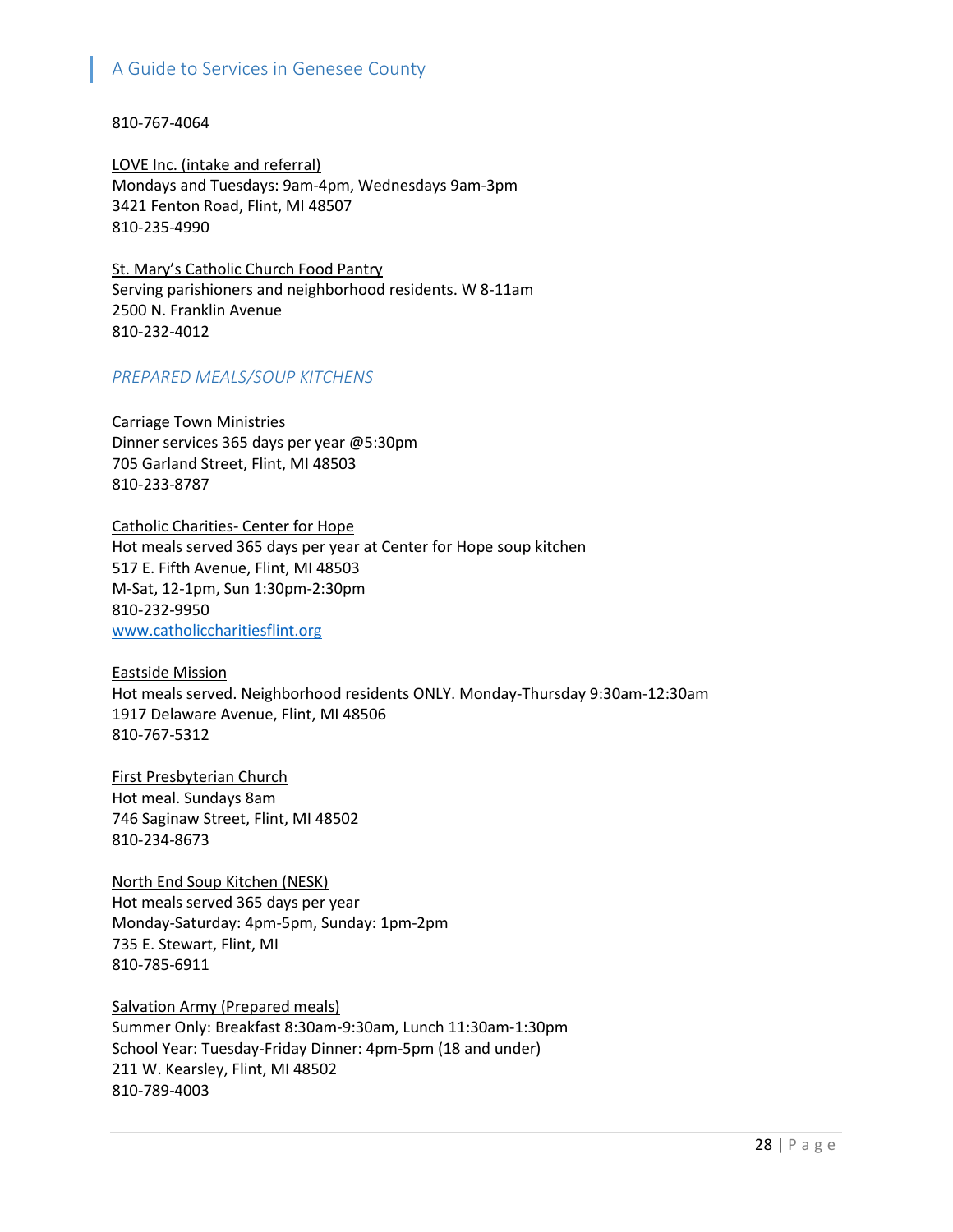#### *SANDWICH PROGRAM*

Bread of Life 2608 Maplewood, Flint, MI 810-785-6911

My Brother's Keeper 101 N. Grand Traverse, Flint, MI 810-234-2255

#### *FOOD (SUPPLEMENTAL) PROGRAMS*

#### Double Up Food Bucks (DUFB)

Any purchase of milk or fresh, frozen, dried, or canned fruits and vegetables (with no added salt, sugar, or oil) with your Bridge Card earns you free Double Up Food Bucks to spend on any fresh fruits and vegetables at that store or other participating sites in Flint. You can earn up to \$20 in Double Up credits per day; they are earned and spent on a Double Up Food Bucks card. www.doubleupfoodbucks.org

#### Hurley Food FARMacy

Provides two days' worth of food for a person and their household members with a referral from a Hurley medical provider. Can be used twice monthly, for three months. 2700 Robert T. Longway Blvd., Flint, MI 48503 Tues, 9-1, Wed, 11-3, Thurs, 2-6 810-262-2301 [www.hurleymc.com](http://www.hurleymc.com/)

#### GCCARD Commodities Supplemental Food Program (CSFP)

Provides supplemental food packages to low-income mothers, infants, and seniors in Genesee County. 810-789-3746 or 810-789-4409 M-TH 8:30a-4p, F 8:30a-3p 2727 Lippincott Blvd., Flint, MI 48507 [www.gc4me.com](http://www.gc4me.com/)

#### The Emergency Food Assistance Program (TEFAP)

Provides healthy foods to qualified families on a quarterly basis through GCCARD. 810-789-3746 810-789-4409

#### Salvation Army Supplemental Food Assistance

Food distribution day: Tuesday 10am-noon (or until food is gone) Need current ID to apply. Apply prior to distribution day to receive supplemental food assistance. 1475 W. Coldwater Road, Flint, MI 48505 810-789-4003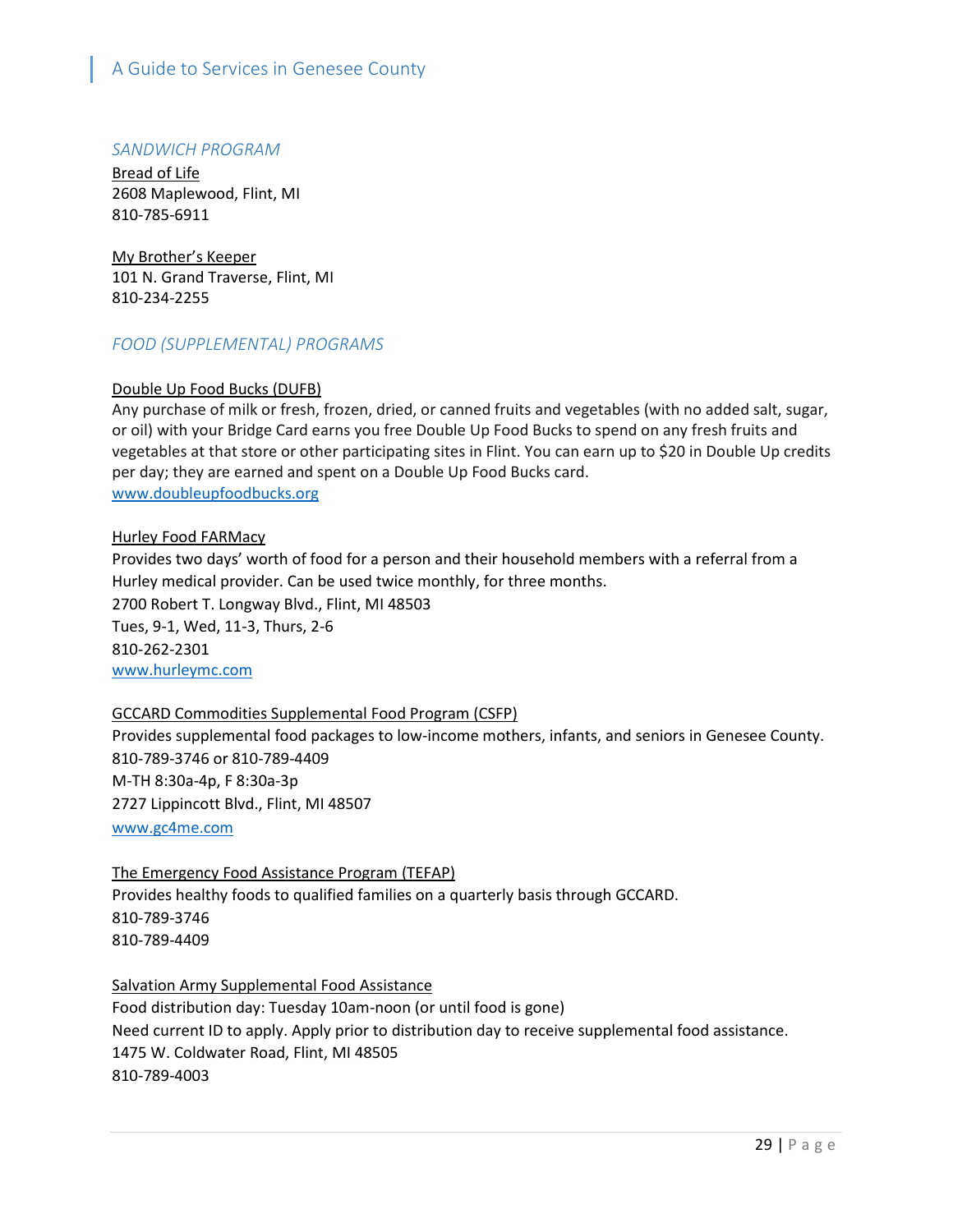#### Supplemental Nutrition Assistance Program (SNAP)

SNAP offers nutrition assistance to millions of eligible, low-income individuals and families and provides economic benefits to communities. Call for enrollment and eligibility criteria**. OR CALL FOOD BANK OF** 

#### **EASTERN MICHIGAN FOR ASSISTANCE ENROLLING.**

- Food Bank: (810) 396-0240
- Food and Other Resources Hotline (MDHHS): 1-888-544-8773 (Food pantry, assistance applying for SNAP, referrals to other resources)

125 E. Union Street, Flint, MI 48501 [www.fns.usda.gov/snap](http://www.fns.usda.gov/snap)

#### WIC (Women, Infants and Children)

Supplies extra food for low-income pregnant and breastfeeding women, infants and children up to 5 years old. Includes infant formula, fruits, vegetables, whole grain breads and cereals, eggs, milk, yogurt and cheese.

G-3373 Saginaw Road, Burton, MI 48529 810-237-4537 [www.gchd.us](http://www.gchd.us/)

#### *FOOD DELIVERY*

Carriage Town Ministries Senior Food Boxes (must be 60+ and make less than \$15,000 per year) 810-233-8787

#### Flint Fresh

Locally grown fresh vegetables is delivered within the City of Flint. Cost is \$15-\$30 depending on the size of the box. 810-620-1902

[www.flintfresh.com](http://www.flintfresh.com/)

#### Greater Holy Temple

Food boxes delivered once per week. Can be customized for dietary/health needs. Once per month, the box will contain household cleaners, toiletries, and personal care items. Call for enrollment. Clothing pantry allows 15 items per person, per visit. May visit one time, BI-WEEKLY on Mon, Tues, Wed and may visit EVERY Thursday (Help Center day). 6702 Dort Highway, Flint, MI 48505

810-787-3960

# <span id="page-30-0"></span>FOSTER CARE

Ennis Center for Children, Inc. Offers a variety of programs aimed at protecting children and strengthening families including foster care, adoption, youth assistance, outpatient counseling and more. 129 East Third Street, Flint, MI 48502 810-233-4031 [www.enniscenter.org](http://www.enniscenter.org/)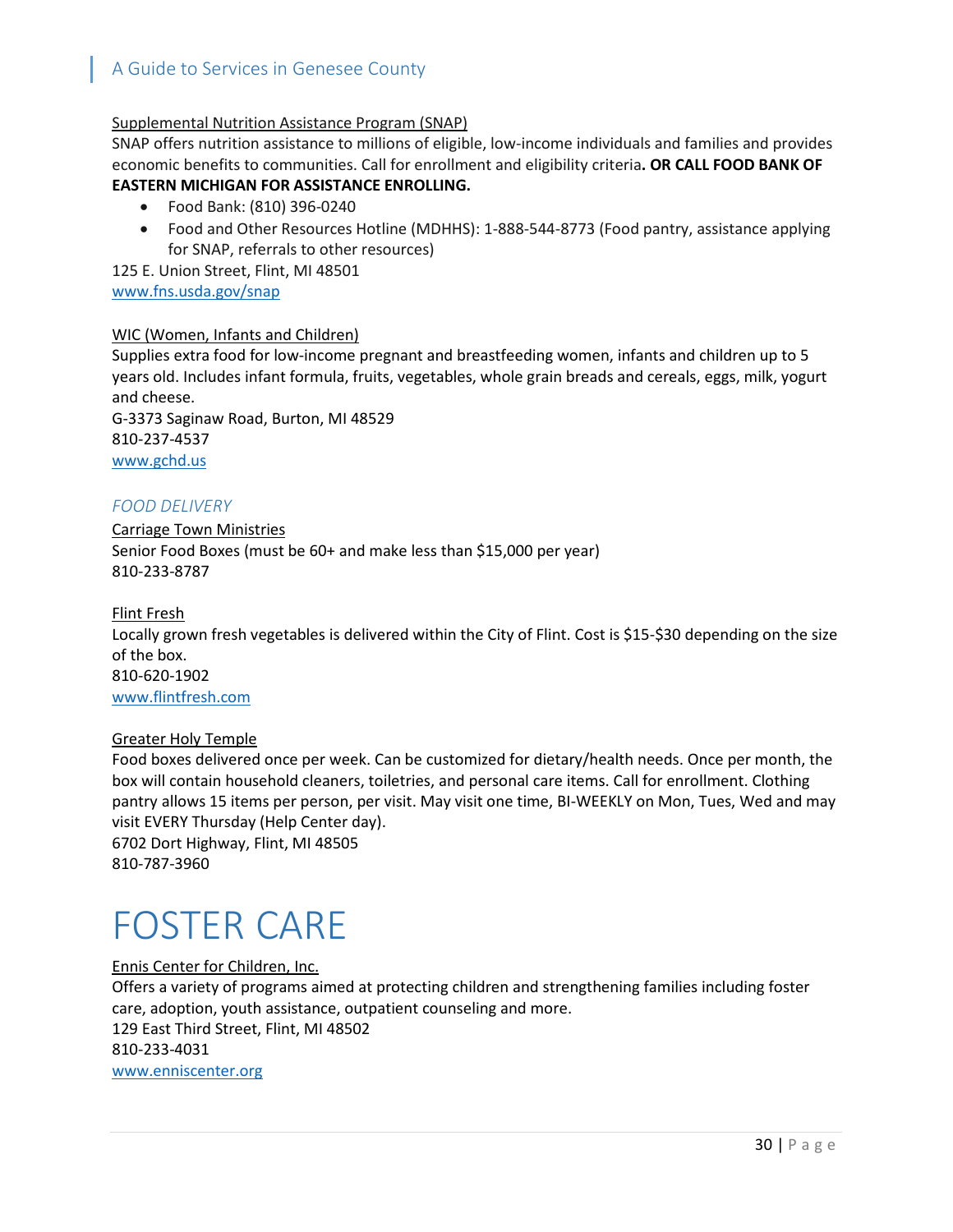Foster Closet of Michigan Available for Genesee County residents. Clothing, shoes, toys, baby equipment available to new foster parents. 14100 N. Saginaw Street, Clio, MI 48420 810-252-1368 OR 855-MICHKIDS [www.michigan.gov/hopeforahome](http://www.michigan.gov/hopeforahome)

#### Foster Youth in Transition FYIT (MDHHS)

Help with daily living skills (cooking, laundry, money management), transportation, mentorship, parenting skills, employment, educational support/pre-college, graduation expenses, computer, physical and mental health, relationship building, legal assistance and housing.

- Michigan youth who are active in the foster care system, placed out of their home based on abuse and neglect, starting at age 14 and up to age 21.
- Michigan youth, ages 18 to 21, that have been in foster care on or after their 14th birthday but are no longer under MDHHS/Tribal supervision.
- A youth who has or had an open juvenile justice case and is placed in an eligible placement under the supervision of MDHHS.

#### [www.michigan.gov/fyit](http://www.michigan.gov/fyit)

#### Michigan Education Trust: Fostering Futures Scholarship

The Fostering Futures Scholarship (FFS) provides eligible foster youth with scholarship funds for tuition, fees, room/board, books, and supplies/equipment required for enrollment. The FFS is available to students on a first-come, first-served basis. Students must complete one application per academic year and return it to Student Scholarships and Grants, listed at the bottom of the application. 888-447-2687

www.michigan.gov/setwithmet

#### Orchards Children's Services

Adoption, foster care, family preservation and unifications in Genesee County 444 Church Street, Flint, MI 48502 810-239-3264 [www.orchards.org](http://www.orchards.org/)

## <span id="page-31-0"></span>FORMULA

Answer Center for Women Call to see what they have available. 626 Stevens Street, Flint, MI 48502 810-234-7777 [www.answercenterforwomen.org](http://www.answercenterforwomen.org/)

Carriage Town Ministries Family Center Location for Women and Children may have formula. Call to ask. 705 Garland Street, Flint, MI 48503 810-233-8787 [www.carriagetown.org](http://www.carriagetown.org/)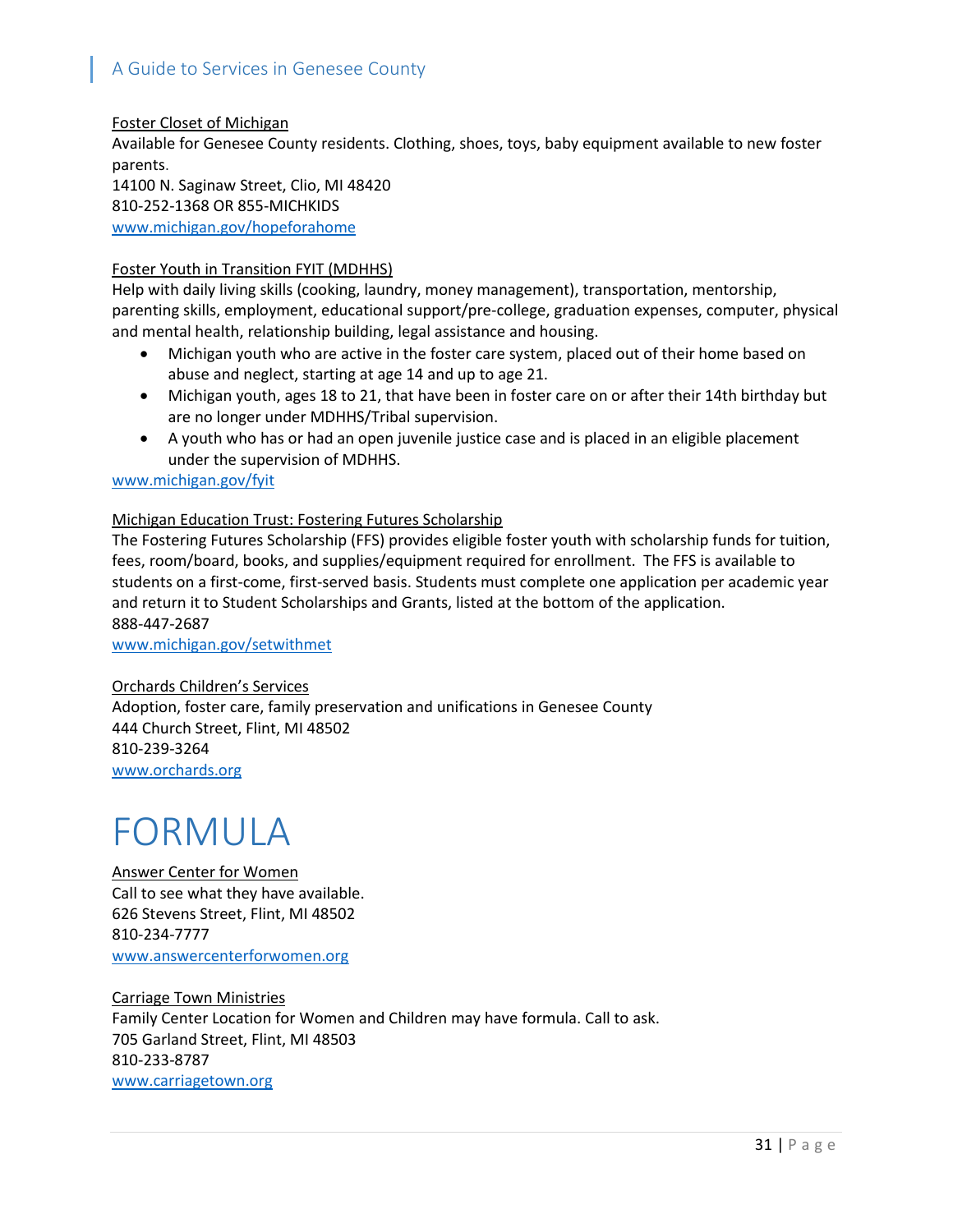Catholic Charities- North End Soup Kitchen (NESK) Hot meals served 365 days per year. Emergency infant formula may be available. 735 E. Stewart, Flint, MI 48505 M-Sat, 11:30am-12:30pm; 4pm-5pm, Sun, 1pm-2pm [www.catholiccharitiesflint.org](http://www.catholiccharitiesflint.org/)

#### Flint Crisis Pregnancy Center

Picture ID and proof of pregnancy if already pregnant required All services are free: Family planning services (including pregnancy testing), Information on STDs, pregnancy, and options, Ultrasounds (some restrictions apply), Peer counseling, Maternity Clothing, Baby Clothing & supplies: preemie-2T, Community referrals, Support group for any female who has had an abortion, parenting classes 3404 Saginaw Street, Flint, MI 48503 810-767-7153 (24/7 Crisis Hotline and general inquiries) [www.flintcps.org](http://www.flintcps.org/)

#### Flint Eastside Mission

Provides a baby clothing, diapers, formula, blankets, strollers, etc. and household items like appliances and furniture for residents of the 48506 zip code. Medicaid card for the child is required. Limit 2 visits per month.

TU, W, TH, 9:30am-12:20p 1917 Delaware, Flint, MI 48506 810-767-5312 [www.flinteastsidemission.org](http://www.flinteastsidemission.org/)

#### Heart-Beat of Greater Flint

Pantry with maternity clothing, clothing for infants and toddlers, nursery furniture, diapers, baby food/formula when available Call to apply; Mon-Fri 10am-2:45p. Documents required: Picture ID of applicant, Form of ID for child (such as Medicaid card or birth certificate). A deposit of \$10-\$25 per item is charged for baby furniture and car seats. Deposit is refunded when item is returned. Fee depends on condition of item.

320 E. 4th Street, Flint, MI 48502 810-232-3101

SEE ALSO MOTHER-BABY PANTRY

## <span id="page-32-0"></span>FURNITURE

#### Flint Eastside Mission

Provides a clothing and household pantry for residents of the 48506 zip code. Bring a picture ID and piece of mail with address showing current 48506 zip code required. If requesting baby services, Medicaid card for the child is required. Limit 2 visits per month. Walk in service; Tues-Thurs 9:30am-12:20pm 1917 Delaware, Flint, MI 48506 810-767-5312 [www.flinteastsidemission.org](http://www.flinteastsidemission.org/) (SEE ALSO MOTHER AND BABY PANTRY)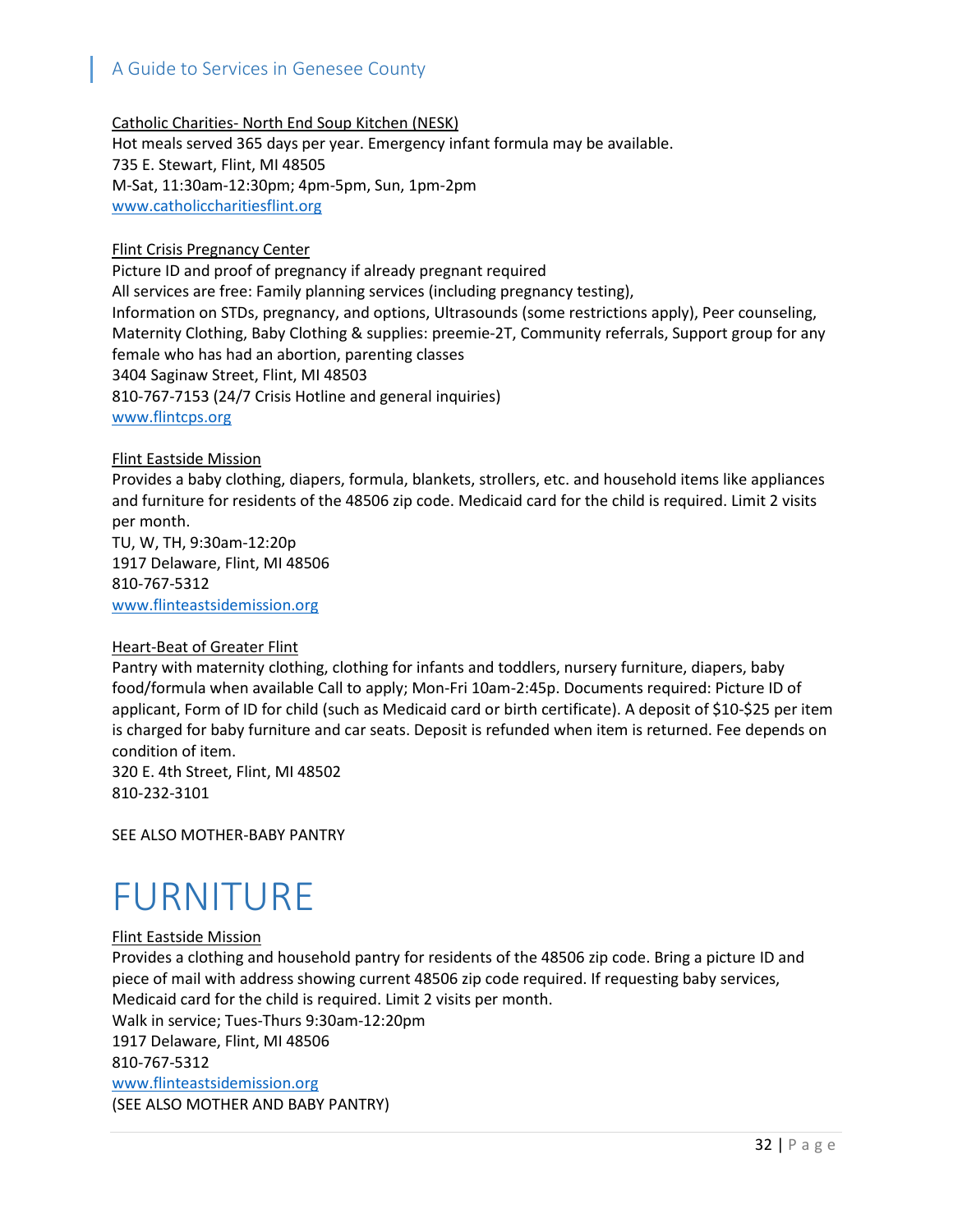#### Habitat for Humanity-ReStore

Offers new and building material and home improvement items for a fee. Tuesday-Saturday, 9am-5pm 101 Burton Street, Flint, MI 48503 810-766-9089, ext. 205

#### Heartbeat of Greater Flint

Has a loan closet for baby furniture. Call first for items such as: car seats, strollers, play pens, changing tables, high chairs, or cribs. Some baby furniture requires a deposit. (\$20 deposit for crib, \$10 deposit for mattress. Money returned when crib returned) Monday-Friday, 10am- 2:45pm 320 E. Fourth Street, Flint, MI 48502 810-232-3101 800-238-4269 (Emergency line)

#### LOVE Inc.

If you are in need of food, clothing, household, or personal items, you will need to call and do an application over the phone. Mondays and Tuesdays, 9am-4pm Wednesdays, 9am-3pm 3421 Fenton Road, Flint, MI 48507 810-235-4990

Salvation Army Family Store and Donation Center Clothing and home items 4273 Corunna Road, Flint, MI 48532 810-600-0020

Salvation Army As-Is Family Store Clothing and home items 2200 N. Dort Highway, Flint, MI 48506 810-234-2678 x 220

Unclaimed Freight Furniture Discounted furniture, including mattresses 2130 S. Dort Highway, Flint, MI 48507

### <span id="page-33-0"></span>GARDENING

Edible Flint Helps Flint residents grow and access healthy food in order to reconnect with the land and each other. 605 N. Saginaw Street, Flint, MI 48502 810-244-8530 [www.edibleflint.org](http://www.edibleflint.org/)

Genesee County Land Bank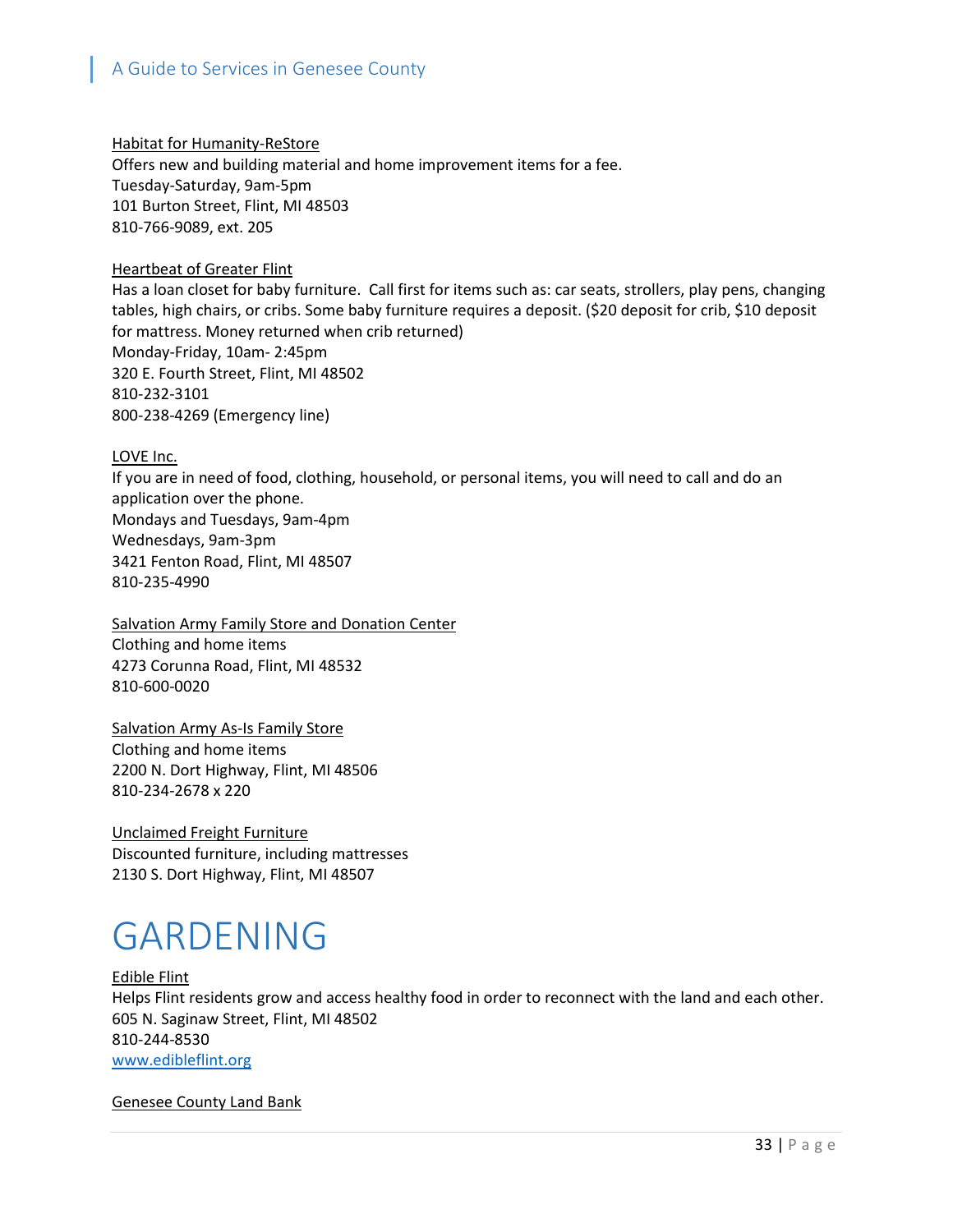Blight management. Contact for vacant land and land operations for large community gardens 452 Saginaw Street #200, Flint, MI 48502 810-257-3088 www.thelandbank.org

MSU Extension Master Gardener program, partnership with Edible Flint, soil testing, pest identification, and gardening information 605 N. Saginaw Street, Flint, MI 48502 810-244-8500 www.canr.msu.edu/genesee

Neighborhood Engagement Hub Lends tools and work equipment for neighborhood projects 3216 Martin Luther King Ave, Flint, MI 48505 810-620-1299 www.neighborhoodengagementhub.org

## <span id="page-34-0"></span>GED PROGRAMS/ADULT EDUCATION

FLEX High Michigan Free High Schools Diploma Program and tutoring for 14-22 year old students. 4121 Martin Luther King Avenue, Flint, MI 48505 810-852-4479 [www.FLEXHigh.org](http://www.flexhigh.org/)

#### Michigan Works! GST (Genesee Shiawassee Thumb) Employment services to help find a job such as resume writing, interviewing and many more. 711 North Saginaw, Flint, MI 48503 810-233-5627 [www.gstmiworks.org](http://www.gstmiworks.org/)

#### Hispanic Technology Center

Offering GED classes and assistance with college admission and FAFSA. Also offers free access to computers and Internet for area residents. 2101 Lewis Street, Flint, MI 48506 810-424-3760 www.mcc.edu

Mt. Morris Adult Education Free GED test prep and High School classes Mon-Thurs. Assistance with transportation and online services available. 2400 Clarice Avenue, Burton, MI 48519 810-591-5651 www.mtmorrisschools.org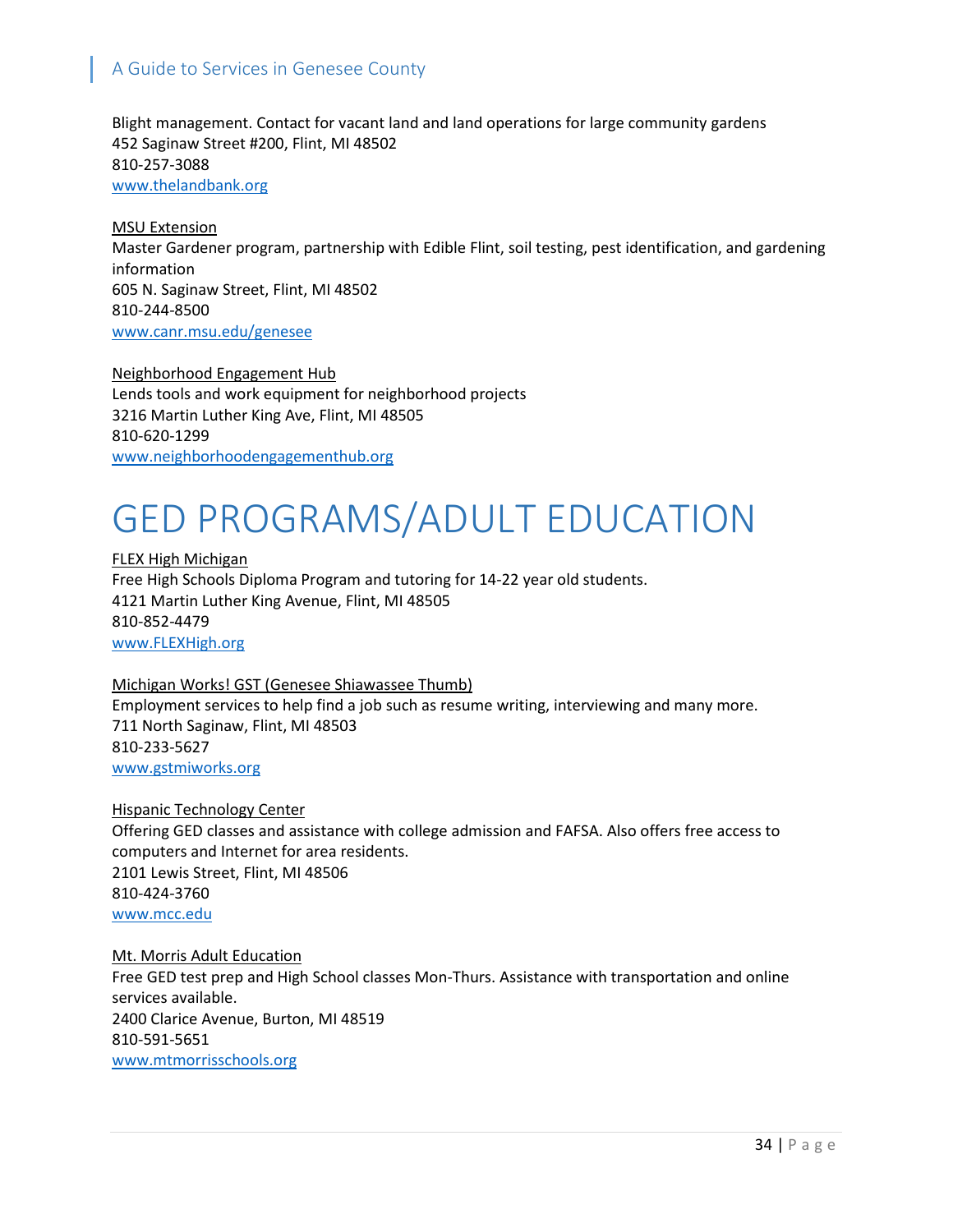### <span id="page-35-0"></span>GRANDPARENTS

#### Grandparents Raising Grandchildren Support Services- Genesee Health Plan

(Grandparents, aunts, uncles, cousins, siblings, or anyone raising a family members' child) Help with attending doctor visits, school meetings, family court with you. Filling out paperwork, support groups, health insurance, in-home, in-school therapy, resume/career building, clothing, food, family activities and more.

810-232-7740, ext. 227

Kinship Caregivers Offers individual support and workshop opportunities for grandparents and other family members who are raising a relative's child. Catholic Charities 812 Root Street, Flint, MI 48503 810-232-9950, ext. 721

### <span id="page-35-1"></span>GRIEF SUPPORT

Compassionate Friends- Hope United Methodist Church (verified 10/16/18) Offers group support sessions the last Tuesday of each month at 7pm. 4467 Beecher Road, Flint, MI 48532 810-235-5600 www.compassionatefriendsflint.org

#### Ele's Place (CHILDREN ONLY) Grief counseling, play therapy, and support groups for children and teens. 1227 E. Bristol Road, Burton, MI 48529 810-232-3040 [www.elesplace.omg](http://www.elesplace.omg/)

### <span id="page-35-2"></span>HEAD START

See PRESCHOOL

# <span id="page-35-3"></span>HEALTH INSURANCE

ACA Marketplace "Obamacare" Hotline 800-318-2596 www.healthcare.gov/get-coverage

#### Children's Health Insurance Program (CHIP)

Provides low-cost health coverage to children in families that earn too much money to qualify for Medicaid. In some states, CHIP covers pregnant women. Each state offers CHIP coverage, and works closely with its state Medicaid program. 800-318-2596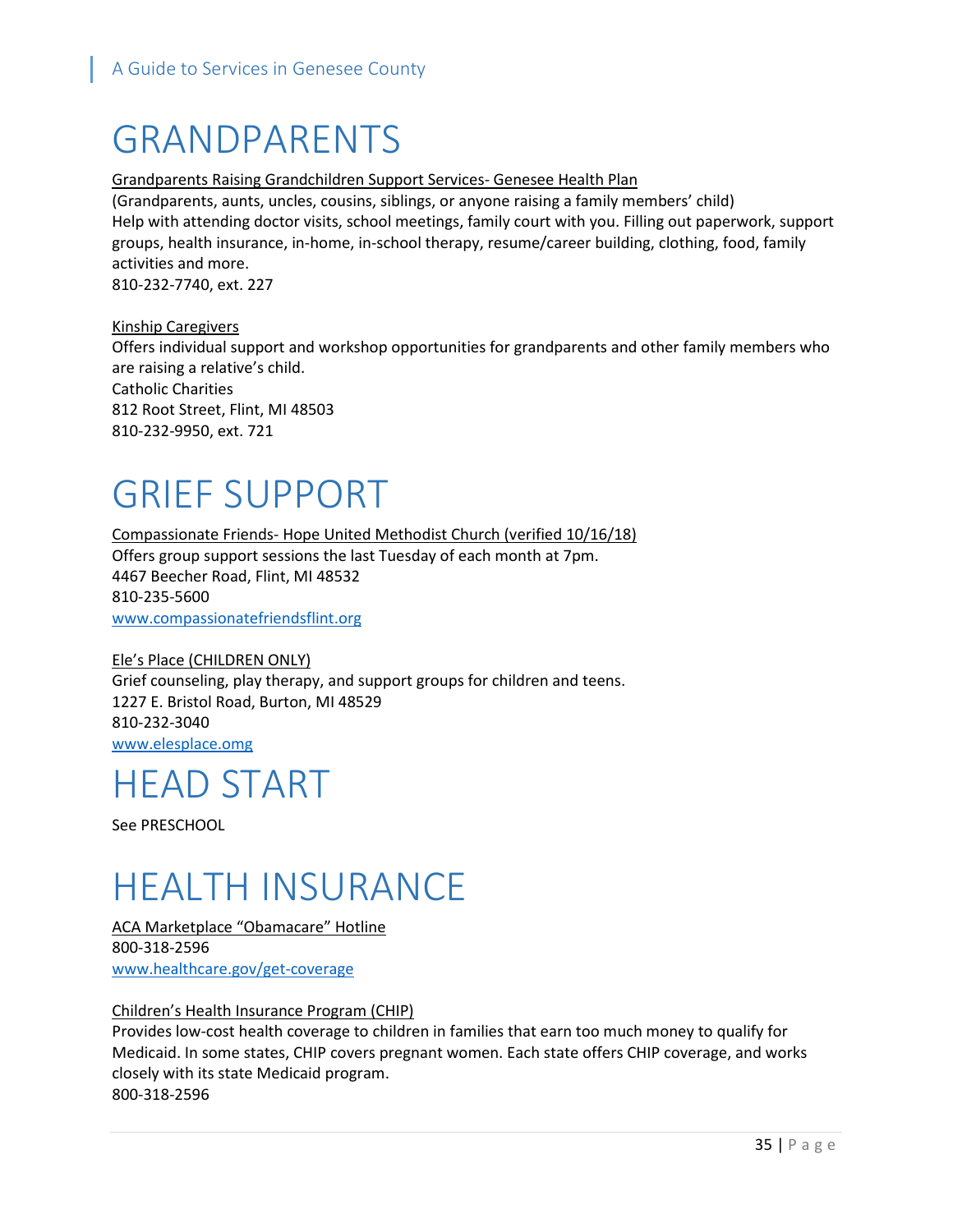#### www.healthcare.gov/get-coverage

### Genesee Health Plan

Eligible if you live in Genesee County, are at least 19 years old, have no health insurance, and meet income guidelines. Having a Medicaid spend down does not disqualify you. Call for more information. 810-232-7740

### Medicaid – Michigan Enrolls

Complete health care coverage for people of all ages with low income. Must meet income and age requirements. Ages 0-64. Family of 6, \$44,874. Family of 1, \$16,146. 888-367-6557 Medicaid Customer Help 800-642-3195 [www.michigan.gov/mibridges](http://www.michigan.gov/mibridges)

### Medicaid, Flint Expansion

Complete health care coverage for children age 21 and under and pregnant women affected by Flint water with incomes 400% and less of the federal poverty level. Must have lived, worked or received childcare or education in Flint after 4/1/2014. Ages 0-21, or pregnant. Family of 6, \$134,960. Family of 1, \$23,517.

[www.michigan.gov/flintwater](http://www.michigan.gov/flintwater)

## MiChild - MDHHS

If you have children under age 19, if you are under age 19, or pregnant you may be able to get health and dental care for them through MIChild. Have no other health insurance. Meet Modified Adjusted Gross Income (MAGI) limits. You pay just \$10 a month for your whole family. 888-988-6300

[www.michigan.gov/mibridges](http://www.michigan.gov/mibridges)

## UnitedHealthcare Community Plan

Our Medicaid family plan is for children, pregnant women, families and adults who meet income and health need requirements. We also cover children and young adults with special health or developmental needs.

800-903-5253 [www.uhccommunityplan.com](http://www.uhccommunityplan.com/)

## Offering assistance with enrollment process

Genesee County Health Department Insurance enrollment G-3373 S. Saginaw Street, Burton, MI 48529 810-257-3807 [www.michigan.gov/mibridges](http://www.michigan.gov/mibridges)

Hamilton Community Health Network \*\*3 Locations\*\*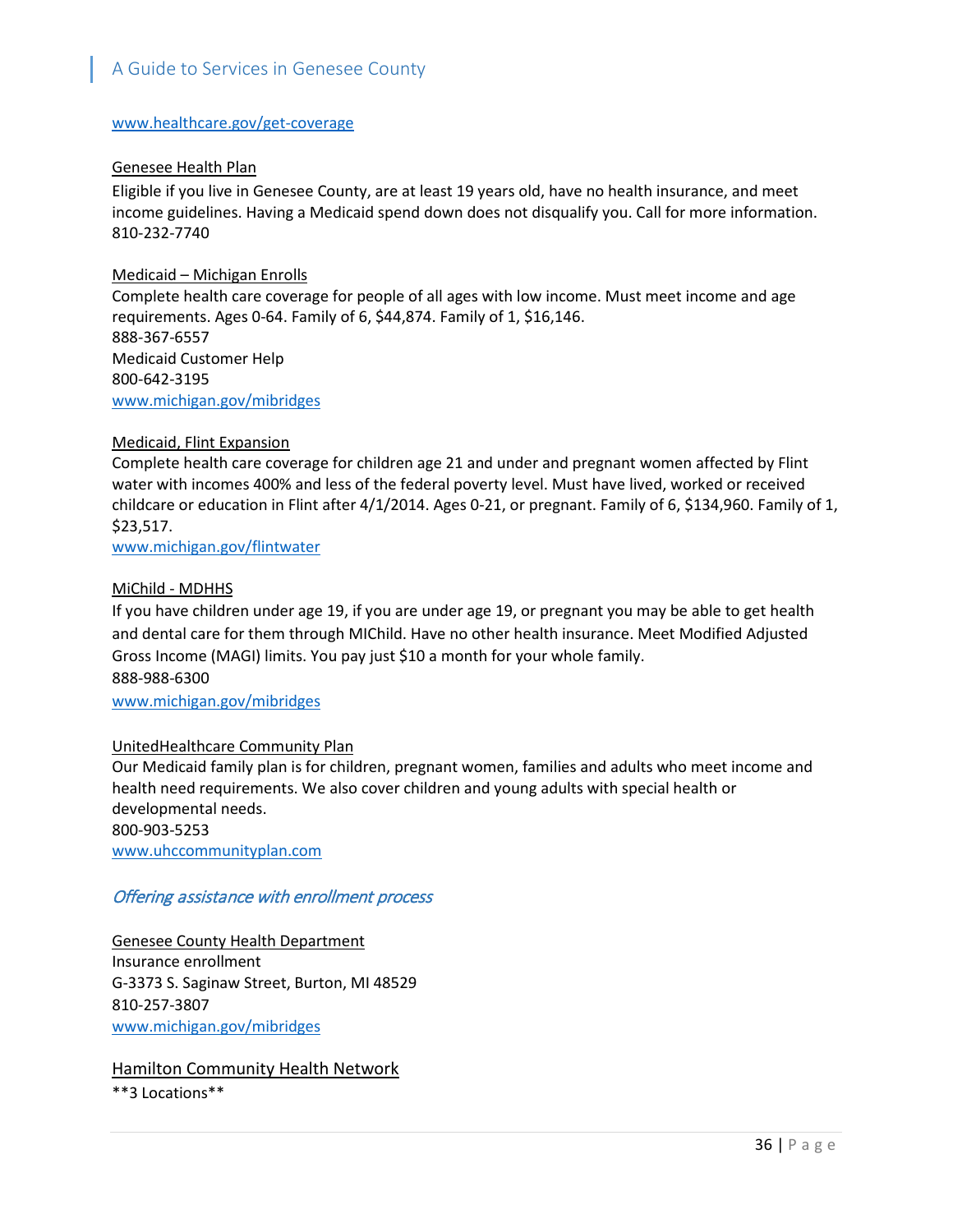**Burton Main North Point** G-3375 S Saginaw 2900 N. Saginaw 5710 Clio Rd Burton, 48529 Flint, 48505 Flint, 48504 810-406-HCHN (4246) Mon-Fri 8:30am-5:30pm Call for insurance enrollment

Genesee Health Plan

Medicaid enrollment and offers primary, specialty care, prescriptions, labs, x-rays, dental, vision. No coverage for emergency or inpatient care. 2171 Linden Road, Flint, MI 48532 810-232-7740 [www.geneseehealthplan.org](http://www.geneseehealthplan.org/)

### CHAP (Children's Healthcare Access Program)

Families with children in need of medical care. Provides services to families that include: parent education, asthma education and case management, care coordination, patient navigation, referrals to community resources, interpretation and transportation services. 810-953-CHAP [www.gfhc.org/chap](http://www.gfhc.org/chap)

Children's Special Health Care Services Cares for kids with chronic health conditions. Helps pay specialty medical bills, co-pays, transportation, transition to adulthood. 800-359-3722 [www.michigan.gov/csnfund](http://www.michigan.gov/csnfund)

#### MMAP (MEDICARE ENROLLMENT)

Assists with enrolling seniors into Michigan's State Health Insurance Assistance Program (SHIP) and Senior Medicare Patrol (SMP) 800-803-7184 [www.mmapinc.org](http://www.mmapinc.org/)

# HEALTH NAVIGATION ASSISTANCE

Genesee Health Plan – Health Navigator Helps people access community resources for disease management, education and healthy lifestyle changes. There is no cost for GHP members. 810-232-7740 [www.geneseehealthplan.org](http://www.geneseehealthplan.org/)

## HEALTHCARE FOR CHILDREN

Bendle Family Health Services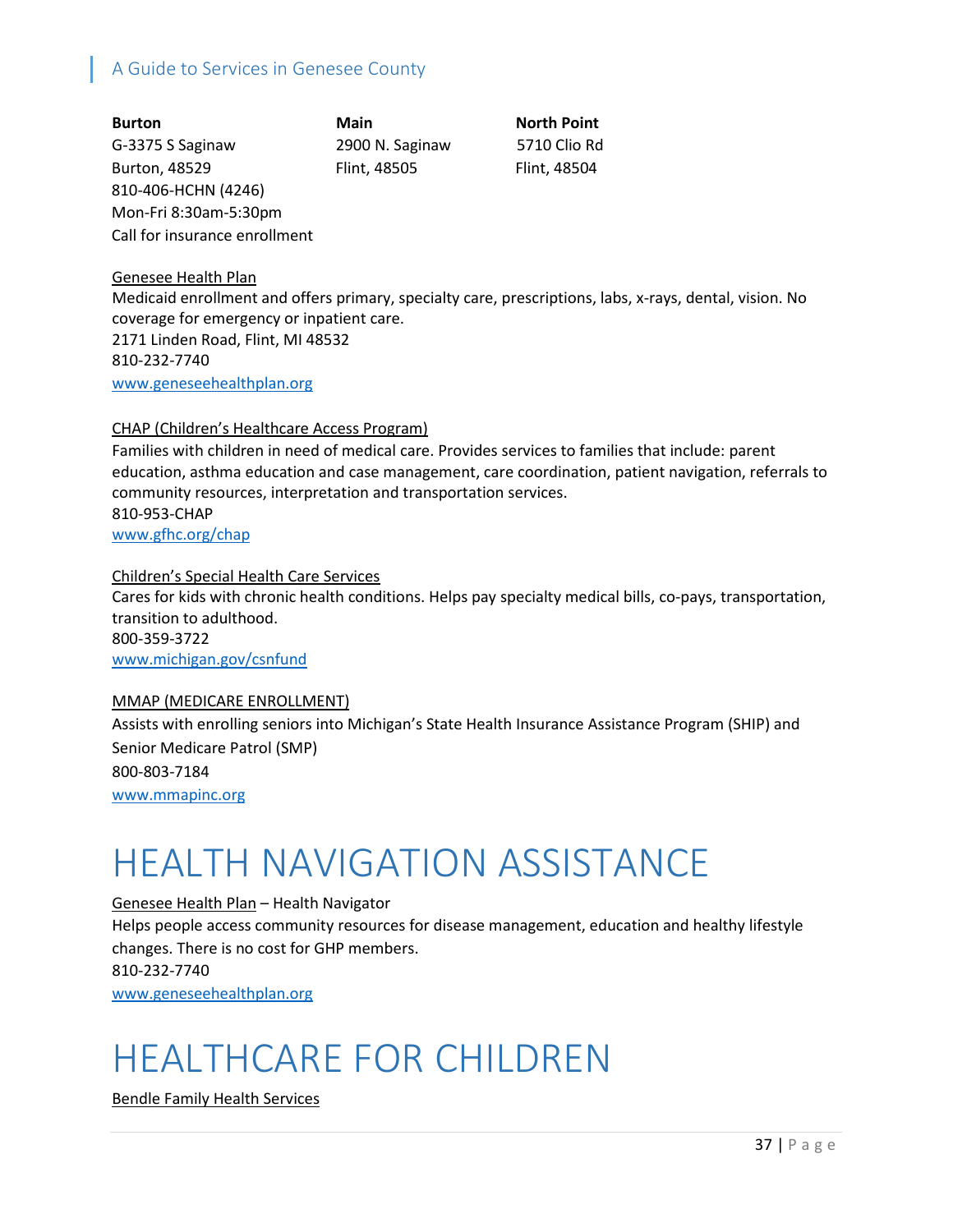Offers on-site primary care for the whole family, including immunizations, counseling services, physicals for students, head lice counseling, referrals, education, screenings and more. 2294 E. Bristol Road (Bendle Middle School- South Entrance) 810-591-9012

### CHAP (Children's Healthcare Access Program)

Families are referred to CHAP by participating pediatric practices, Medicaid health insurance plans, Genesee County's 2-1-1 system, or through self-referrals. A multidisciplinary CHAP team provides services to families that include, parent education, asthma education and case management, care coordination, patient navigation, referrals to community resources, interpretation and transportation services.

810-953-CHAP www.gfhc.org

### Children's Special Health Care Services (CSHCS)

Covers medical expenses for families of children who have chronic, long-term, health conditions on a sliding scale. 810-257-3146

[www.gchd.us/services/cshcs](http://www.gchd.us/services/cshcs)

## Genesee Health System (GHS) (Behavioral Health)

Provides services and supports to children with serious emotional disturbances and developmental disabilities, and to their families. Many services are provided in the home and are designed to help the child or youth live successfully at home, in school, and in the community.

420 W. Fifth Avenue, Flint, MI 48503 810-257-3705 866-211-5455 **Crisis Line: 877-346-3648** [www.genhs.org](http://www.genhs.org/)

#### Hamilton Community Healthcare Network

Offers primary health care for children from birth through puberty and on to young adulthood. Call or go online for clinic locations 810-406-HCHN (4246) [www.hamiltonchn.org](http://www.hamiltonchn.org/)

#### Hurley Pediatric Clinic at Flint Farmers' Market

The clinic combines health care, education, and community collaboration, providing both primary care and specialty doctors in one location. 300 E. First Street, 2nd Floor Flint, MI 810-262-9773 [www.hurleymc.com/services/childrens-hospital](http://www.hurleymc.com/services/childrens-hospital)

#### Hurley Adolescent Health Center

Offers comprehensive medical care, education, and referrals for adolescents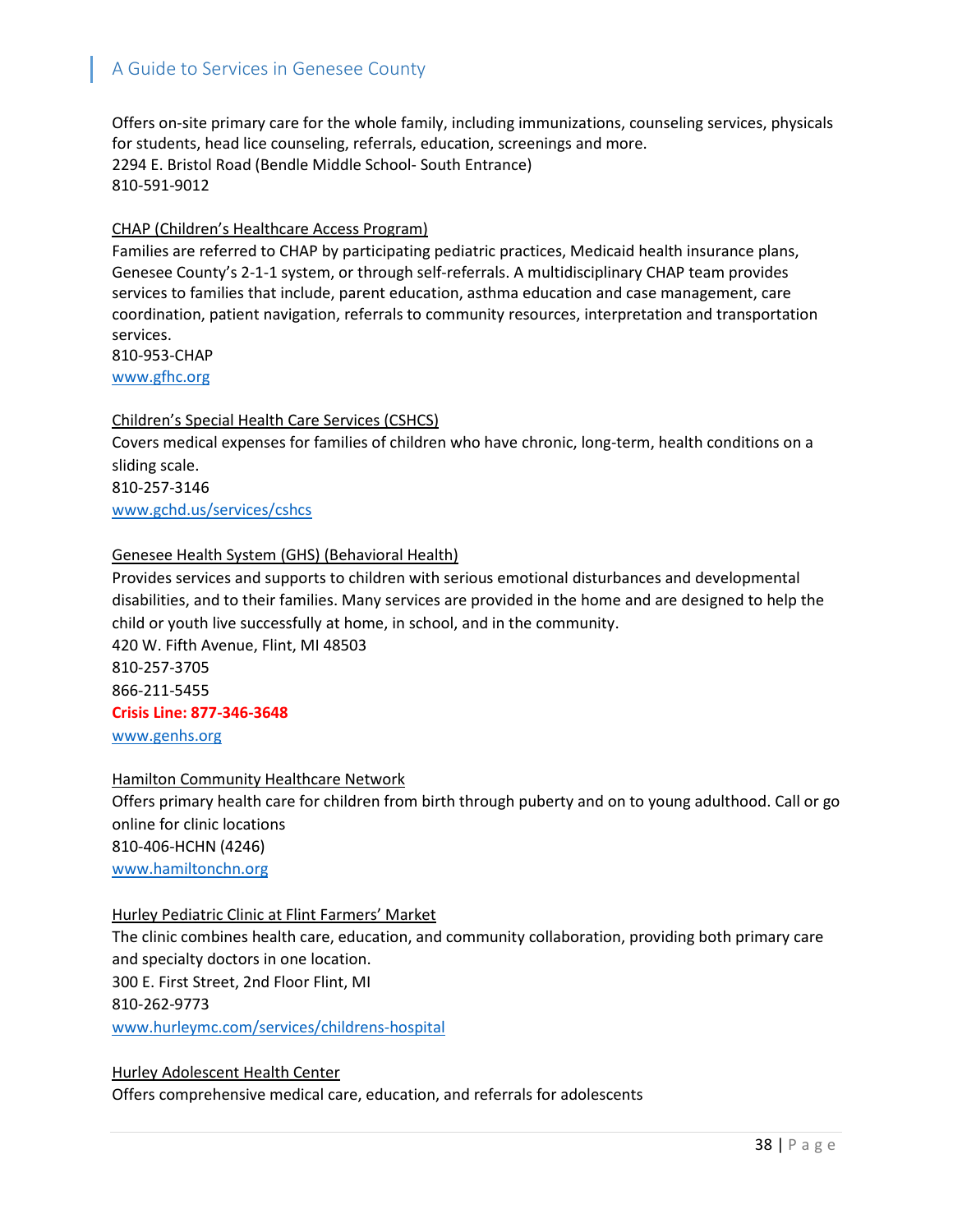300 E. 1st Street, Flint, MI 48502 810-262-9773 www.hurleymc.com/locations/hurley-childrens-clinic

Mott Children's Health Center Offering pediatric primary care, dentistry, and mental health services from birth through adolescence. 806 Tuuri Place Flint, MI 48503 810-767-5750 [www.mottchc.org](http://www.mottchc.org/)

## *School-Based Health Centers*

Regional Alliance for Healthy Schools

Provides physical exams, sick visits, immunizations, nutrition counseling, STD/pregnancy tests, mental health services, insurance enrollment, community resources referrals for all school aged youth 21 years and younger. DO NOT need to be a student at the school to be seen. Accepts insured and uninsured, regardless of ability to pay. Call for an appointment. Beecher High School: 810-591-9333 Kearsley High School: 810-591-5330 Carmen-Ainsworth High School: 810-591-5473 Southwestern Classical Academy: 810-760-5076 Richfield Public School Academy & Richfield Early Learning Center: 810-285-9815 www.umhs-rahs.org/rahs-health-centers

## HEALTHCARE FOR ADULTS

## Genesee County Health Department, Primary Care Clinic

Preventive health care and wellness visits for all adults. Management of acute and chronic care of all illness and/or disease. G-3373 S. Saginaw, Burton, MI 48529 810-742-2255 810-237-4538 [www.gchd.us](http://www.gchd.us/)

#### **Hamilton Community Health Network**

Adults in need of a primary care physician. 225 E. Fifth Street, Suite 300, Flint, MI 48502 810-406-HCHN (4246) [www.hamiltonchn.org](http://www.hamiltonchn.org/) Call for location \*\*NEW LOCATION: Catholic Charities Center of Hope 812 Root St, 2<sup>nd</sup> Floor, Flint, MI 48502

Genesee Community Health Center Primary care for adults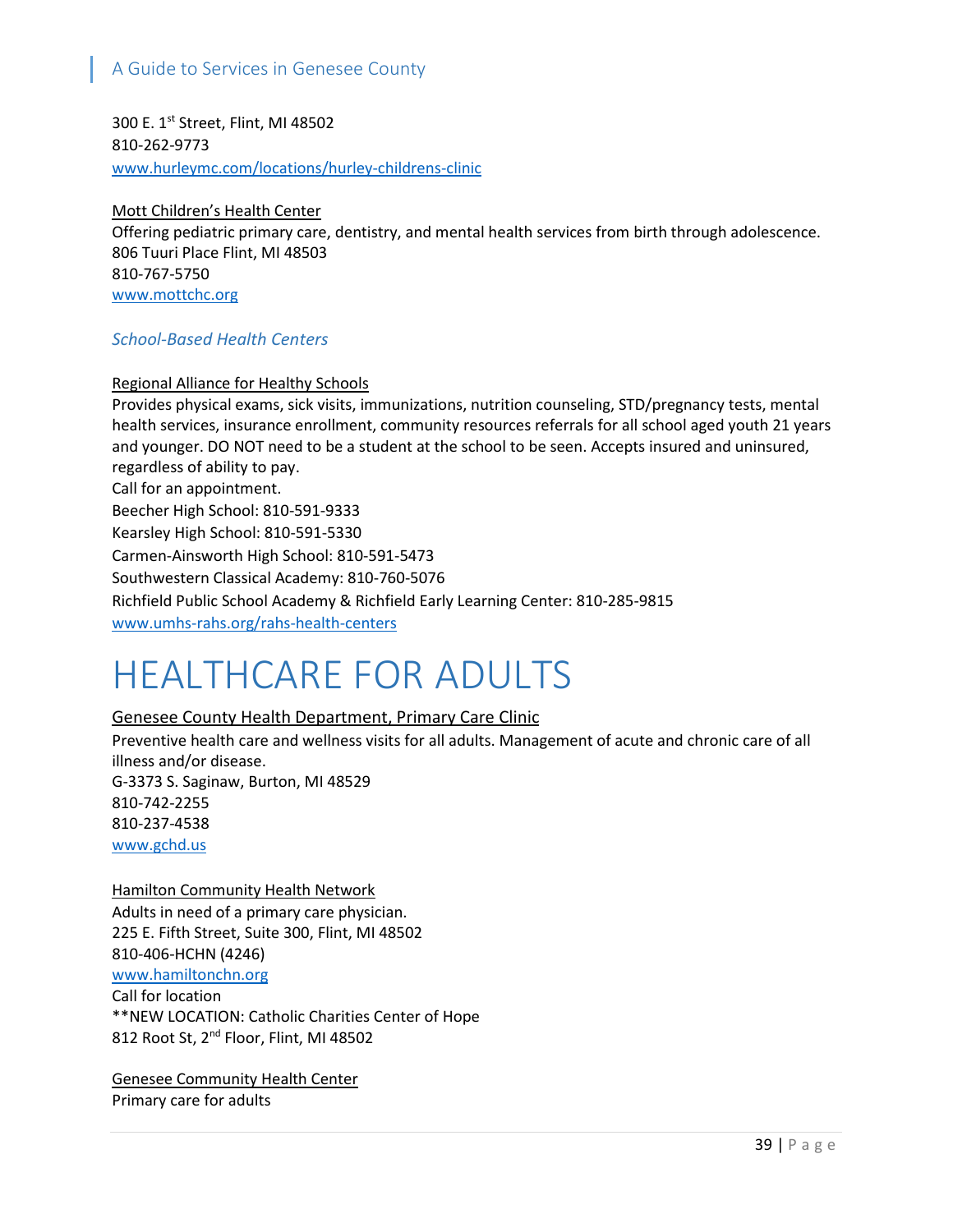725 Mason Street, Flint, MI 48503 810-496-5777 www.genchc.org

# HEARING SCREENING

Burton Health Center- Genesee County Health Department Hearing and Vision Screenings for ages 3 and older. 3373 S. Saginaw Street, Burton, MI 48529 810-257-3193 www.gchd.us

## HELP CENTERS

Pick up water, food, personal care items, receive physical and mental health services. Free and available to everyone, no income requirements.

Help Centers serve as a "one-stop shop" offering **FREE** resources for Flint residents including foods and produce, physical health options, mental health services, personal care items, water filters, replacement cartridges.

Bethel United Methodist Church 1309 N. Ballenger Highway, Flint, MI 40504 Monday, 10am– 2pm

Asbury United Methodist Church 1653 Davison Road, Flint, MI 48506 Tuesday, 10am– 2pm

Greater Holy Temple Church of God in Christ 6702 N. Dort Highway, Flint, MI 48505 Thursday, 10am– 2pm

# HIV/STD Services

Genesee County Health Department Burton Branch - Sexual Health Clinic

Walk-in services include: Confidential STI (STD) testing and treatment, free HIV testing and counseling, and pregnancy testing. Valid picture ID required. Services will not be denied based upon income or the inability to pay. G-3373 S. Saginaw, Burton, MI 48529 810-257-3139 [www.gchd.us](http://www.gchd.us/)

Planned Parenthood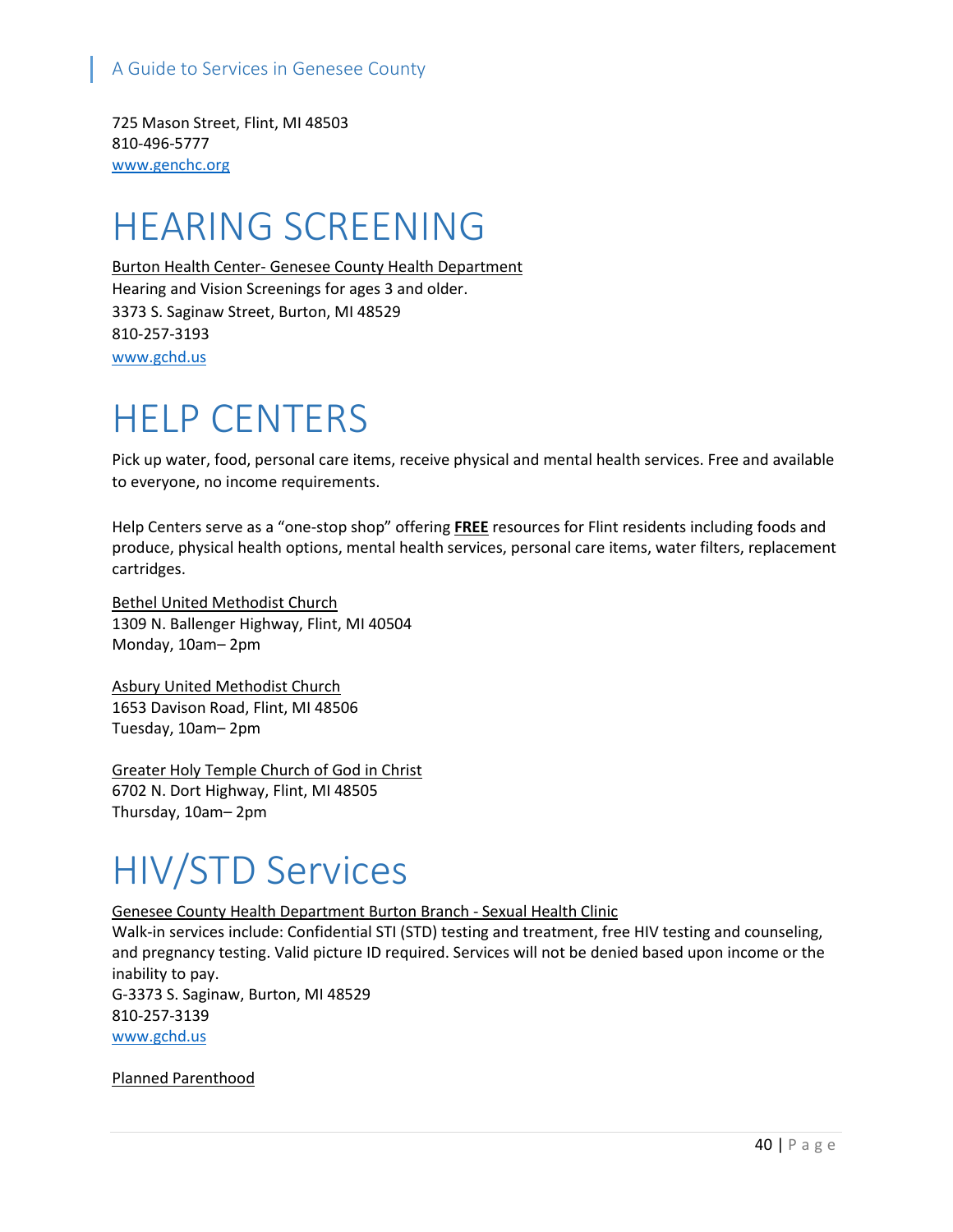Pregnancy testing, birth control, HIV testing, Men's Health Care, Emergency contraception STD testing, treatment, vaccination, abortion services, women's health care 3371 Beecher Road, Flint, MI 48532 810-238-3631

Sacred Heart HIV Services 2091 Professional Drive Suite D, Flint, MI 48532 810-732-1652 www.sacredheartcenter.com/hivaids-care

### Wellness Services

HIV testing, specialized primary care services for HIV infected individuals, syringe/needle exchange, free condom distribution, case management, overdose and HIV prevention services. Safe place for LGBTQ youth to attend informational workshops, "Healthy Me" series**,** HIV/other STI testing**,** accessible computers and TV. Call for hours and appointments.

"Safe Space" 311 E Court Street, Flint, MI 48502 810-232-0888 www[.wellnessaids.org](mailto:questions@wellnessaids.org)

AND 630 S. Saginaw Street, Flint, MI 48502 McCree Courts and Human Services Center 810-232-0888 [www.wellnessaids.org](http://www.wellnessaids.org/)

# HOLISTIC and NATURAL BIRTH

Compassionate Hands Birth Services (Jill Roper, CPM)

Certified Professional Midwife providing services including:

Midwifery services: Prenatal appointments, Labor, Birth (home birth available), First six weeks postpartum, Newborn hearing test and congenital heart defect screening, Post-partum doula, Labor doula Grand Blanc, MI 48480

517-899-8869

[www.chbirthservices.com](http://www.chbirthservices.com/)

# HOME VISITING SERVICES

## *PREGNANCY-AGE 2 HOME VISITING*

GCHD Healthy Start Weekly home visits to eligible children and families, including early childhood development, health, nutrition, connections to the community resources from pregnancy up to age 2. 630 S. Saginaw Street, Flint, MI 48502 810-237-4607 [www.gchd.us/services/maternalinfant-services/healthy-start/](http://www.gchd.us/services/maternalinfant-services/healthy-start/)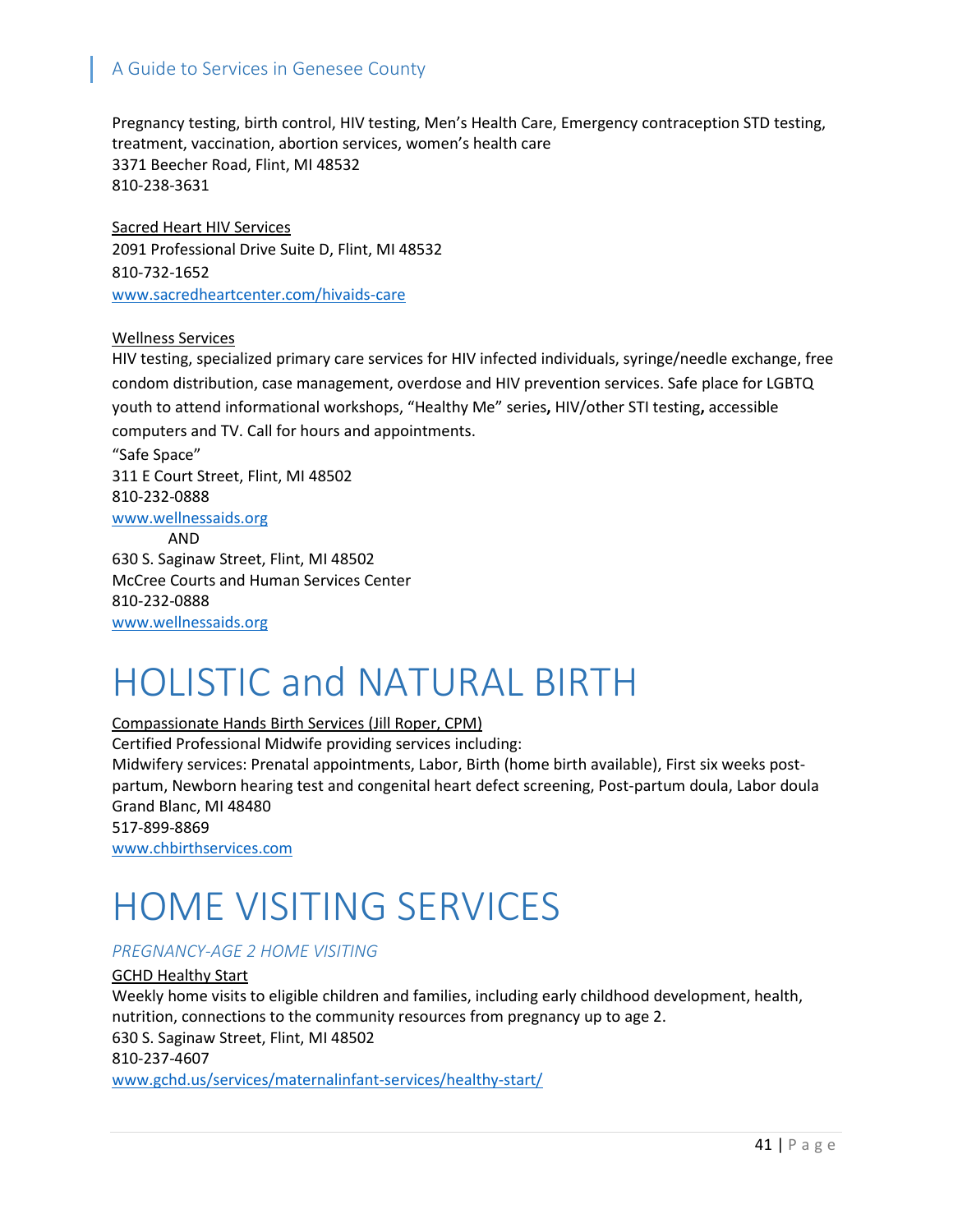### Hurley Nurse Family Partnership (NFP)

Services include nurse home visits for women less than 28 weeks pregnant with their first baby. Provides regular home visits until the child's second birthday. WIC or Medicaid automatically qualifies. Hurley Medical Center, One Hurley Plaza, Flint, MI 48503 810-262-9317

#### Maternal Infant Health Program (MIHP)- MDHHS

Evidence based home visitation program for Medicaid eligible pregnant women and infants. Designed to supplement regular prenatal care

Call 1-833-MI4-MIHP or email [MIHP@michigan.gov](mailto:MIHP@michigan.gov)

## *EARLY CHILDHOOD/CHILDHOOD HOME VISITING*

### Carman-Ainsworth Early Head Start

Home-based services for ages 0-3 are provided in the Bendle and Carman-Ainsworth schools districts. 810-591-7236

### Early On® Genesee County – Home Visiting

Provides free early intervention services for infants and toddlers, birth to three years of age, with developmental delay(s) and/or disabilities. Early On® also supports parents so that they can address the unique needs of their eligible infants and toddlers and enhance their health, development, and learning. 810-591-KIDS

### GCCARD Early Head Start –Home Visiting

An early childhood program for ages 0-3. Its success is based on compassionate partnerships between Early Head Start program staff and parents. Also center-based. See PRESCHOOL 810-235-5613

#### Genesee Health System- Home Based Services

Home based process devoted to keeping children in the home. Involves home based therapy and family therapy. Child psychiatrists, Registered Nurses, and other consultative behavioral health providers are available also.

420 W. Fifth Avenue, Flint, MI 48503 810-257-3705 [www.genhs.org/Services/Mental-Health-Services/Childrens-Services-and-Supports](http://www.genhs.org/Services/Mental-Health-Services/Childrens-Services-and-Supports)

#### GISD Head Start – Home Visiting

Provides children ages 3-5 in the Flint, Carman-Ainsworth and Beecher school districts. Also centerbased. See PRESCHOOL 810-591-KIDS

## [SKIP to a Great Start](https://ccp.geneseeisd.org/cms/One.aspx?portalId=189121&pageId=653915) program – Home Visiting

A developmental support network for Genesee County parents with children ages 0-5. Services focus on parent involvement, early childhood education, literacy development, school readiness and nutrition education.

810-591-KIDS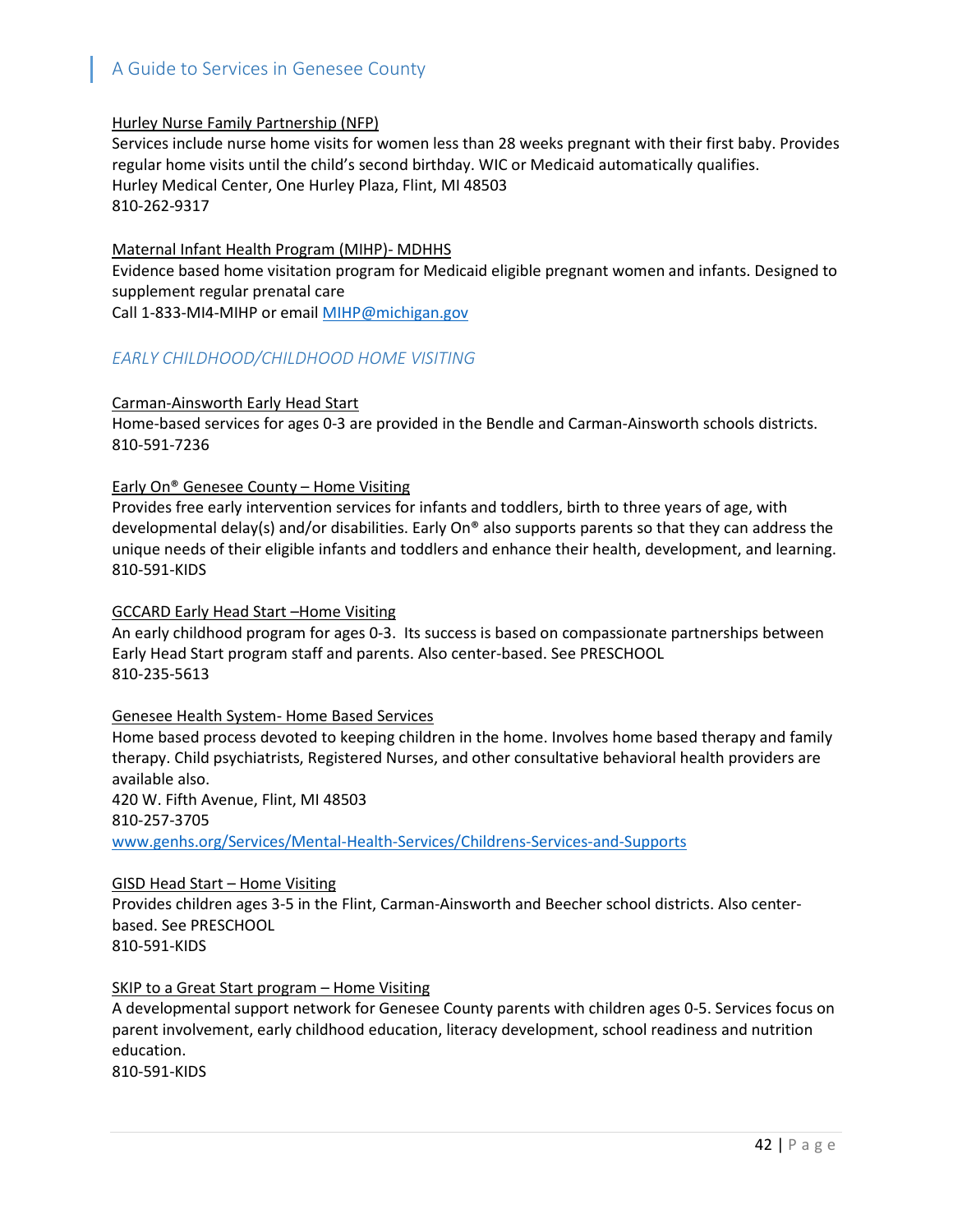# HOUSING

## **FOR SHELTERS, SEE EMERGENCY HOUSING**

Flint Housing Commission Public housing for low-income families, seniors and disabled. 30% of income charged for rent. 3820 Richfield Road, Flint, MI 48506 810-736-3050 [www.flinthud.org](http://www.flinthud.org/)

 $\triangleright$  List of homes which accept HUD vouchers <https://affordablehousingonline.com/housing-search/Michigan/Flint>

Genesee County Metropolitan Planning Commission Genesee County Home Improvement Program Looking for a house, down payment assistance, housing repairs and loans, community development programs, purchasing, rehabbing, fair housing, recycling and more. 1101 Beach Street, Room 223, Flint, MI 48502 810-257-3010

[www.gcmpc.org](http://www.gcmpc.org/)

## Michigan State Housing Development Authority (MSHDA)

Provides help to low income individuals find rental housing, lending programs for buying a home, help for homeless people. Lansing Office, 517-373-8370 Detroit Office, 313-456-3540 [www.MSHDA@michigan.gov](http://www.MSHDA@michigan.gov)

## One Stop Housing Resource Center (Shelter of Flint, Inc)

One Stop Genesee offers many different opportunities for individuals and families to receive vital services that meet their varying needs: central intake and assessment; referrals; screenings and inspections; Housing Choice Voucher assessments; and direct client assistance. 924 Cedar Street, Flint, MI 48503 810-239-5433

## *Emergency Shelters*

Building Strong Women- Women's shelter A shelter for domestic violence, substance abuse, mental health and homeless women with or without children. 2524 Clio Road, Flint, MI 48504 810-234-7933 [www.buildingstrongwomencommunity.org](http://www.buildingstrongwomencommunity.org/)

Carriage Town Ministries Family Center--705 Garland Street, Flint, MI 48503 Men's Center—605 Garland Street, Flint, MI 48503 810-233-8787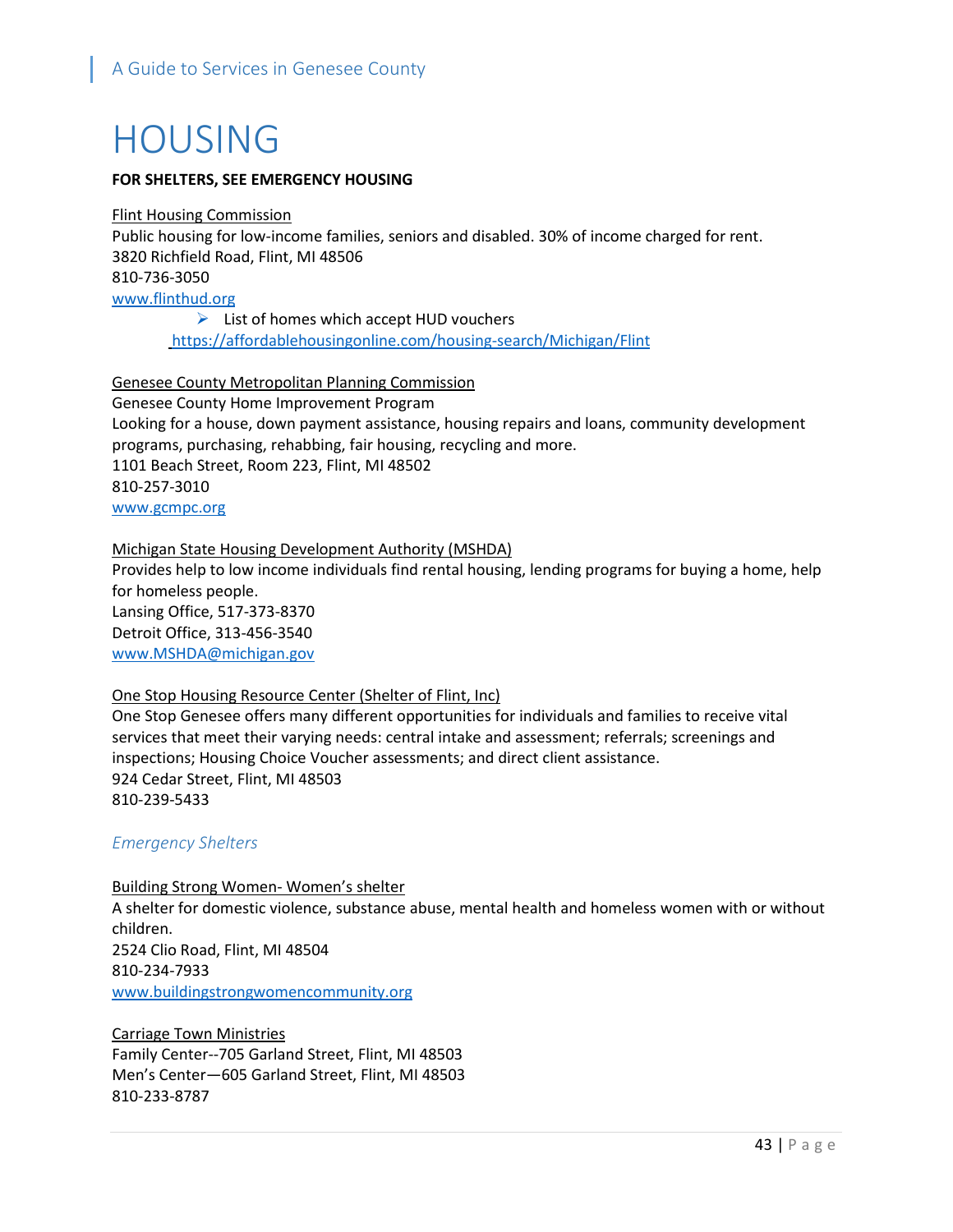#### www.carriagetown.org

#### Catholic Charities- Warming Center

Offers an overnight shelter from the cold. Open 24 hours, December 1-March 31. Clients are able to enjoy lunch, coffee, reading, watching TV and other basic supportive services. 901 Chippewa Street, Flint, MI 810-232-9950 [www.catholiccharitiesflint.org](http://www.catholiccharitiesflint.org/)

### Family Promise Shelter of Genesee County

Scattered site shelter. Day Center is open to guest families to shower, do laundry, access computers, and phones. Offers workshops, training and counseling. Schools will work with Family Promise to arrange transportation to and from school.

P.O. Box 4519, Flint, MI 48504 810-234-9444 [info@familypromiseofgc.org](mailto:info@familypromiseofgc.org)

### Shelter of Flint

Thirty days or more emergency shelter/ supportive services, food, clothing, personal advocacy, childcare and support groups 924 Cedar Street, Flint, MI 48503 810-239-5433 [www.shelterofflint.org](http://www.shelterofflint.org/)

## Traverse Place (REACH-Runaway Program) Residential shelter and programming for young adults seeking safe shelter and living skills. 914 Church Street, Flint, MI 48502 810-233-8700 [www.reach-traverseplace.org](http://www.reach-traverseplace.org/)

#### YWCA of Greater Flint/SAFE House

Offers a 24-hour crisis line, prevention education, emergency response team, sexual assault response team, safe house, sexual assault and domestic violence support groups. 801 S. Saginaw Street, Flint, MI 48501 810-238-7621 **24-Hour Crisis Line: 810-238-7233**

[www.ywcaflint.org](http://www.ywcaflint.org/)

# HOSPITALS/EMERGENCY

Genesys Regional Medical Center Main Hospital and Emergency 1 Genesys Pkwy, Grand Blanc, MI 48439 810-606-5000 After Hours North: 810-686-7397 After Hours South: 810-603-0856 After Hours East: 810-734-3351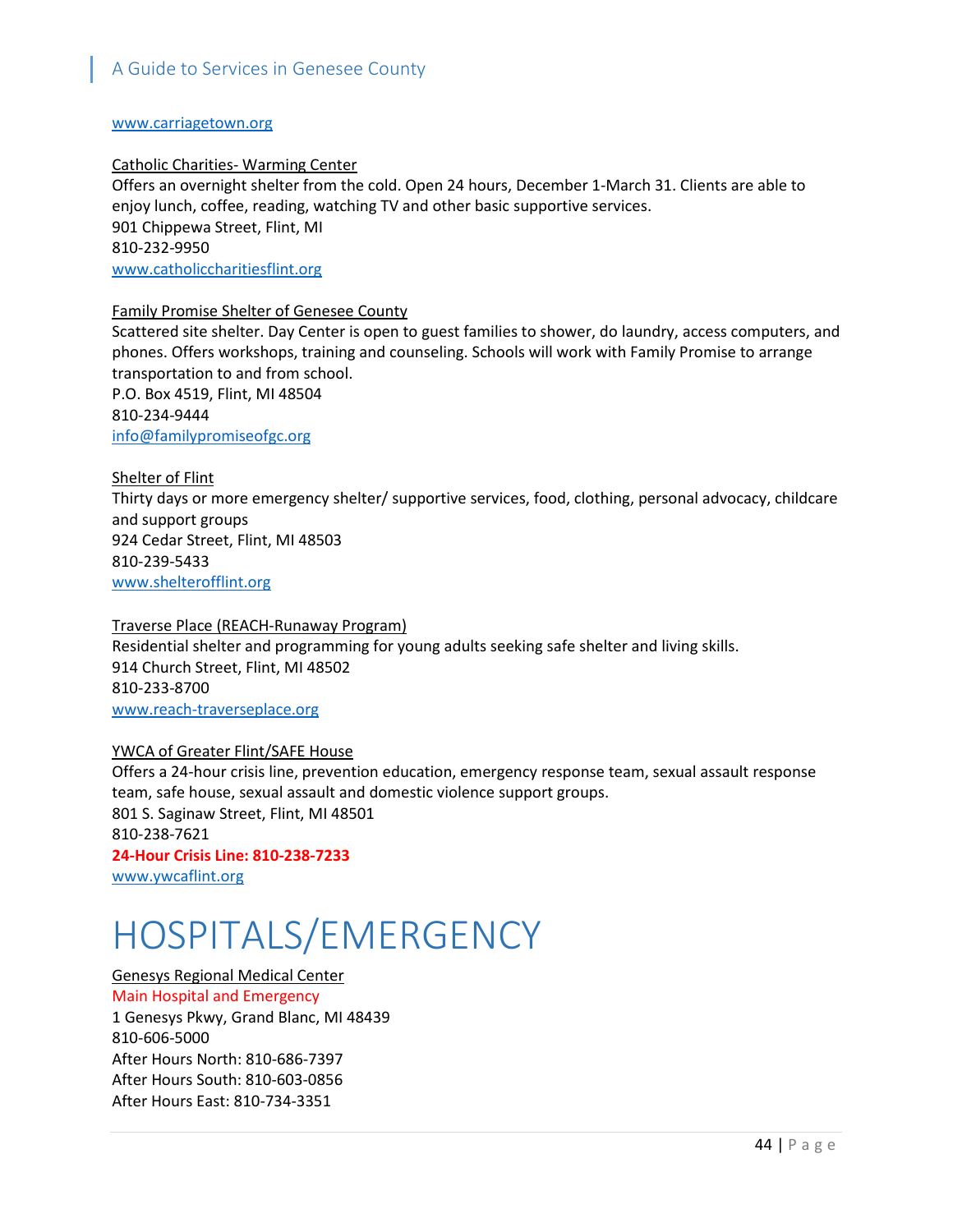Pediatric Specialty Clinic: 810-762-1444 www.healthcare.ascension.org

Hurley Medical Center Main Hospital and Emergency 1 Hurley Plaza, Flint, MI 48503 810-262-9000 www.hurleymc.com/locations

McLaren Regional Medical Center Main Hospital and Emergency 401 S. Ballenger Road, Flint, MI 48532 810-342-2000 www.mclaren.org/flint/locations

## IDENTIFICATION

First Presbyterian Church (verified 10/16/18) Assists with obtaining state ID, birth certificates, driver's license, etc. Wednesdays 8:30a-11a and 1p-3p 746 Saginaw Street, Flint, MI 48502 810-234-8673 www.fpcf.org

Flint Eastside Mission Helps to apply for a new or lost social security card and/or a state issued picture ID Wednesday, 10am-12pm 1917 Delaware, Flint, MI 48506 810-767-5312

## IMMIGRATION

## American Arab Heritage Council

Offers general immigration services including naturalization, adjustment of status, green card, family visa, travel document, removal of condition, work visa, fiancé visa, referral network for DACA, refugee, and asylum cases. Also provides language services. 432 N. Saginaw Street, Suite 220, Flint, MI 48502 810-235-2722 [www.aahcflint.org](http://www.aahcflint.org/)

## IMMUNIZATIONS

#### Genesee County Health Department

Sliding-fee scale based on income or can bill insurance. Call for appointments or walk-in hours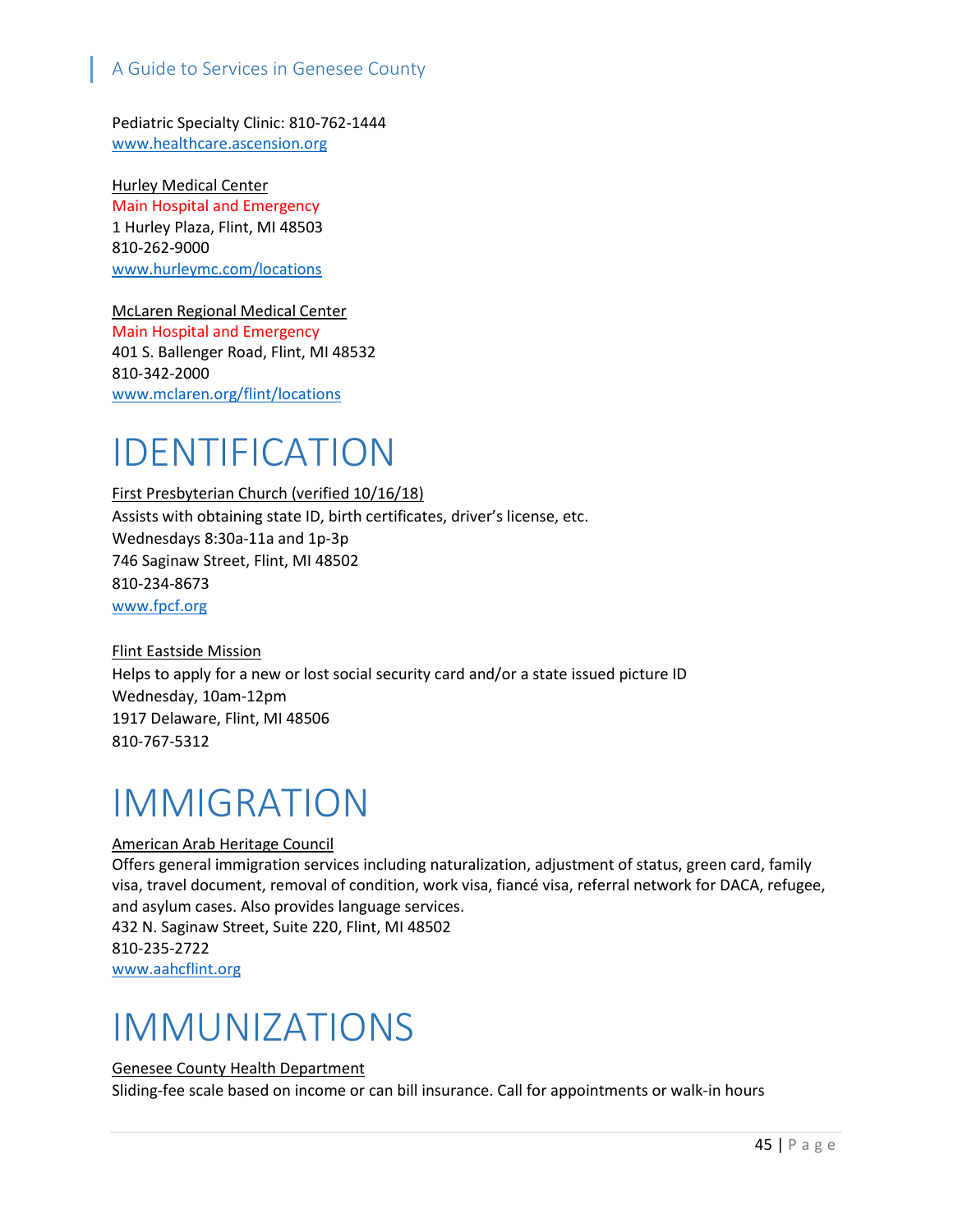G-3373 S. Saginaw Street, Burton, MI 48529 810-257-4540 [www.gchd.us](http://www.gchd.us/)

# INCARCERATION SUPPORT

## M.A.D.E. Institute

"Returning citizen" program (prison re-entry program) offering life skills training, job skills training, and transitional housing. Also supports at-risk-youth. 4119 N. Saginaw Street, Flint, MI 48505 810-294-0222 [www.madeinstitute.org](http://www.madeinstitute.org/)

Catholic Charities: Re-Connect Empowers people with felonies with coaching, education and employment for re-Connection within Flint communities. 248-207-8125 [www.catholiccharitiesflint.org](http://www.catholiccharitiesflint.org/)

Motherly Intercession Education and training for alternate caregivers, parents, and children affected by an incarcerated mother. Also offers children of incarcerated parents homework assistance and tutoring (serves children age 6-18). 3010 Dye Road, Flint, MI 48507 810-424-9909 www.miforu.org

# INTERPRETATION/TRANSLATION

## American Arab Heritage Council

Arabic translation and interpretation. Referrals for other languages including French, Spanish, German, Mandarin, Vietnamese, Japanese, Russian, and many others available 432 N. Saginaw Street, Suite 220, Flint, MI 48502 810-235-2722

#### Communication Access Center

Community sign language interpreting services, senior citizens program, substitute teachers & aides 1277 W. Court Street, Flint, MI 48503 810-239-3112 [www.cacdhh.org](http://www.cacdhh.org/) SEE ALSO DEAF/HARD of HEARING

#### Executive Language Services

On-site interpretation services, telephone interpretation, video remote interpreting, and document translation. Services Genesee County. NOT A FREE SERVICE 1717 South Telegraph Road, Bloomfield Hills, MI 48302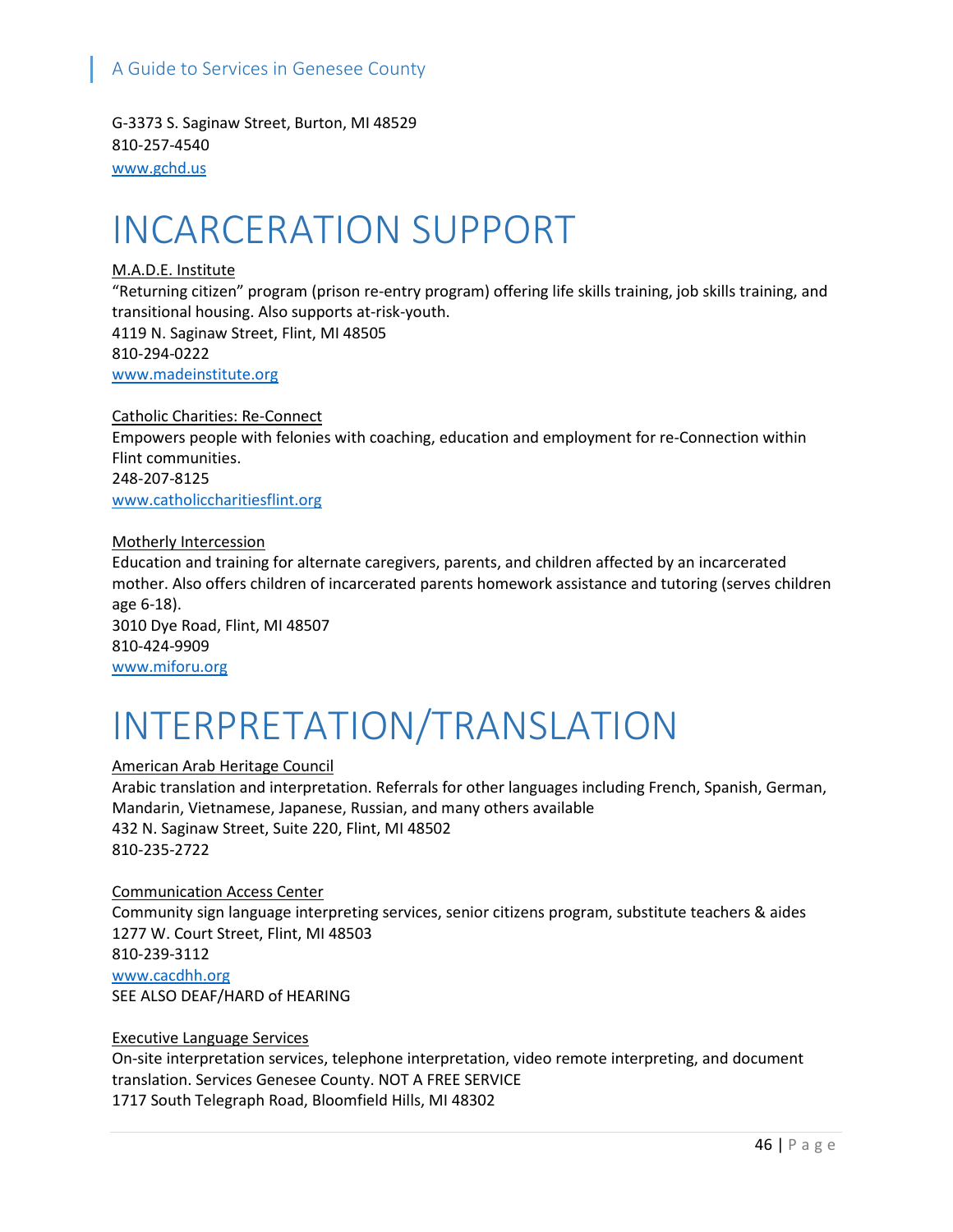248-357-0625

Genesee County Hispanic Latino Collaborative – La Placita Flint Spanish interpretation 810-875-0382 810-874-2720

Hispanic Technology Center Spanish interpretation services. Also free access to computers and the Internet for area residents and GED classes 2101 Lewis Street, Flint, MI 48506 810-424-3760 [www.mcc.edu](http://www.mcc.edu/)

# LAUNDRY

### Catholic Charities- "Laundry Room"

Individuals wishing to use the laundry facilities must sign in at the Community Closet check-in desk to schedule appointments. Guests may do 2 loads of laundry per person, 2 times per month. 901 Chippewa Street, Flint, MI 48503 810-232-9950

# LEAD TESTING

## *Blood Lead Testing*

**Refer first to primary care physicians. If none available, call GCHD Burton Health Center**

## Burton Health Center- Genesee County Health Department

Walk-Ins Welcome, call for appointments. Hours are 8-11 am and 1-3 pm, Monday through Friday. A parent or legal guardian must be present at the time of service for children ages 0-17. G-3373 S. Saginaw Street, Burton, MI 48529 810-257-3833

## *Soil Lead Testing*

Edible Flint Provides soil lead testing so families can grow food at home. Once tested, Edible Flint will provide recommendations as to best practices for growing (in ground, raised beds, etc) 810-244-8530 605 N. Saginaw Street, Suite 1A, Flint, MI 48502

## *Water Lead Testing*

To get water tested, simply pick up a water test kit at Flint City Hall 810-766-7346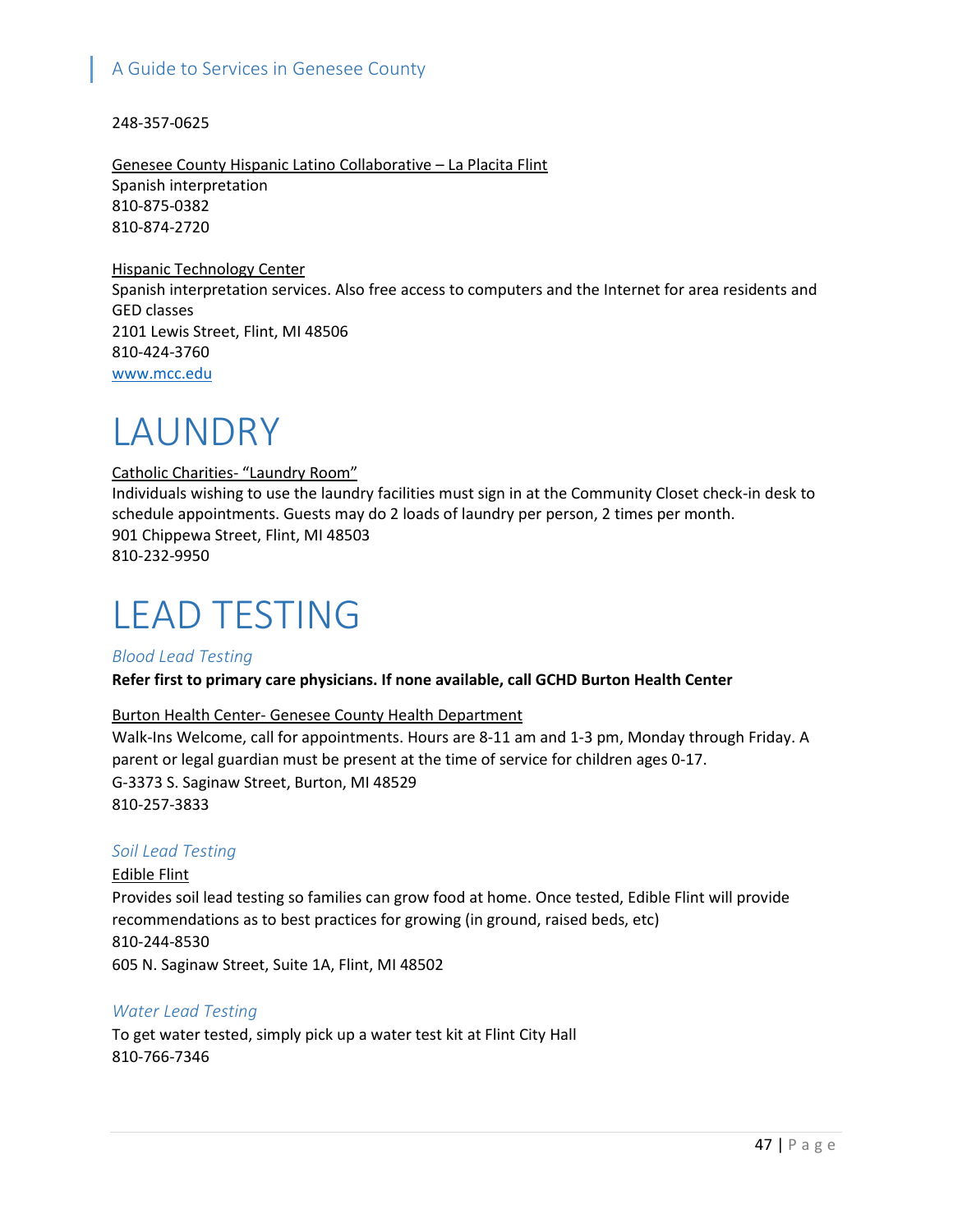# LEAD PAINT ABATEMENT

#### MDHHS Lead Safe Home Program

Offers assistance to low and moderate- income families, as well as Rental Property Owners, in making their homes lead-safe for children. Call for eligibility criteria and expectations. 866-691-LEAD (5323)

# LEGAL SERVICES

## Center for Civil Justice

Assists residents file class-action lawsuits specifically related to healthcare eligibility, hunger, nutrition, housing and utilities, education and utilities, language access, and training and technical assistance. 436 S. Saginaw Street, Suite 400, Flint, MI 48502 810-244-8044

[www.ccj-mi.org](http://www.ccj-mi.org/)

### Community Resolution Center

Mediation assistance. Assists feuding parties to come to an agreed upon resolution to their dispute without going through the court system. 315 E. Court Street, Flint, MI 48502

989-799-5949

www.mediation-crc.org

### Connexion (Hope Network)

Holds court ordered classes on Anger Management, Alcohol Highway Safety Program and others for a fee. Six week sessions. 1110 Eldon Baker Drive, Flint, MI 48507 810-715-2341 Pbishop2@hopenetwork.org

#### Friend of the Court

Assistance with investigation and enforcement in domestic relations matters involving minor children, including custody issues, child support, and parent visitation rights. 1101 Beach Street #111, Flint, MI 48502 810-257-3300 www.gc4me.com

#### Genesee County Probate Court

Administers estates and trusts, appoints guardians and conservators, and order treatment for mentally ill and developmentally disabled people. 900 Saginaw Street, Flint, MI 48502 810-257-3528 www.gc4me.com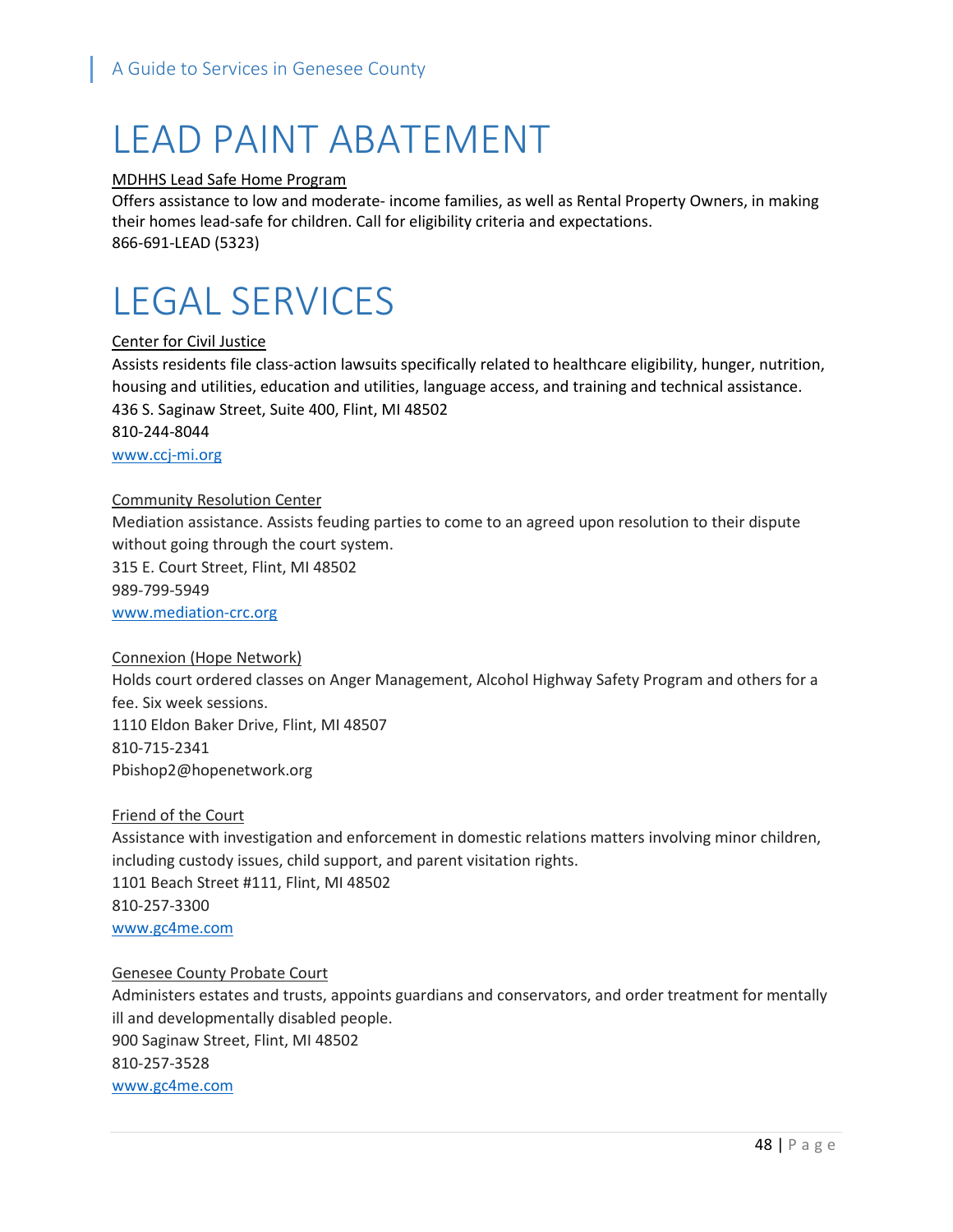Geneese Crime Victim's Services Program Court support services, crime victim compensation 900 S. Saginaw Street, Flint, MI 48502 810-257-3210 www.gc4me.com

### Lawyer Referral Service

Assists with legal counseling and getting people connected with the correct type of lawyer. Offers half hour consultation for \$30. This fee is waived for personal injury and social security matters. 315 E. Court Street, Flint, MI 48502 810-232-6012 www.gcbalaw.org

Legal Services of Eastern Michigan Free legal assistance to 14 Mid-Michigan counties, including Genesee. May assist with individual legal needs as well as assistance to affect systemic change. Specializes in addressing poverty and fair housing needs. 436 S. Saginaw Street, Flint, MI 48502 888-783-8190 www.lsem-mi.org

Michigan Legal Help Helping low-income individuals in Michigan residents solve their legal problems. 810-238-8053 [www.michiganlegalhelp.org](http://www.michiganlegalhelp.org/)

Prosecutor's Office Handles criminal legal issues 900 Saginaw Street #100, Flint, MI 48502

#### **Main number: 810-257-3210 or 888-443-1505**

Criminal Pretrial and Warrants: 810-257-3165 Child Neglect: 810-257-3245 Family Supports Division: 810-257-3240 Criminal Trial Unit: 810-257-3232 Appeals, Research, and training: 810-257-3248 Special Crimes/Forfeiture: 810-257-3506 Auto Theft and Fraud Division: 810-257-3287 Crime Victims Services Program: 810-257-3493 Subpeona Information Desk: 810-257-3233

YWCA "Do it Yourself" Divorce Clinic and Victim Advocacy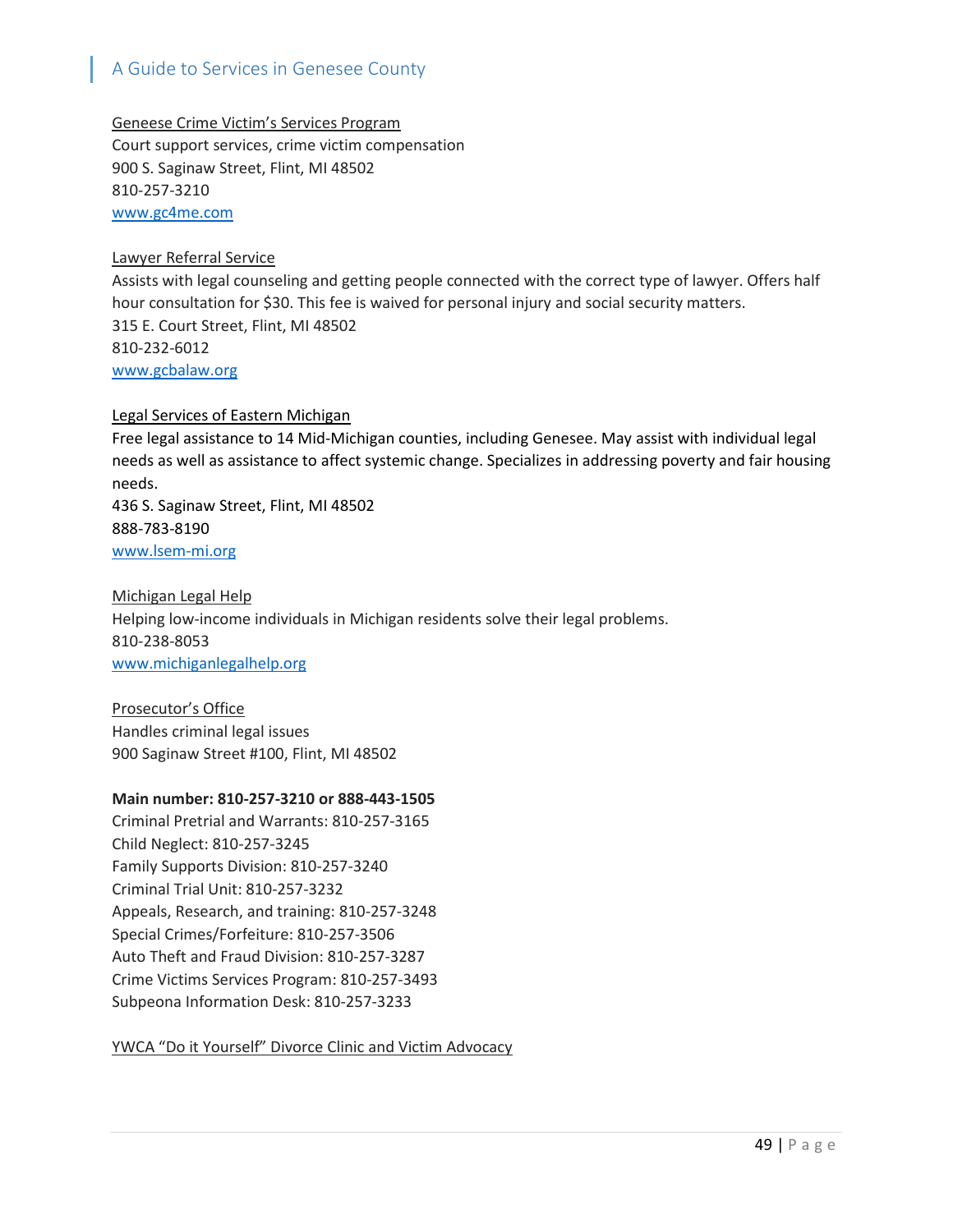Offers assistance to domestic violence/sexual assault survivors with filing for divorce without going through the court system and paying for lawyer services. Also offers victim advocacy and support services.

801 S. Saginaw Street, Flint, MI 48502 810-238-7621 [www.ywcaflint.org](http://www.ywcaflint.org/)

## LITERACY

Flint Literacy Network Focused on improving literacy in Genesee County. See website for online events calendar 810-232-2526 [www.flintliteracynetwork.org](http://www.flintliteracynetwork.org/)

Flint Public Library – Dolly Parton Imagination Library Free books mailed to your home monthly from birth to 5 years. Zip codes 48501-7, 48532 only. 810-232-7111 [Imagination@fpl.info](mailto:Imagination@fpl.info)

## Pop-up School

A mobile classroom throughout the City of Flint that provides high quality, play-based literacy, math, science, and social studies activities for young children. Parents/guardians are encouraged to interact and learn with their children as they explore different hands-on projects and activities. Visit the website or call for upcoming dates and locations.

810-762-3260 [www.umflint.edu/popupschool](http://www.umflint.edu/popupschool)

Storytime at Applewood Estate Family friendly stories and activities Every Friday, May – October, 11:30

## MEDICAID

Medicaid Customer Help 800-642-3195 [www.beneficiarysupport@michigan.gov](http://www.beneficiarysupport@michigan.gov)

Michigan Enrolls Get information for people enrolled or who need to enroll in a health plan, complete enrollment, check enrollment status or request a new MiHealth card. 800-975-7630

#### MIChild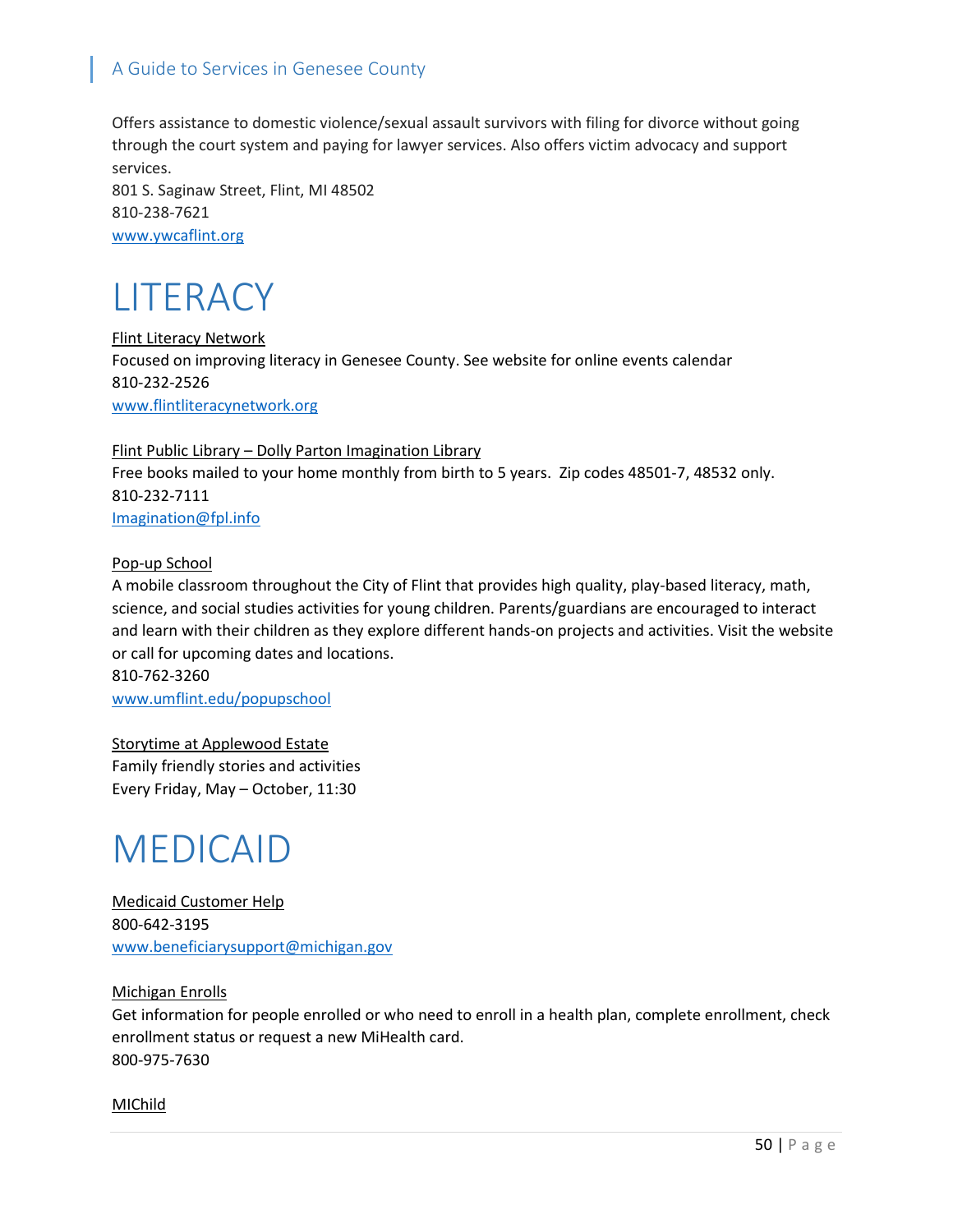A health insurance program for uninsured children of Michigan's working families. MIChild services are provided by many HMOs and other health care plans throughout Michigan. 888-988-6300 (TTY 1-888-263-5897)

Genesee County Health Department Enrollment 810-341-5411

# MEDICAL NUTRITION THERAPY

### Hurley Wellness Community Program

Individual nutrition counseling (covered by most insurances) for many health issues- obesity, high blood pressure, food allergies and more. Ask your doctor for a referral. 810-262-2310

## MENTAL HEALTH

*GENERAL MENTAL HEALTH*

National Suicide Prevention Hotline 800-273-8255

Text FLINT A free 24/7 text line for people in crisis. Send a text to 741741

## Advance Neuropsychology and Pediatric Services – Hurley

Offers a variety of specialized services in an ethical, nurturing, and supportive manner across the lifespan, to include: children, adolescents, adults and their families. 111 E. Court Street, Suite 1B, Flint, MI 48502 810-262-2320

## Catholic Charities

Counseling program helps children, adolescents, individuals and families experiencing emotional and mental health issues. Catholic counselors are available upon request; all faith practices are welcome. Most insurances are accepted. Fees are based on a sliding scale. 901 Chippewa Street, Flint, MI 48503 810-232-9950

## Center for Psychological Well Being

General counseling services for adults and adolescents. Psychological evaluation (mainly pre-surgical) available. Accepts many insurances including: Blue Care Network, BCBS, Health Alliance Plan, Health Plus, Magellan Health Services, McLaren Health Advantage/McLaren Health Plan, Medicare B- Michigan, United Health Care, Aetna (MEDICIAD NOT ACCEPTED) 1286 S. Linden Road, Flint Twp., MI 48532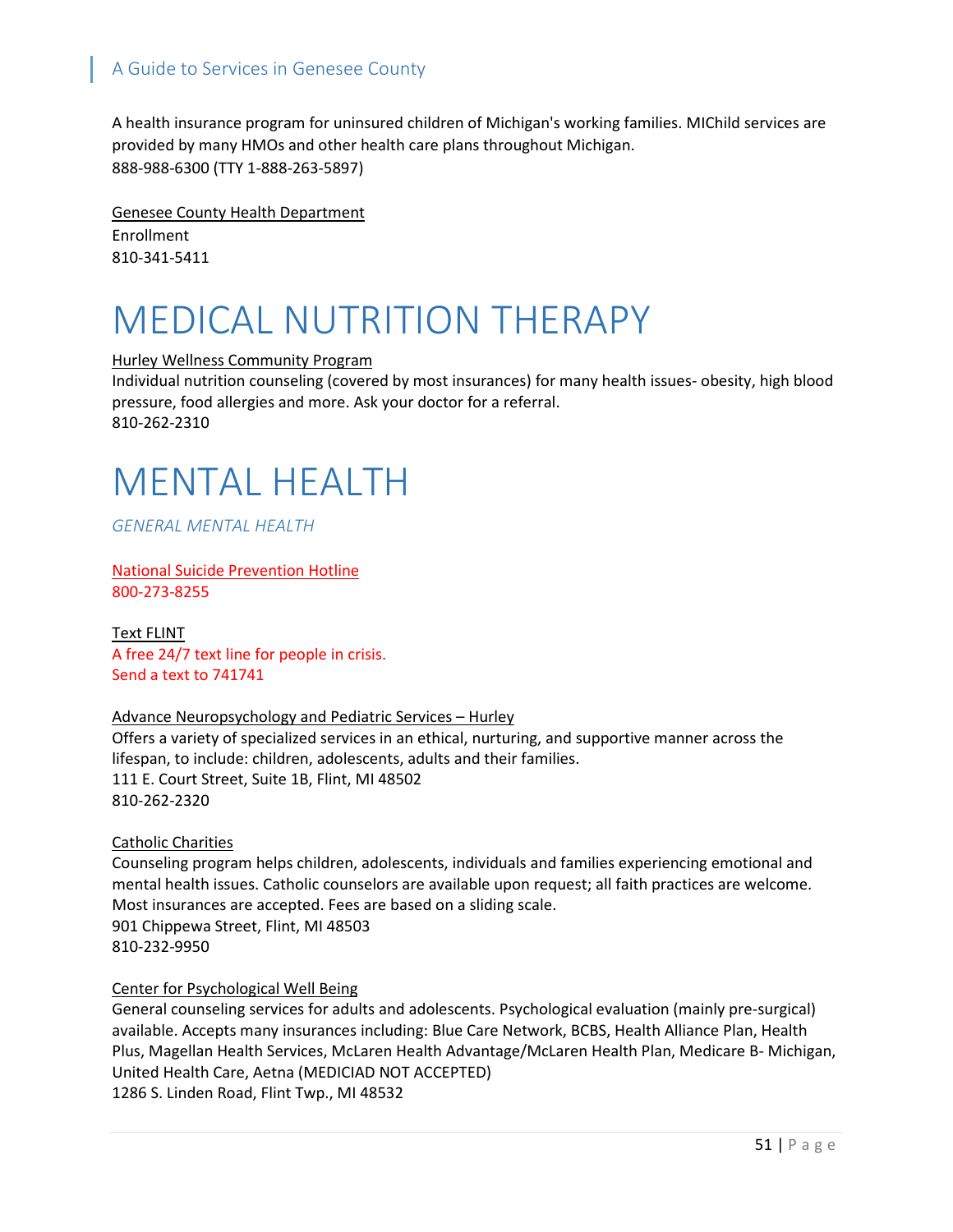### 810-407-7403

#### Community Counseling Centers (CCC)- Provided by Ennis Center

Community hubs located at local churches. Provide licensed professional counseling to Pastors, members of the congregation, and the surrounding community. Individuals affected by the Water Crisis are encouraged to seek treatment and counseling through the CCC. Most insurances, including Medicare and Medicaid are accepted (uninsured will receive referrals to assist them in acquiring insurance) 810-341-2004 or 810-233-4031

### *\*\*Multiple locations\*\**

New Jerusalem Full Gospel Baptist Church 1035 E. Carpenter Road, Flint, MI 48505

Our Lady of Guadalupe Catholic Church 2316 W. Coldwater Road, Flint, MI 48505

New Life Tabernacle COGIC 5149 Bray Road, Flint, MI 48505

Word of Life Christian Center 406 Atherton Road, Flint, MI 48507

First Trinity Baptist Church 1226 Beach Street, Flint, MI 48502

#### Consumer Services/Taylor Life Center

Offers case management, counseling and psychotherapy, psychiatry, addiction treatment and treatment for co-occurring substance use disorders. Will see pediatrics. 3169 Beecher Road, Suite 203, Flint, MI 48532 810-237-0799 www.consumerservicesinc.org SEE ALSO ADDICTION/SUBSTANCE USE

#### Easter Seals Family Services

Accepts most major insurances including Medicaid HMO's

Services include: Individual, family, and group therapy, Family centered planning, Community based services, In home therapy, Case management, Infant mental health, Family psycho-educational services, Services for children/adolescents with substance use, Juvenile Justice programming, Adventure therapy, Wraparound, Trauma specific therapy, Adolescent substance use. Will see pediatrics. 1420 West University, Flint, MI 48504 810-238-0475

Family Service Agency Counseling youth through adult, guardianship, senior programs and more. 1422 W. Court Street, Flint, MI 48503 810-767-4014 [www.fsamich.org](http://www.fsamich.org/)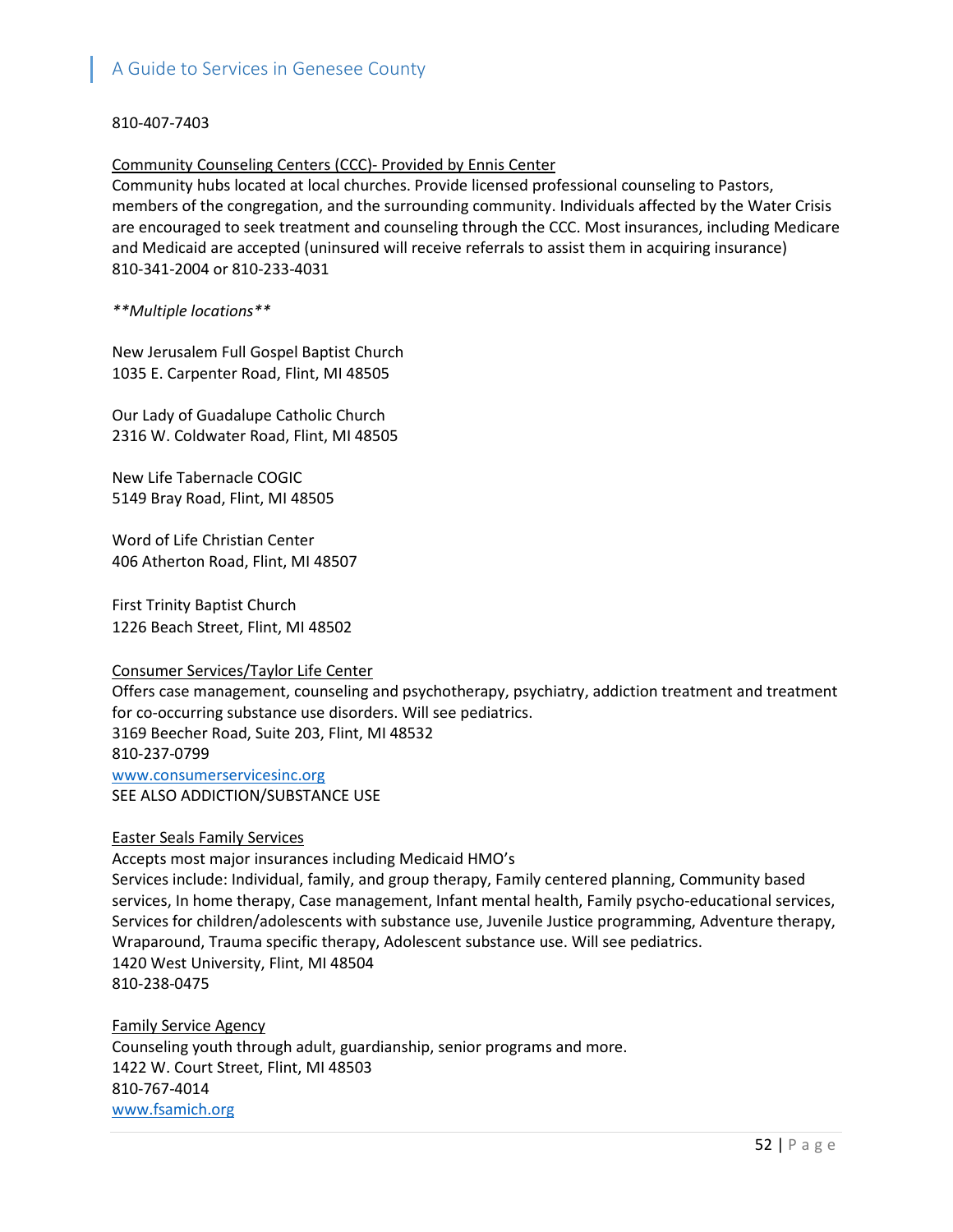Genesee Health System Psychological, psychiatric, and behavioral health services for children and adults 420 W. Fifth Avenue, Flint, MI 48503 CRISIS HOTLINE 24/7: 810-257-3740 810-257-3705

## Genesee Health System- Mobile Mental Health Unit Services

Call for Mobile Unit hours and locations Mobile mental health for all ages. Helping parents with children's health, mental health, and difficult behaviors. 810-257-3777

Gerholz Christian Counseling Center- First Presbyterian Church Christian centered counseling services. Accepts donations for services. Employs certified, licensed counselors and lay counselors. 746 Saginaw Street, Flint, MI 48502 810-234-0500 www.fpcf.org/gccc

## Hamilton Community Healthcare Network

Services to children, adolescents, adults and the geriatric populations with diagnostic assessments, psychotherapy, and psychoanalytic techniques in several treatment modalities. 810-406-4246 [www.hamiltonchn.org](http://www.hamiltonchn.org/)

#### Hope Network

Offers residential treatment, behavioral health services, crisis stabilization, multiple behavioral health interventions. Will see pediatrics.

1110 Eldon Baker Drive, Flint, MI 48507

#### **Crisis line: 810-235-3288**

Case Management Program: 810-232-2766 Outpatient Therapy: 810-232-2766 Crisis residential services for adults: 810-233-4093 www.hopenetwork.org

## Hurley Mental Health Associates

Clinic hours: Mon-Thurs 8am-9pm, Fri & Saturday 8am-2pm Mental health treatment available for adults and children 1085 South Linden Road #150, Flint, MI 48532 810-262-2100[, www.hurleymc.com/services/behavioral-medicine/](http://www.hurleymc.com/services/behavioral-medicine/)

## New Oakland Family Centers

Offers multiple services to adults and children, including therapeutic alternatives, psychiatric hospitalization, day programming, group therapy, and individual therapies. Will see pediatrics. 2401 South Linden Road, Flint, MI 48507 810-957-4310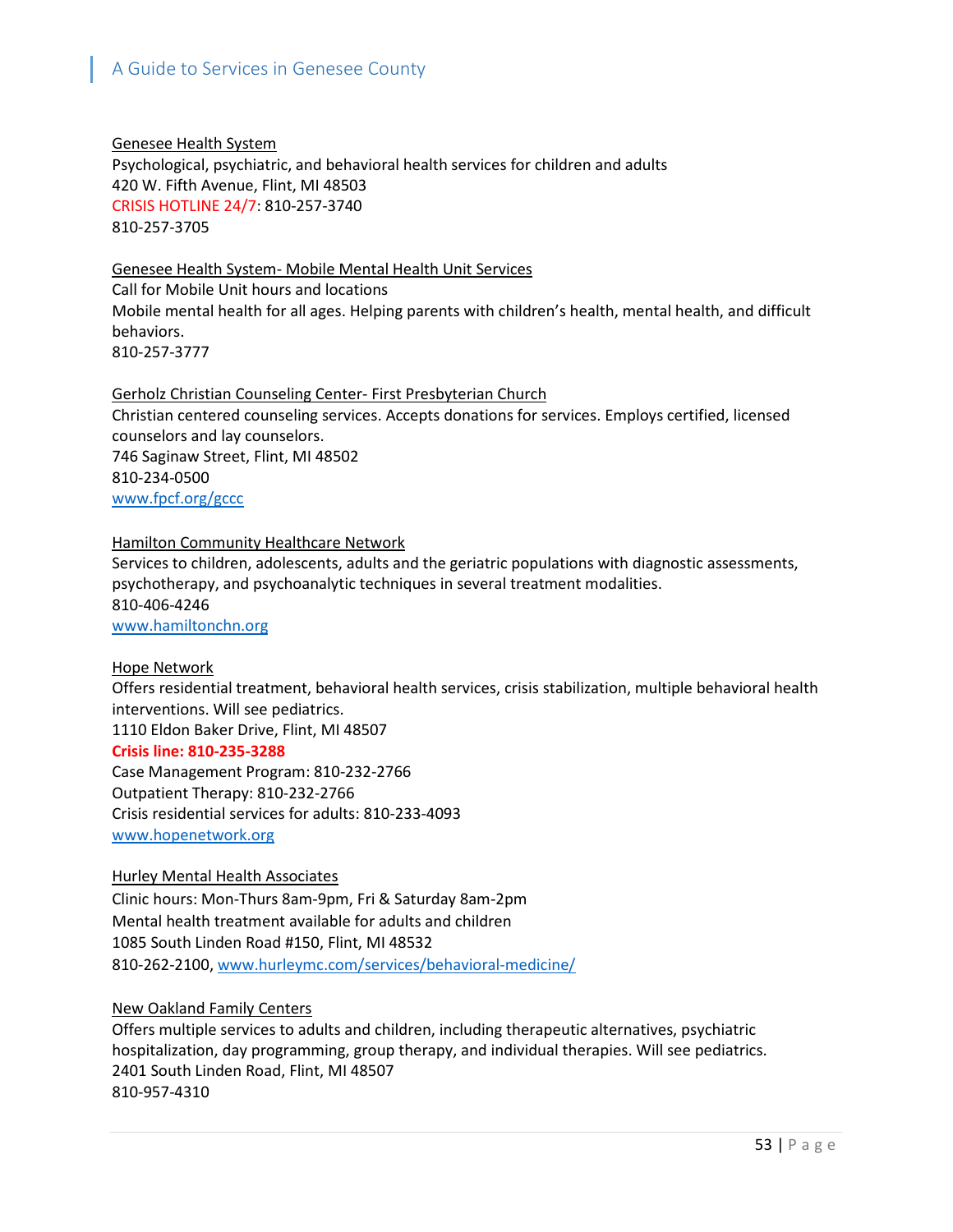## **Crisis line: 877-800-1650**

www[.newoakland.org/programs](http://newoakland.org/programs)

### *SPECIFICALLY DESIGNED FOR CHILDREN- MENTAL HEALTH*

#### Ele's Place

Grief counseling, play therapy, and support groups for children and teens. 1227 E. Bristol Road, Burton, MI 48529 810-232-3040

#### Ennis Center for Children

Offers individual therapy for children, teens, adults, family therapy and marriage counseling 129 East Third Street, Flint, MI 48502 810-233-4031

### Families First - Orchard Family Services

An intensive home-based program, assisting families with struggling children who were adopted or in foster care. 444 Church Street, Flint, MI 48502 810-588-9487

## Hurley Children's Clinic at Flint Farmer's Market ADHD Clinic, Developmental Behavioral Clinic and Neonatal, Developmental Behavioral Pediatrician Dr. Lauren O'Connell 300 E. Third Street, Flint, MI 48502 810-262-9773 [www.hurleymc.com](http://www.hurleymc.com/)

## Mott Children's Health Center Child and Adolescent Psychiatry/Psychology Department

Offers mental health services to [eligible children and teens](http://www.mottchc.org/about-us/eligibility/) focusing on the individual. Services include psychiatric evaluation and treatment, medication management, behavioral therapy, psychological health testing, educational testing, developmental testing, individualized counseling and family counseling.

810-237-7572

#### New Oakland Family Centers

Offers multiple services to adults and children, including therapeutic alternatives, psychiatric hospitalization, day programming, group therapy and individual therapies. 2401 South Linden Road, Flint, MI 48507 810-957-4310 **Crisis line: 1-877-800-1650** www[.newoakland.org/programs](http://newoakland.org/programs)

*See Pediatric Behavioral Health Resources* **(GSID & Great Start) To obtain a copy, contact Becky Case, 810-591-5226, [bcase@geneseeisd.org](mailto:bcase@geneseeisd.org)**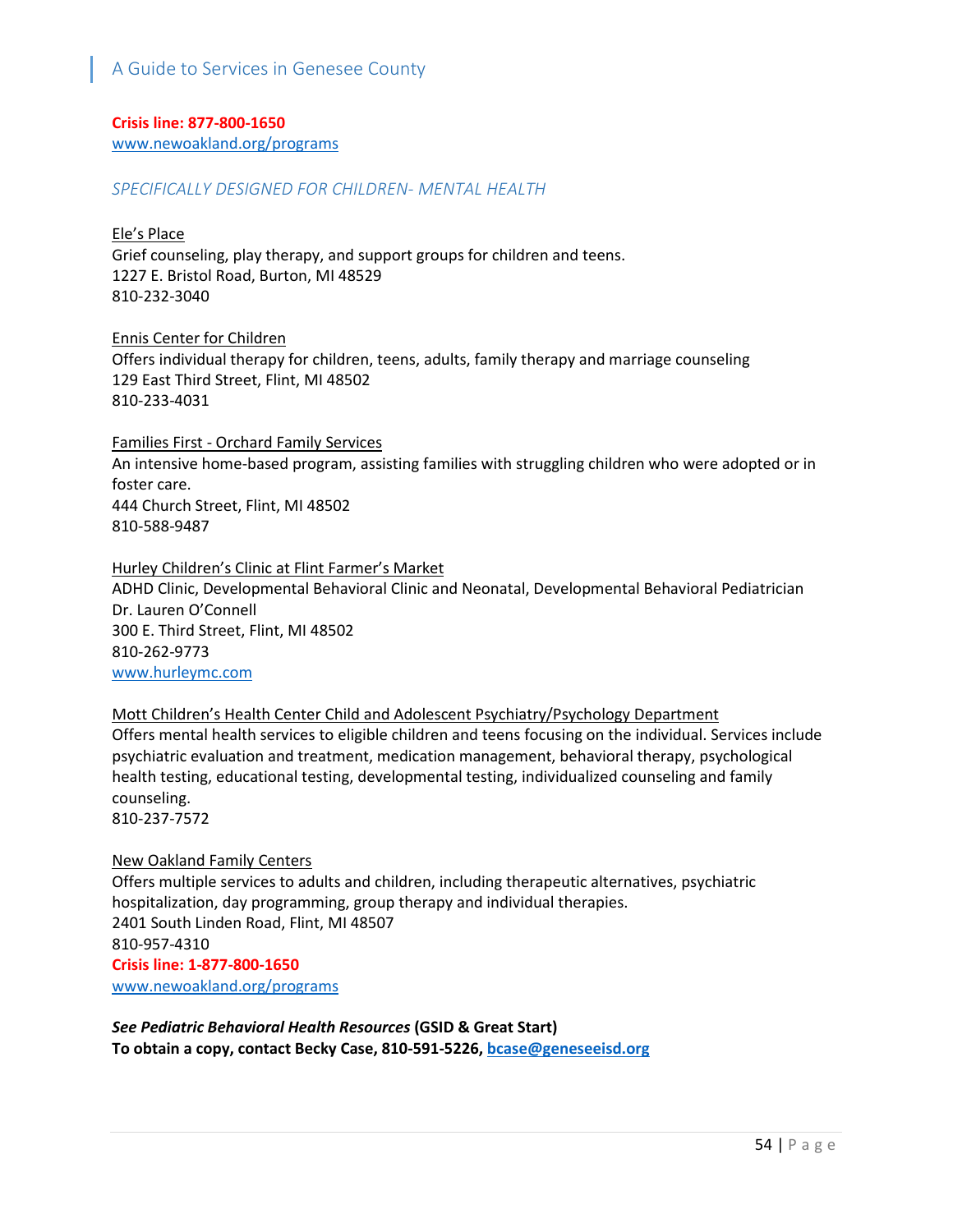## *PSYCHOLOGICAL TESTING (ADULT AND CHILD)*

## Delta Family Clinic

Services include: Initial Evaluation and Diagnosis, Alcohol and Substance Abuse Evaluations, Interactive Metronome (Non-medication ADHD Treatment Program), Psychological Testing including: Cognitive Evaluations, Personality Evaluations, Neuropsychological Evaluations for Toxic Exposures including Toxic Lead Exposures and Head Injuries, Educational Assessments including School Readiness, Learning Disability, and Special Education Evaluations, Vocational, Forensic, Disability Evaluations, Preemployment, Personnel, and Fitness-For-Duty Evaluations, Pre-surgical testing for Bariatric Surgery, spinal implants, transplants, and cosmetic surgery. 1309 S. Linden Road, Suite C, Flint, MI 48532 810-630-1152

### Easter Seals Family Services

Services Include: Psychological testing, Neuropsychological testing 1420 West University, Flint, MI 48504 810-238-0475

## *PSYCHIATRIC CARE (ADULT AND CHILD)*

Delta Family Clinic (verified 10/17/18) Psychiatric Evaluations, Medication Management 1309 S. Linden Road, Suite C, Flint, MI 48532 810-630-1152

Easter Seals Family Services Psychiatric evaluation, Medication management 1420 West University, Flint, MI 48504 810-238-0475

Genesee Health System Psychological, psychiatric, and behavioral health services for children and adults 420 W. Fifth Avenue, Flint, MI 48503 CRISIS HOTLINE 24/7: 1-877-346-3648 810-257-3705

Genesys Hillside Center for Behavioral Services Intensive outpatient therapy programs, Psychiatric evaluation, Medication management 8435 Holly Road, Grand Blanc, MI 48439 810-603-8800

Mott Children's Health Center (CHILDREN ONLY) Psychiatric evaluation, Medication management 806 Tuuri Place, Flint, MI 48503 810-767-5750

New Oakland Family Centers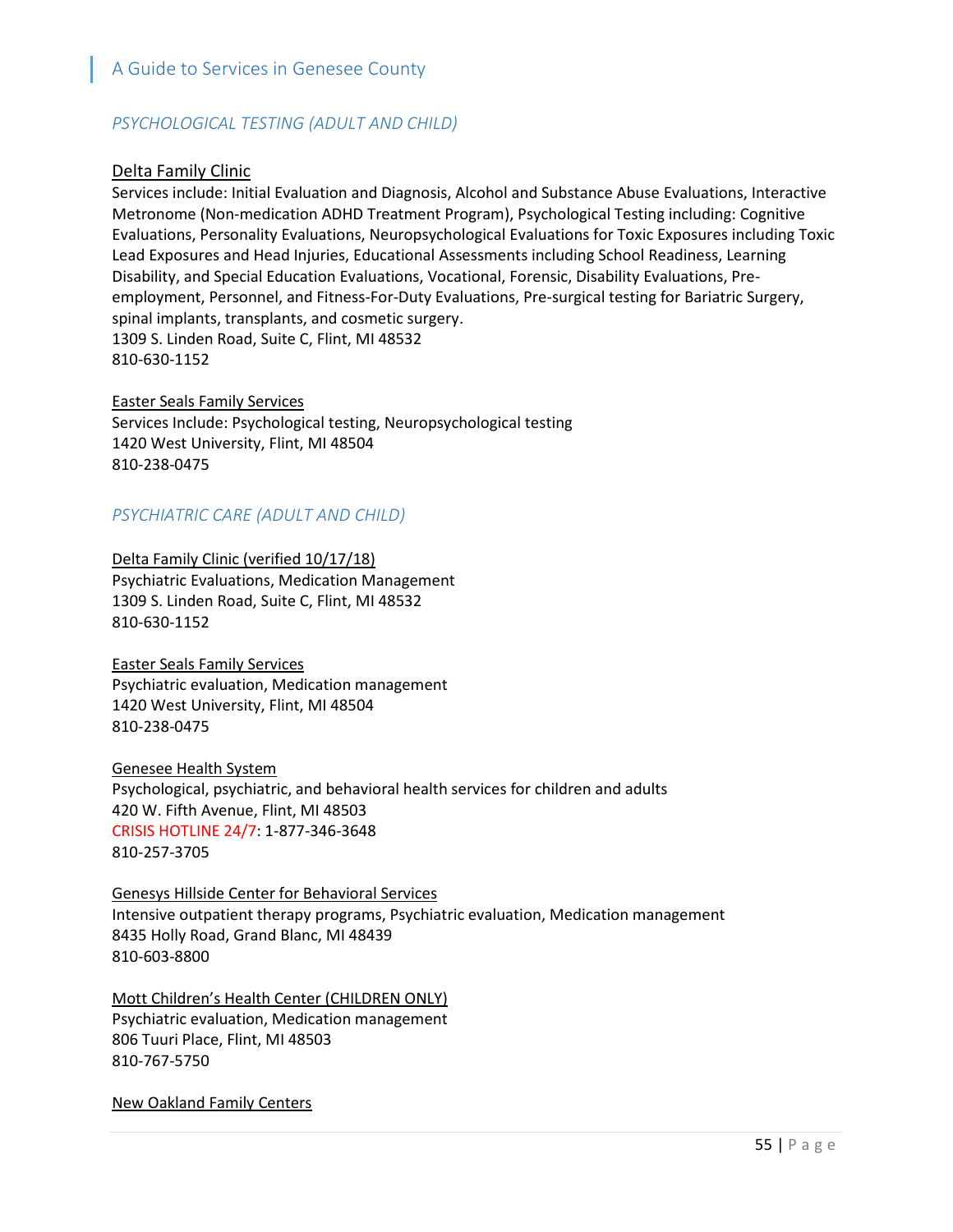Offers multiple services to adults and children, including therapeutic alternatives, psychiatric hospitalization, day programming, group therapy, and individual therapies. 2401 South Linden Road, Flint, MI 48507 810-957-4310 **Crisis line: 1-877-800-1650** [www.newoakland.org/programs](http://www.newoakland.org/programs)

## MOTHER-BABY PANTRIES

### Answer Center for Women

Free pregnancy testing, pregnancy counseling, parenting classes. Baby pantry with clothes, supplies and furniture for mothers enrolled in programming. 626 Stevens Street, Flint, MI 48502 810-234-7777 [www.answercenterforwomen.org](http://www.answercenterforwomen.org/)

#### Carriage Town Ministries

Family Center Location for Women and Children. May have to take Shaken Baby Syndrome class to obtain layette set 705 Garland Street, Flint, MI 48503 810-233-8787

#### Flint Eastside Mission

Provides a baby clothing, diapers, formula, blankets, strollers, etc. and household items like appliances and furniture for residents of the 48506 zip code. Medicaid card for the child is required. Limit 2 visits per month.

TU, W, TH, 9:30am-12:20p 1917 Delaware, Flint, MI 48506 810-767-5312 [www.flinteastsidemission.org](http://www.flinteastsidemission.org/)

#### Flint Crisis Pregnancy Center

Family planning services, pregnancy testing, information on STDs, pregnancy, and options, ultrasounds (some restrictions apply), counseling, maternity clothing, baby clothing & supplies, community referrals, Support group for any female who has had an abortion, parenting classes 3404 Saginaw Street, Flint, MI 48503 810-767-7153 (24/7 Crisis Hotline and general inquiries) [www.flintcps.org](http://www.flintcps.org/)

Greater Flint Outreach Center 1114 University Avenue, Flint, MI 48504 810-767-4064

#### Heart Beat of Greater Flint

Pantry with maternity clothing, infants and toddlers clothing, baby furniture, diapers and baby food/formula when available. Bring a picture ID, form of ID for child (such as Medicaid card or birth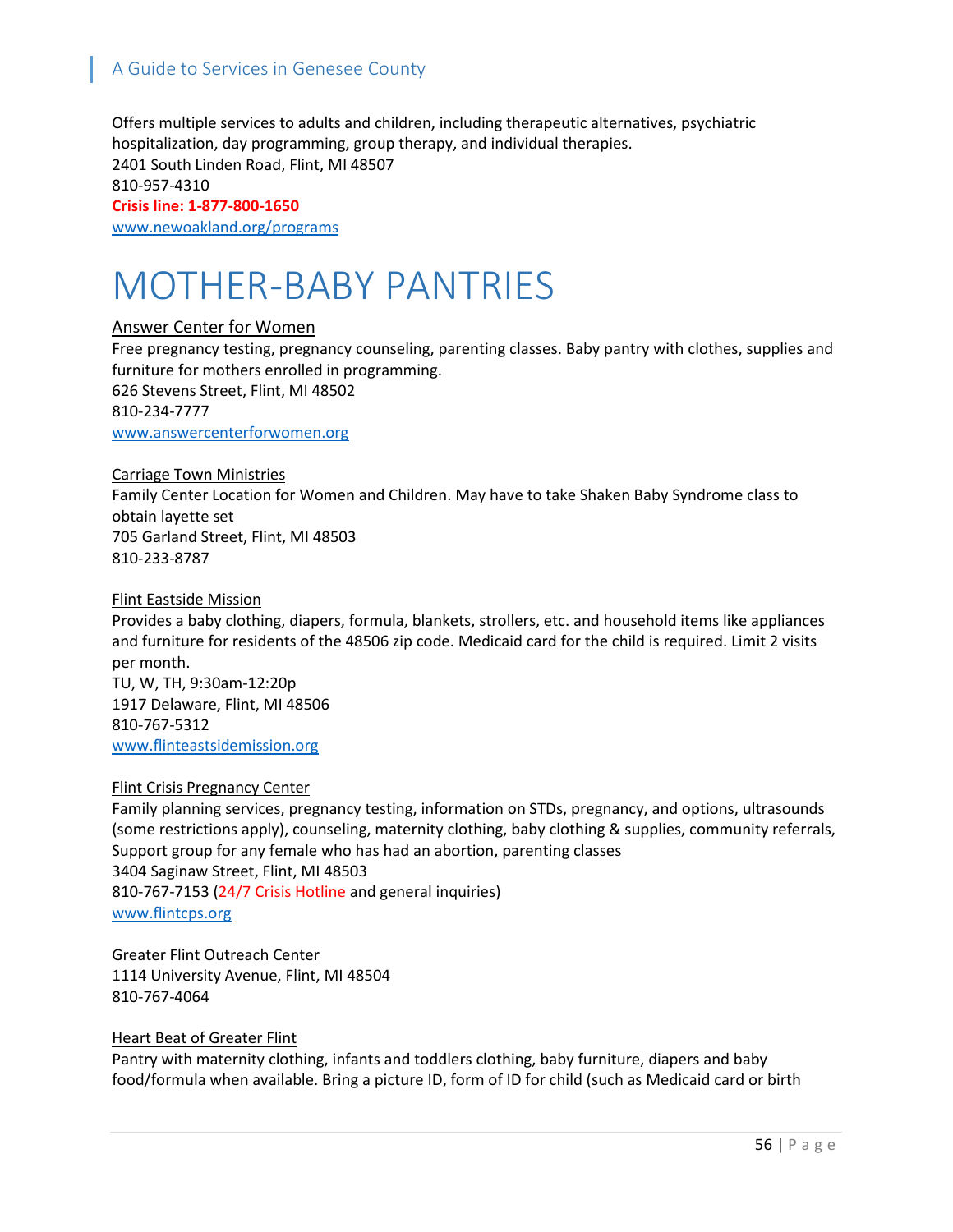certificate). A deposit of \$10-\$25 per item for baby furniture and car seats. Deposit will be refunded when item is returned. 320 E. 4th Street, Flint, MI 48502 810-232-3101

### **SEE ALSO PREGNANCY**

# NEIGHBORHOOD IMPROVEMENT

Genesee County Metro Planning Commission Low interest or low payment loans for home repairs. 1101 Beach Street, Room 223, Flint, MI 48502 810-257-3010 www.gcmpc.org/need-housing-repairs

Neighborhood Engagement Hub Lends tools and work equipment for neighborhood projects 3216 Martin Luther King Ave, Flint, MI 48505 810-620-1299 www.neighborhoodengagementhub.org

**SEE ALSO REPAIRS**

## NUTRITION

Food Addicts Anonymous- Woodside Church Classes held at Woodside Church on Wednesday at 10am, Thursday at 7pm, and 2<sup>nd</sup> Sundays 3pm. 810-767-4911 727 East Street, Flint, MI 48501

Hurley Children's Clinic An onsite nutritionist to educate families about healthy food choices. 300 E. 1st Street, Flint, MI 48502 810-262-9773

MSU Extension Offers cooking and nutrition classes, "Be Health, Be Active" see website or call for event details. Many online resources available. 605 N. Saginaw Street, Suite 1-A, Flint, MI 48502 810-244-8500 www.canr.msu.edu/food\_health

## WIC (Women, Infants and Children) Genesee County Health Department A supplemental nutrition program providing healthy foods such as cereal, juice, milk, cheese, eggs, and more for income qualifying women who are pregnant, breastfeeding and/or have a child under 5 years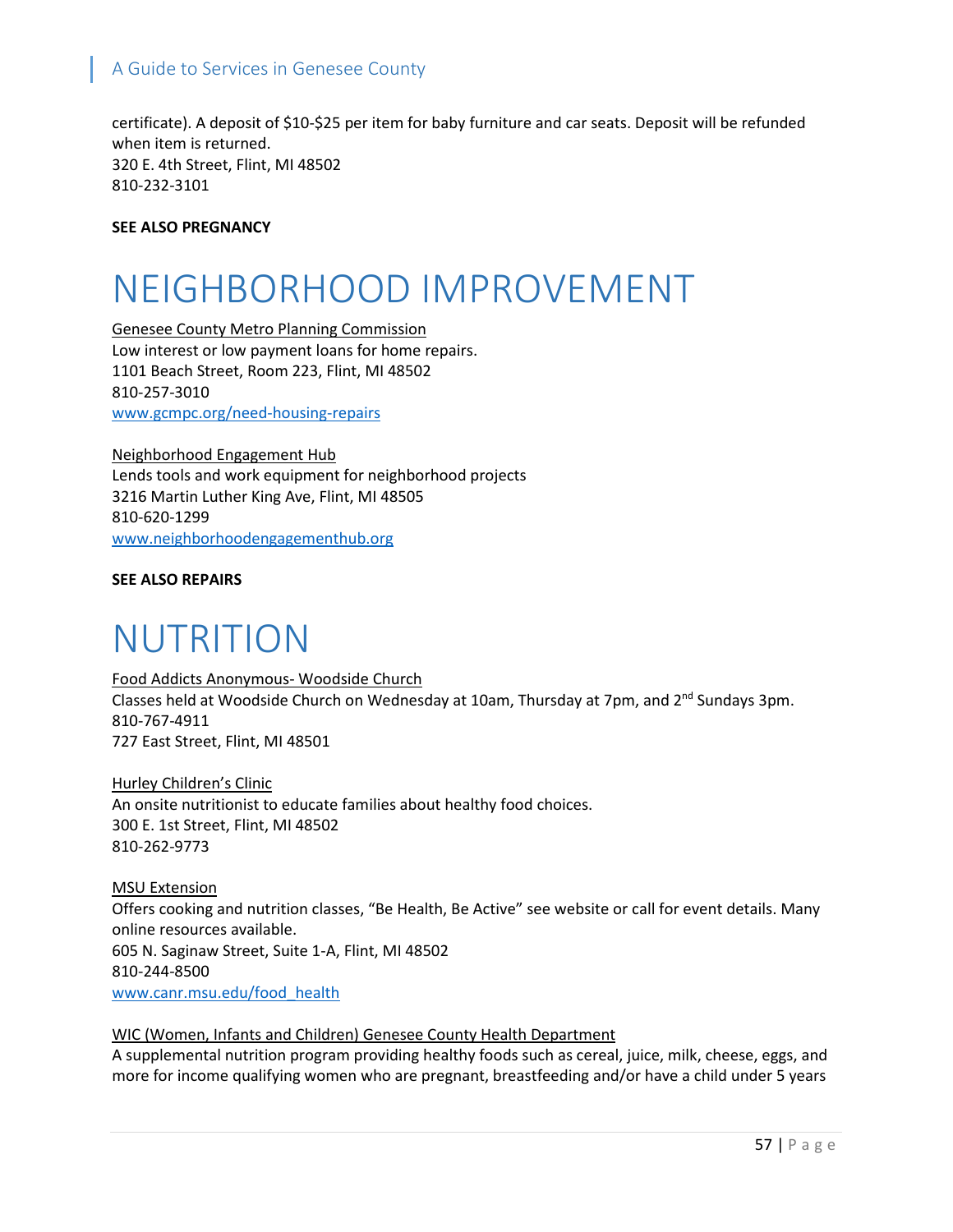of age. Provides nutritional education, breastfeeding support and referrals to health service providers for both mother and child. G-3373 S. Saginaw Street, Burton, MI 48529 810-742-2255 [www.gchd.us](http://www.gchd.us/)

## OB-GYN CARE

## Hurley Women's Clinic

OB/GYN and midwife services including gynecological and family planning services, preconception care, care during pregnancy, childbirth, and postpartum, prenatal classes, high risk obstetrical care, care during menopause. (888) 611-4462. Courses include: childbirth, prenatal care, baby care, breastfeeding, 1 Hurley Plaza, Flint, MI 48503 888-611-4462 810-257-9751

## Hamilton Community Health Network- OB/GYN services

OB/GYN Services include: Board certified obstetric physicians, Routine prenatal care, High-risk prenatal care, Genetic testing, Chronic and pregnancy-induced disease management, Delivery services coordinated with Hurley Medical Center, Postpartum visits and family planning counseling, Routine and preventative care.

**Burton Main North Point** G-3375 S. Saginaw 2900 N. Saginaw 5710 Clio Road Burton, MI 48529 Flint, MI 48505 Flint, MI 48504 810-406-HCHN (4246)

# PARENTING

#### Catholic Charities

Provides free support groups, programs, and classes in an effort to strengthen individuals and families, as well as make children resistant to substance use. Families and Schools Together (FAST), Parent Education, Life Skills, Encouraging Positive Behavior (kids), substance abuse in teens and more. 901 Chippewa Street, Flint, MI 48503 810-232-9950 www.catholiccharitiesflint.org

#### Hope Network Connexion

Classes include Parenting for Effectiveness, Active Parenting of Teens, Family Conflict Resolution, Teen-Parent Conflict Resolution, Anger Management (\$60 fee), Alcohol Highway Safety Program (\$90 fee). 1110 Eldon Baker Drive, Flint, MI 48507 810-715-2341 Pbishop2@hopenetwork.org

Families First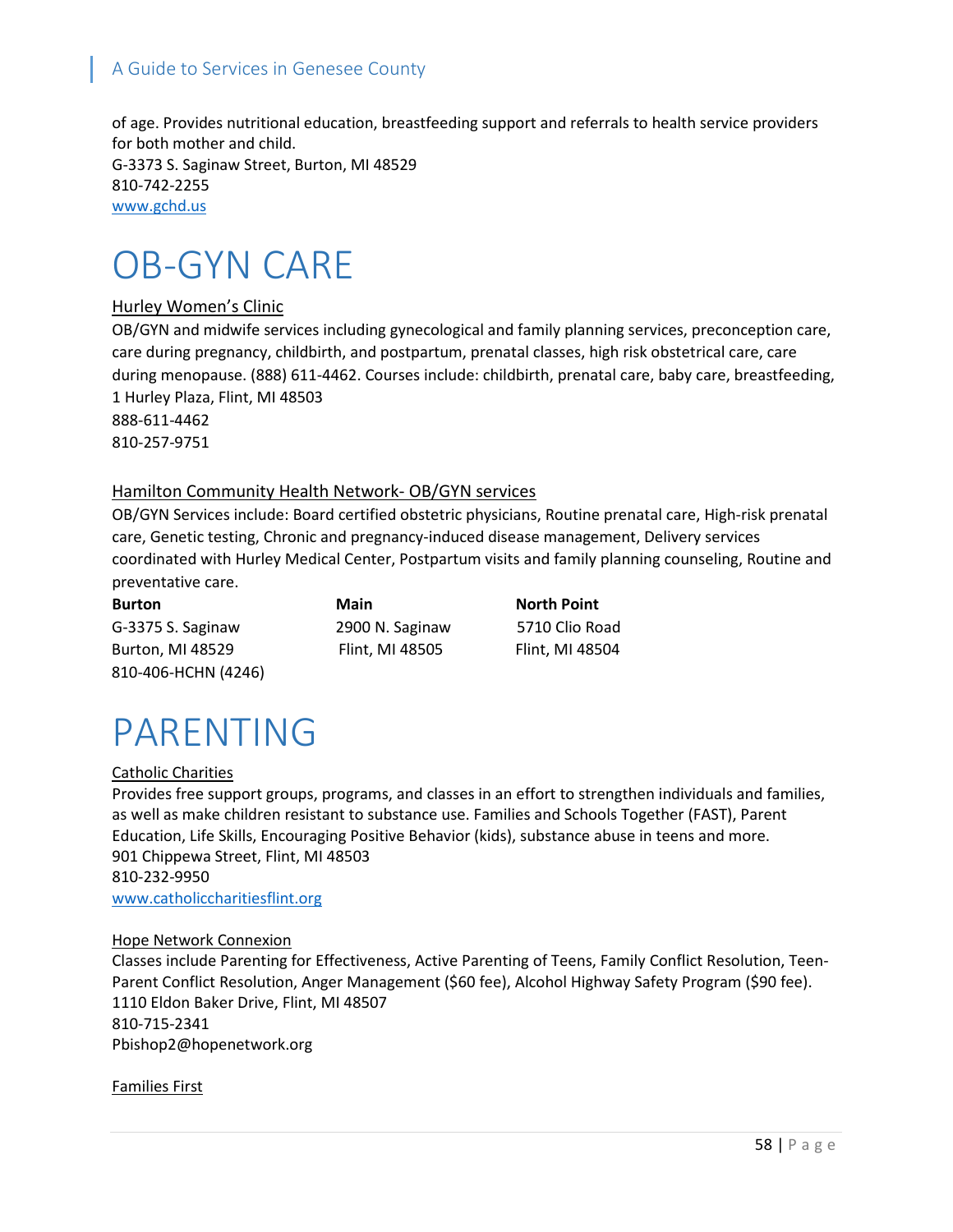An intensive home-based program, assisting families in crisis for a period of 4-6 weeks for an average of 10 face-to-face hours with families per week. Aims to resolve challenges faced by the family. During the intervention the Families First of Michigan worker is available to families 24 hours a day, 7 days a week in the event of an emergency. 810-588-9487

#### Genesee Health System

Are you are caregiver of a child that has experienced trauma? Sometimes a child's exposure to trauma can lead to changes in behavior that interferes with their learning and relationships. Learn how to help children who have experienced trauma. Call for dates or register online. 806 Tuuri Place, Flint, MI 48503 810-496-5112 [www.genhs.org/RPW](http://www.genhs.org/RPW)

#### Great Start Parent Coalition

Parent support group with meetings and free family activities for parents of children prenatal to age 12. 810-591-5126

### Involved Dad

A peer to peer support group for fathers of all ages providing strategies to empower and equip men for success. Designed to combat the negative effects of fatherlessness, focused on those who have unpaid child support and other topics effecting dads.

313-757-1388

www.involveddad.org

Judson Center Offers parenting classes to prevent children from being removed due to CPS involvement. Call for enrollment. 2370 S. Linden Road, Flint, MI 48532 810-732-8510 [www.judsoncenter.org/child-and-family-services/parent-education-classes](http://www.judsoncenter.org/child-and-family-services/parent-education-classes)

#### MSU Extension

Five classes for parents and children focus on supporting families and children in developing successful routines, handling behavioral challenges, establishing rules and supporting social and emotional development. Call for dates and locations. 810-244-8535 [www.msu.edu](http://www.msu.edu/)

National Parenting Helpline 1-855-4APARENT (1-855-427-2736)

Orchards Children's Services Helps with adoption, foster care, family preservation and unifications. 444 Church Street, Flint, MI 48502 810-239-3264 [www.orchards.org](http://www.orchards.org/)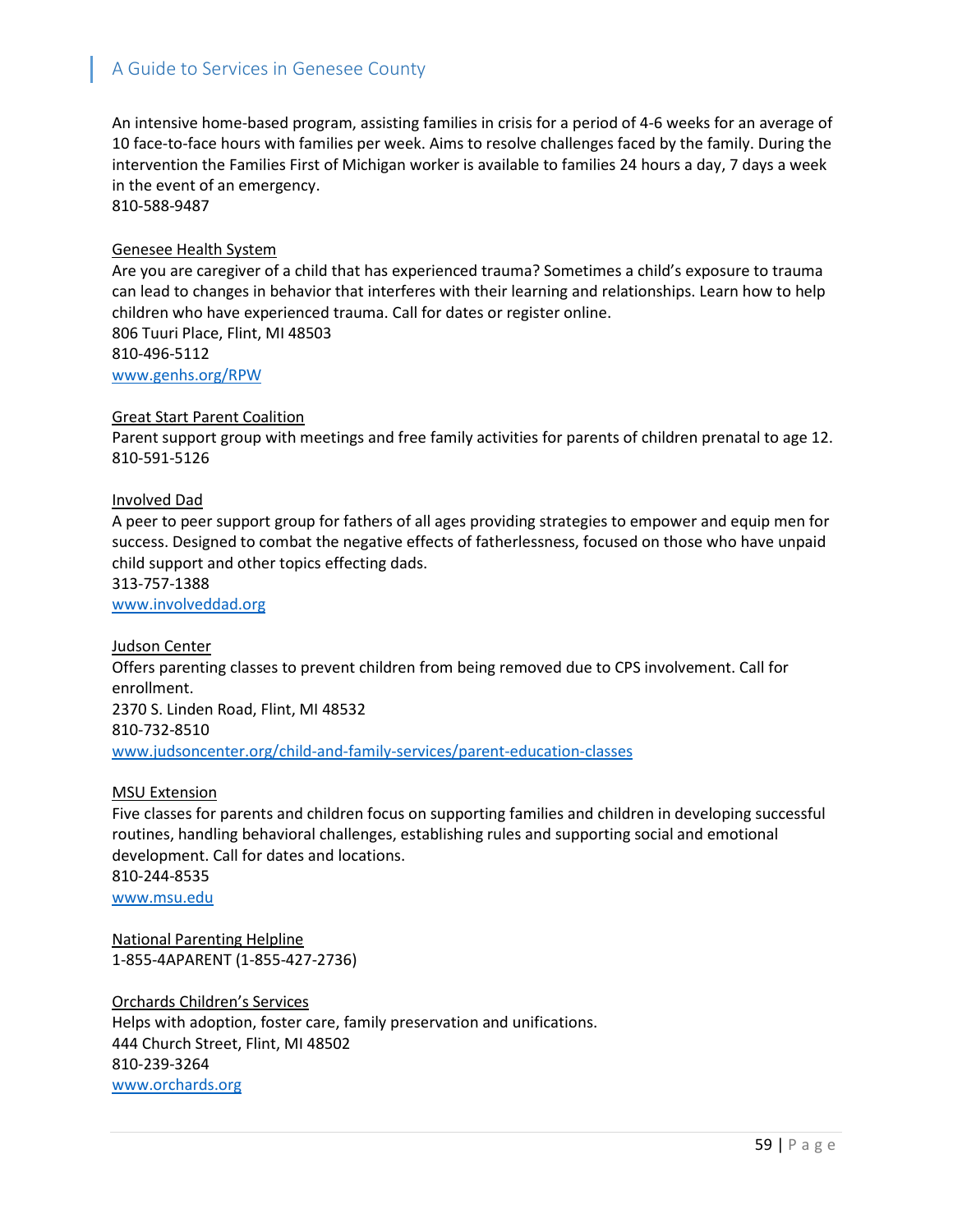## Successful Kids = Involved Parents (SKIP) to a Great Start

A home visiting program for families with children pre-birth to kindergarten (5 years). Provides monthly home visits with a parent educator with an emphasis on supporting parents as their child's first teacher, parent-child playgroups, child development/screenings and school readiness, parenting information, resources for families and newsletters. 810-591-5137

## PHYSICAL ACTIVITY

Crim Fitness Foundation

Offers a wide variety of active outreach programs, community events, and community initiatives. 452 S. Saginaw Street, Suite 1, Flint, MI 48502 810-235-3396

### Greater Flint Health Coalition - Commit to Fit!

Free fitness, nutrition education classes, materials and tools to promote and maintain good health. Online health behavior tracking to monitor health and wellness goals.

519 South Saginaw Street, Suite 306, Flint, MI 48502 810-232-2228

[www.commit2fit.com](http://www.commit2fit.com/)

## Genesee County Parks

Parks have beaches, splash pad areas, nature preserves, walking paths, disc golf course, boat launches, fishing sites, off-road vehicle areas and campgrounds. 5045 E. Stanley Road, Flint, MI 48506 810-736-7100 [www.geneseecountyparks.org](http://www.geneseecountyparks.org/)

## Ligon Educational Outdoor Center

Nature preserve focused on outdoor environmental education Visit ligon.geneseeisd.org for events, activities, and reservations Park includes: 264 acres of nature. Lake Ligon, Over six miles of hiking trails, Children's Garden, Educational opportunities for students and teacher, Low ropes course (for children age 11-adult) 5213 East Farrand Road, Clio, MI 48420 810-591-4487

## Mott Children's Health Center-Wellness Center

Wellness Center is for children age 10-21 years old who live in Genesee County. Parent/guardian must complete an orientation session prior to children/teens joining Wellness Center Hours of operation: Monday-Thursday: 3:00 – 6:00pm Facility offers: Elliptical machines, Treadmills, Upright bikes, Recumbent bikes, Rowing machines, Medicine balls, Strength training circuit 806 Tuuri Place, Flint, MI 48503 810-767-5750

YMCA-Morning Basketball Program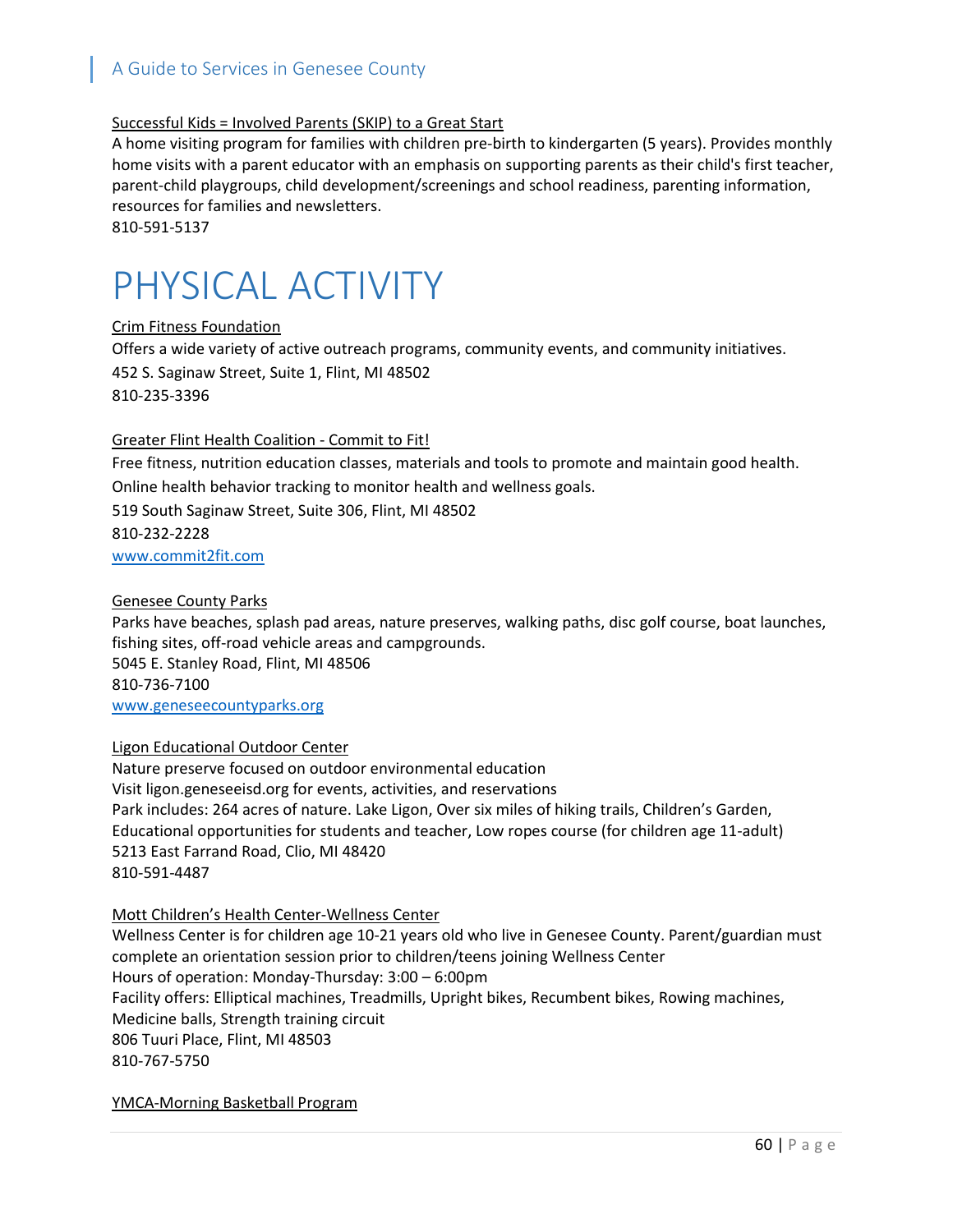Starting November 3, 2018, youth can attend a free basketball program from 9am-11am at the Downtown YMCA. Program starts with breakfast served 9am-9:30am. Program is free and open to the first 50 youth to sign up. 411 E. Third Street, Flint, MI 48503 810-232-9622

## POST-PARTUM SUPPORT

#### Blossom

A postpartum support group of local mothers. Email [brousseau.amanda14@gmail.com](mailto:brousseau.amanda14@gmail.com) for more information.

Postpartum Adjustment Alliance-Genesee County Facebook support group. Posts information about Blossom support group meeting times. www.facebook.com/Postpartum-Adjustment-Alliance-Genesee-County-1795980800643821/

## *Post-Partum Doula*

### Shonte Terhune-Smith, IBCLC

Post-partum doula services including breastfeeding support, infant care, post-partum health for mom, bonding with siblings, adjusting to life after baby, establishing routines, etc. NOT A FREE SERVICE 810-213-0090

## PREGNANCY

Answer Center for Women Offers pregnancy counseling, testing, parenting classes and supplies for baby. 626 Stevens Street, Flint, MI 48502 810-234-7777 [www.answercenterforwomen.org](http://www.answercenterforwomen.org/)

## Flint Crisis Pregnancy Center

Provides information on STDs, pregnancy, ultrasounds (some restrictions apply), peer counseling, community referrals and parenting classes. Call to schedule intake interview, Monday-Friday 9am-4pm 3404 Saginaw Street, Flint, MI 48503 810-767-7153 (24/7 Crisis Hotline and general inquiries) [www.flintcps.org](http://www.flintcps.org/)

## Genesee County Health Department Burton Branch - Family Planning

Offers walk-in pregnancy testing, emergency contraception, STI and HIV testing, and prescription and non-prescription birth control refills for current patients. Appointments required for initial and annual exams. Services will not be denied based upon income or the inability to pay. G-3373 S. Saginaw Street, Burton, MI 48529 810-237-4538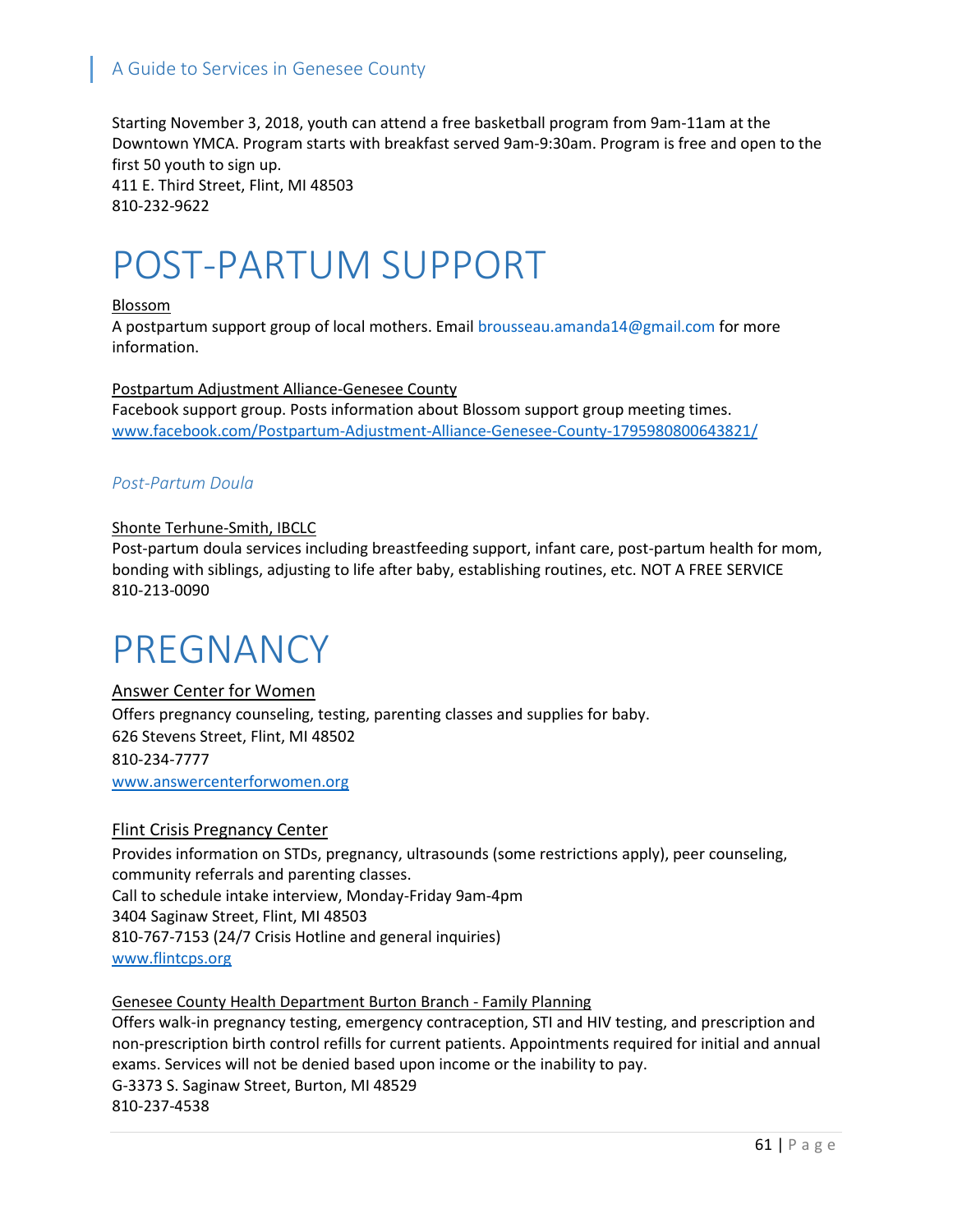### [www.gchd.us](http://www.gchd.us/)

## **Heart-Beat of Greater Flint**

320 E. 4th Street, Flint, MI 48502 810-232-3101 Free pregnancy testing, Pregnancy counseling, Parenting classes

Mother To Baby.org This website tells you how medications effect pregnancy and breastfeeding. [www.mothertobaby.org](http://www.mothertobaby.org/)

#### Planned Parenthood

Pregnancy testing, birth control, HIV testing, Men's Health Care, Emergency contraception STD testing, treatment, vaccination, abortion services, women's health care Two locations: 3371 Beecher Road, Flint, MI 48532 810-238-3631

## TEEN Pregnancy – Kearsley Clinic

Resources for teen mothers 517-554-9558

## Safe Delivery

Allows parents to safely surrender their newborn child no more than 72 hours old to an employee who is inside and on duty at any hospital, fire department, police station, or by calling 911. This program is a safe, legal and anonymous alternative to abandonment or infanticide and releases the newborn for placement with an adoptive family.

**Safe Delivery Hotline: 866-733-7733.**

## Women's Center of Flint and Saginaw

Services available: Walk-In free and low cost pregnancy testing, Abortion services, Emergency contraception, Birth control exams G-3422 Flushing Road, Diplomat Plaza, Flint, MI 48504 810-230-1300 (phones staffed 24/7) [www.whcofmi.com](http://www.whcofmi.com/)

(SEE ALSO MOTHER & BABY PANTRY)

# PRESCHOOL/EARLY EDUCATION

## Carman-Ainsworth Early Head Start

For residents of Bendle or Carman-Ainsworth School Districts. Under age 3. 1811 W. Scottwood Avenue, Flint, MI 48507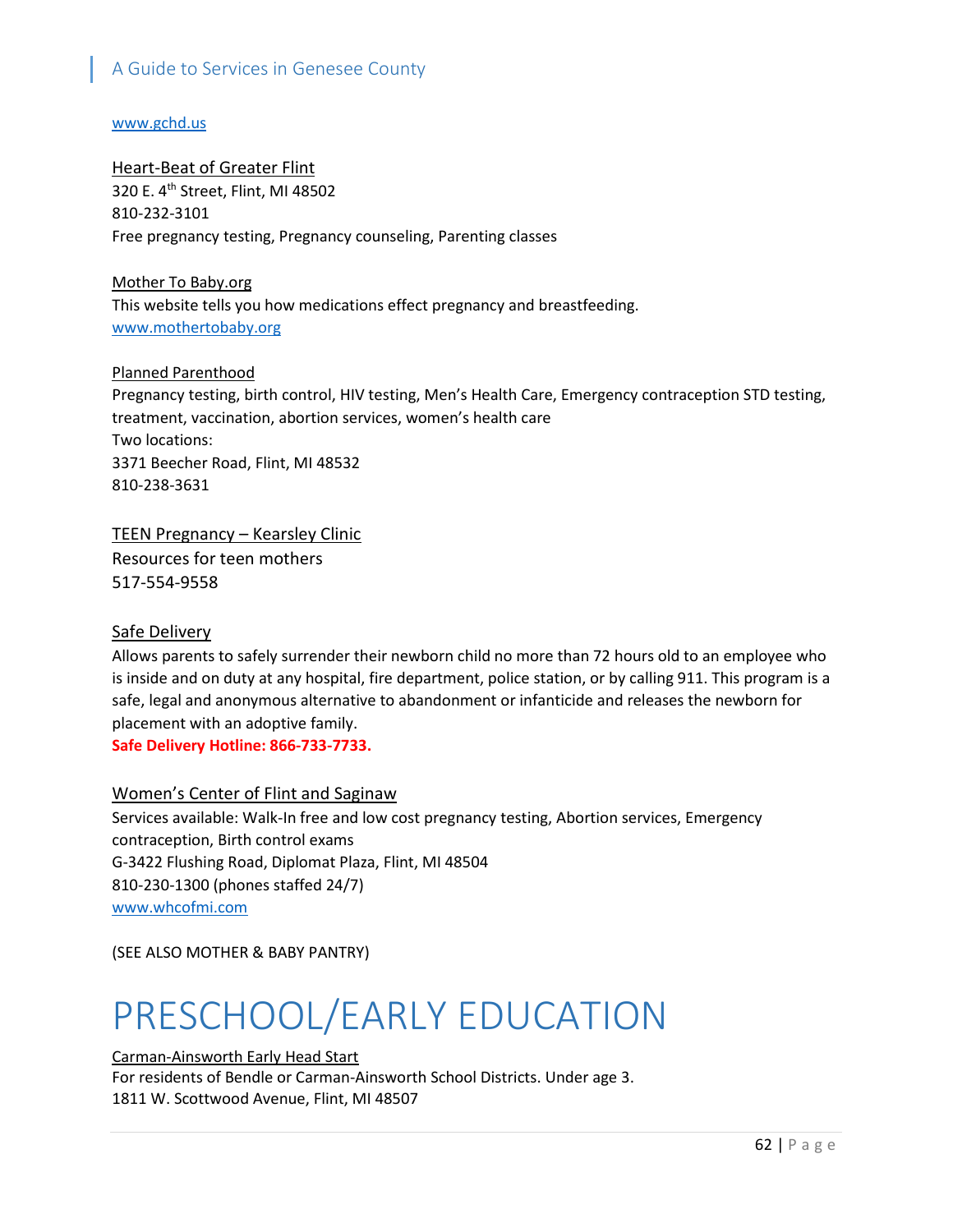## 810-591-7236

### Early Head Start GCCARD

Ages 0-3. Focuses on parent education and parent involvement. Weekly home visits, bi-monthly parent/child groups, health and nutrition services, developmental screenings, family activities and transportation provided. 719 Harrison Street, Flint, MI 48502 810-235-5613 [www.gccardheadstart.com](http://www.gccardheadstart.com/)

Early on Genesee ISD Early intervention services for children 0-3 with developmental delays and/or disabilities 810-953-KIDS Contact Susan Fleming, Principal 810-591-4883 or Mary Rickard, Teacher Consultant for Early On® Services 810-591-4948 [www.1800earlyon.org](http://www.1800earlyon.org/)

#### Educare Flint

Early childhood education programs for Flint children ages birth to five. Educare schools help young children develop essential skills for success. Low teacher-child ratios, research-based curriculum, strong family engagement 1000 Gladwyn Street, Flint, MI 48504 810-591-KIDS [www.educarekids.org](http://www.educarekids.org/)

### Great Start Collaborative

Helps parents with children ages 0-8 with child safety, child care, preschool, health, nutrition and more. 810-591-5137 or email [cpayton@geneseeisd.org](mailto:cpayton@geneseeisd.org)

#### Great Start to Quality

Great Start to Quality allows you to search all quality, licensed programs, for children 0-12, in Michigan to find the best care for your child and family [www.greatstarttoquality.org](http://www.greatstarttoquality.org/) [www.michiganpreschool.org](http://www.michiganpreschool.org/)

## Great Start Readiness Program (GSRD)

Preschool classes age 4 on or before Sept 1. Eligibility for GSRP requires that family income be below 250% of the federal poverty guidelines with priority given to children based on family income. If capacity is available, GSRP may enroll families up to 300% above the income poverty level. [www.geneseeisd.org](http://www.geneseeisd.org/)

Head Start GCCARD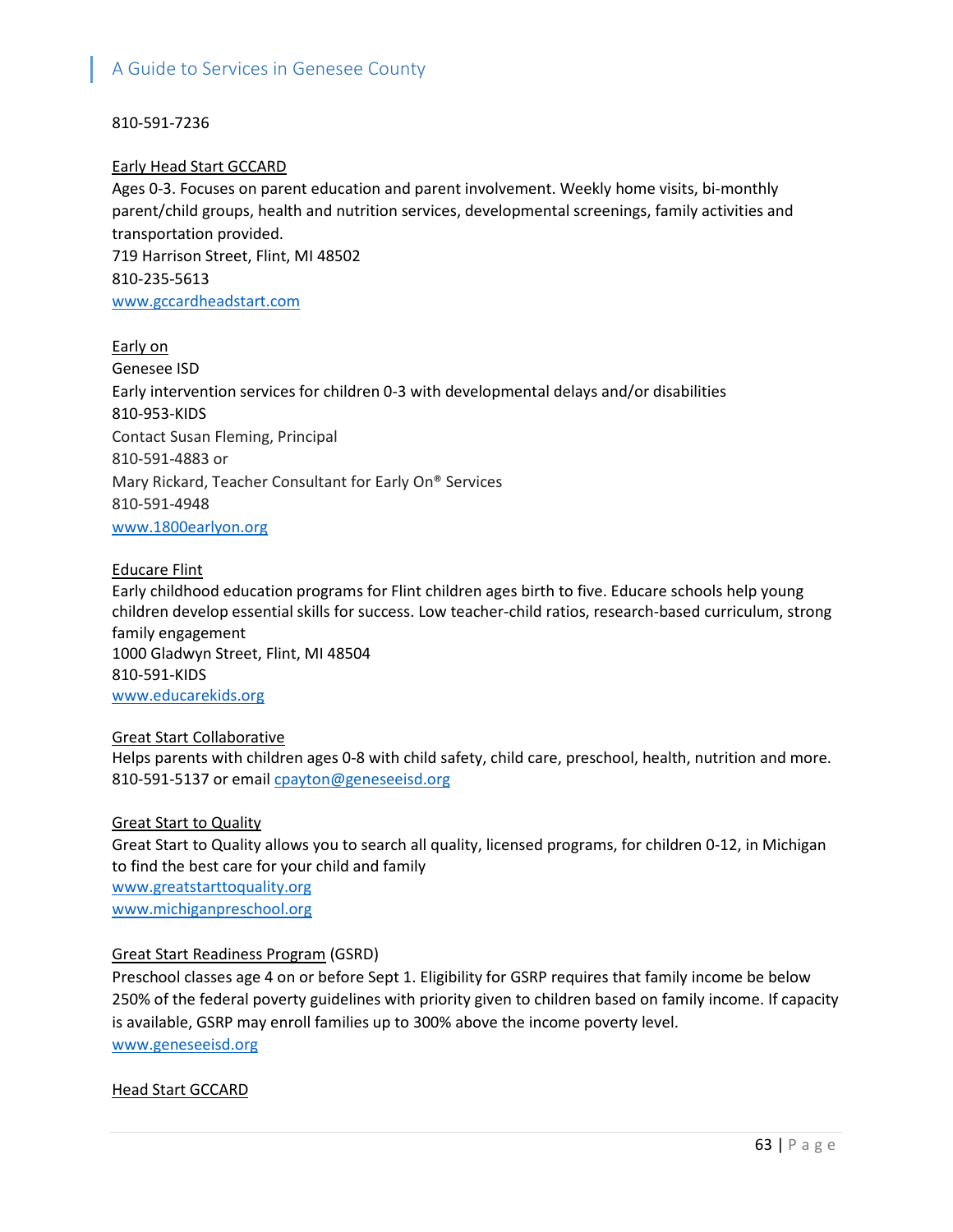Ages 0-5. Comprehensive developmental preschool and family program for low income families. Socialization and readiness activities. Home and center based. 810-235-5613 [www.gccardheadstart.com](http://www.gccardheadstart.com/)

#### Head Start GISD

GISD Head Start preschool is available to children age three to five in the Flint, Carman-Ainsworth, and Beecher school districts. GISD Early Head Start is available to Flint children, age birth to three, who have been affected by the Flint water crisis.

800-591-KIDS [www.geneseeisd.org](http://www.geneseeisd.org/)

### Successful Kids = Involved Parents (SKIP)

SKIP to a Great Start is a home visiting program for Genesee County families with children pre-birth to kindergarten. SKIP provides monthly home visits using the evidence-based Parents as Teachers framework, with an emphasis on supporting parents as their child's first teacher. 810-591-5137 [www.geneseeisd.org](http://www.geneseeisd.org/)

## PRESCRIPTIONS

### First Presbyterian Church (verified 10/16/18)

Will assist with a ONE TIME payment (up to \$50) for prescriptions. Need a written quote from the pharmacy to apply.

746 Saginaw Street, Flint, MI 48502 810-234-8673 www.fpcf.org

MotherToBaby.org This website tells you how medications effect pregnancy and breastfeeding. [www.mothertobaby.org](http://www.mothertobaby.org/)

## REPAIRS

#### Community Tool Shed

Open to Flint residents in the spring and summer. Provides a range of lawn and garden tools to support community revitalization activities. They rent zero-turn mowers, brush hogs, push lawnmowers, rakes, shovels and everything in between. Tools are available at no-cost. Call to make a reservation. 3216 Martin Luther King Ave., Flint, MI 48505 810-620-1299 [toolshed@neighborhoodengagement.org](mailto:toolshed@neighborhoodengagement.org) [www.neighborhoodengagementhub.org](http://www.neighborhoodengagementhub.org/)

GCCARD – Genesee County Community Action Resource Department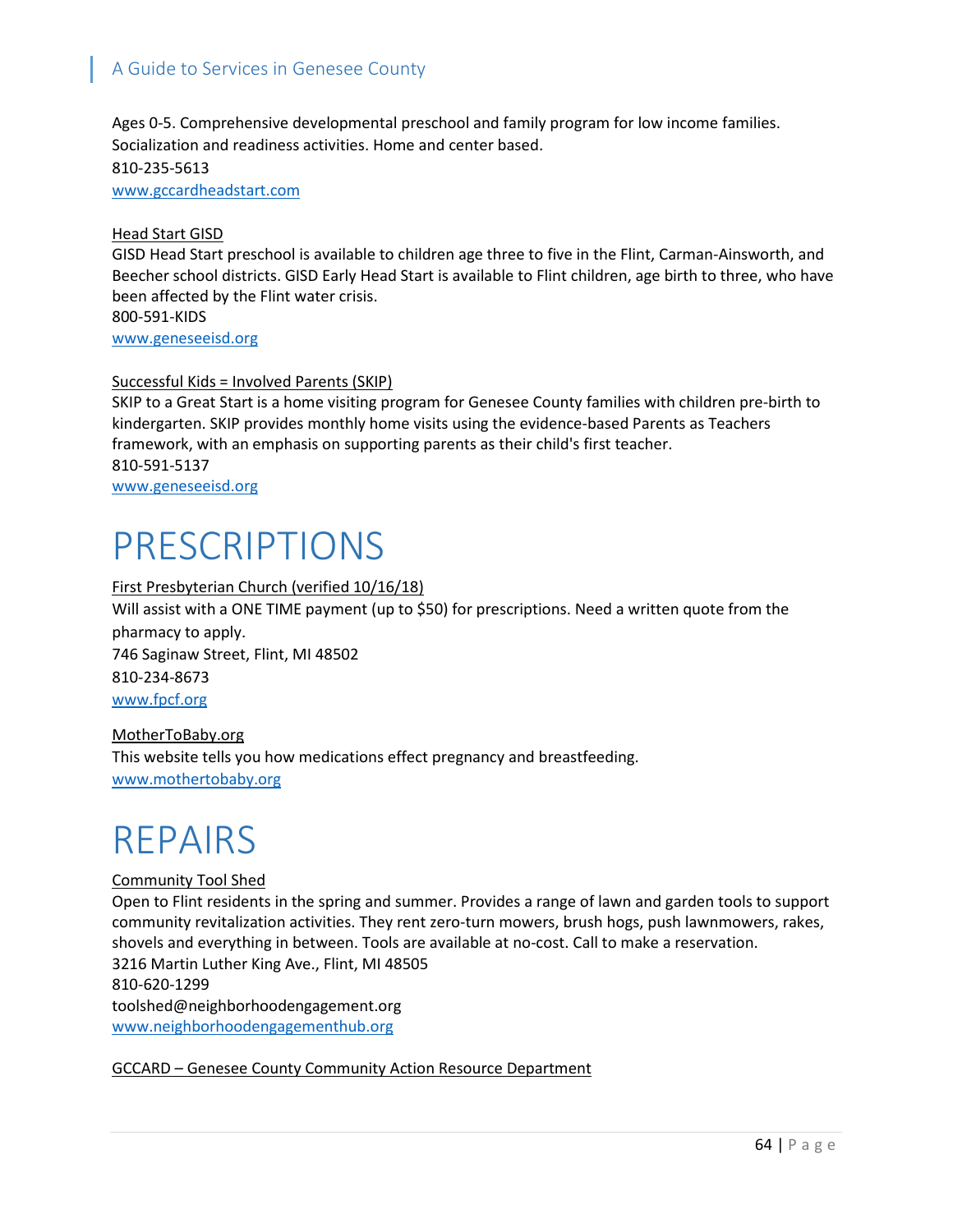Help with water heater replacement or repair (homes with children or seniors and over 4 years old), door repair and replacement, window repair and replacement, storm windows, furnace cleaning, repair, or replacement, sidewall insulation, refrigerator replacement, attic insulation, foundation insulation. Also assists with weatherization treatments.

601 N. Saginaw Street, Suite 1B, Flint MI 48502 810-787-0199 [www.gc4me.com](http://www.gc4me.com/)

Genesee County Metro Planning Commission Low interest/low payment loans for home repair 1101 Beach Street, Room 223, Flint MI 48502 810-257-3010 www.gcmpc.org/need-housing-repairs SEE ALSO NEIGHBORHOOD IMPROVEMENT

Habitat for Humanity

Offers home repair including roofs, structural damage, porch repair, electric, plumbing, HVAC, handicap accessibility, siding, exterior paint, weatherization, & energy efficiency 810-766-9089 www.geneseehabitat.org/home-repair

## WRAP PROGRAM: Water Residential Assistance Program (Community Action Alliance)

Bill assistance, water conservation measures, and resource navigation for residents of the Great Lakes Water Authority. Assistance up to \$1000 per household. \$25 monthly bill credit and help with past due bills. Home water audit & minor repairs for homeowners above 120% of average usage. Currently there is a waitlist.

313-386-WRAP (9727) [www.waynemetro.org/WRAP](http://www.waynemetro.org/WRAP)

# RIDES/TRANSPORTATION

#### Jewish Community Services

Medical transportation outside Genesee County. Local medical transportation for Genesee County resident 60 years and older. 619 Wallenberg Street, Flint, MI 48502 810-767-5922 [www.jcsflint.org](http://www.jcsflint.org/)

#### Medicaid Ride Services

Call your individual plans for information to schedule a ride to your doctor. BCBS Complete: 1-800-228-8554 HAP Midwest Health Plan: 313-581-2600 Meridian Health Plan: 8-888-437-0606 Molina Health Care: 248-925-1700 United Health Care Community Plan: 800-903-5253

Straight Medicaid: 866-569-1902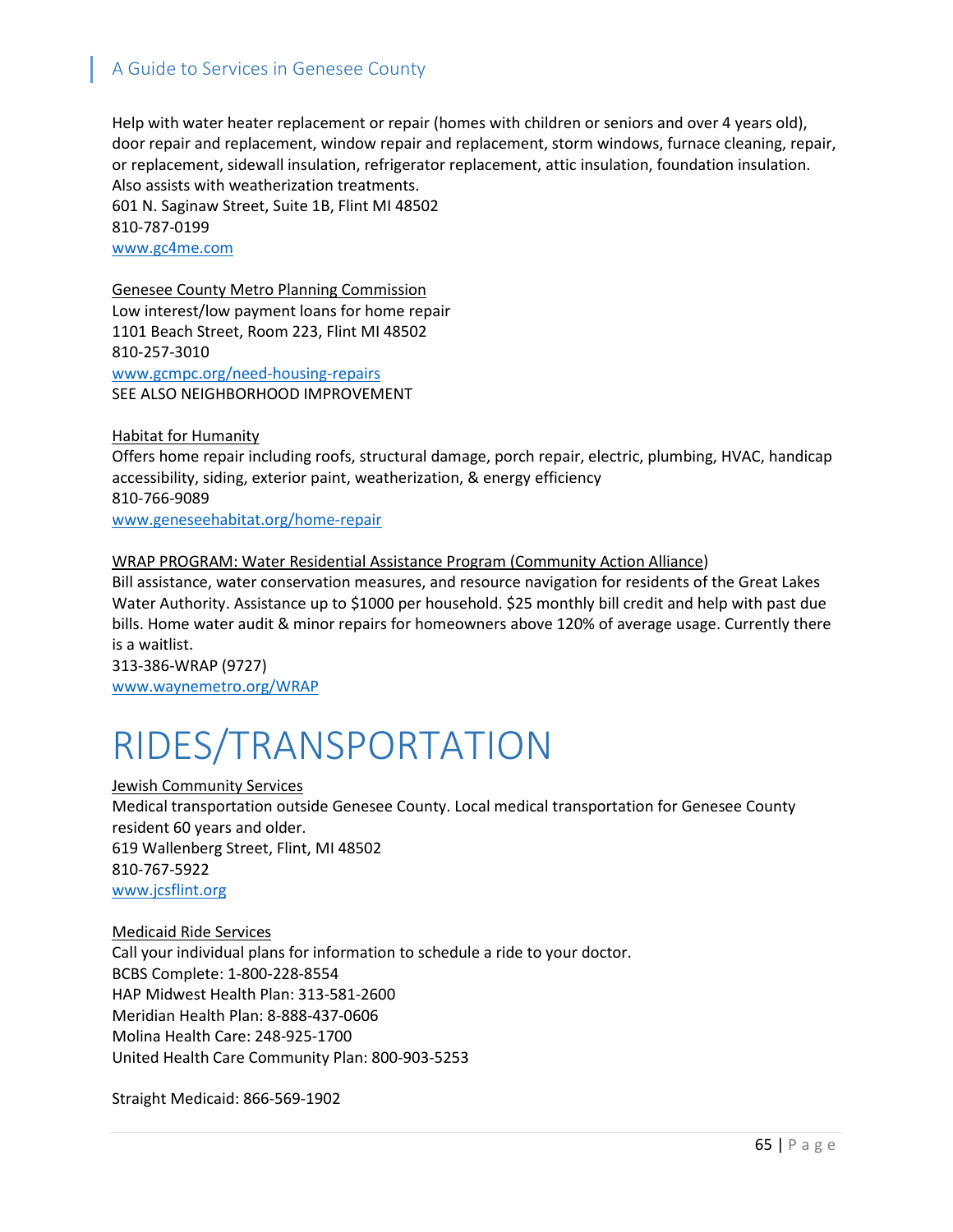### [www.member.logisticare.com](http://www.member.logisticare.com/)

### Personalized Public Transit (MTA)

Your Ride is personalized public transit service designed for use by persons who are unable to use fixed route bus service. Your Ride should be used only when your age or disability prevents you from using fixed route bus service or fixed route services are not available to you. Your Ride curb to curb is available throughout Genesee County to those who qualify. As part of MTA's Ride to Wellness and Non Emergency Medical Transportation, Door to Door service is available per request and approval. [www.mtaflint.org/your-ride](http://www.mtaflint.org/your-ride) for specific phone numbers

### Rides to Wellness

Rides to doctor appointments, pharmacy, grocery stores, farmers market, help centers (MTA and MDHHS) 4 times per month. Operates Monday-Friday 9am-5pm \$1.75 each way. Only serving clients in the zip codes 48501-7 and 48532. Must have an open MDHHS case number. Must call Medicaid first to schedule ride.

810-780-8946 or 810-767-0100 [www.mtaflint.org](http://www.mtaflint.org/)

## Rides to Groceries (MTA)

Passengers can call to schedule a trip. The service runs Monday-Saturday 6:30 am to 10:30 pm and Sunday 9:30 am to 7:00 pm. Cost for this service is \$3.50 each way. Cost for Seniors 65 and older or on Medicare and persons with disabilities is \$2.25 each way. There is no limit to the amount of groceries brought on to the vehicle.

## St. Christopher Medical Transport – Catholic Charities

Provides free rides for children to medical appointment out of county. 901 Chippewa Street, Flint, MI 810-397-9924

## SENIOR CITIZENS

## Valley Area Agency on Aging

Services include assistance with MI Choice Waiver program, MMAP (Medicare enrollment), caregiver assistance, health programming, independent living programming, volunteer matching, diabetes management and more. 225 E. Fifth Street, Suite 200, Flint, MI 48502 810-239-7671

www.valleyareaaging.org

## SEXUAL ASSAULT

## Voices for Children

Prevents child abuse and helps survivors become children again. 515 East Street, Flint, MI 48503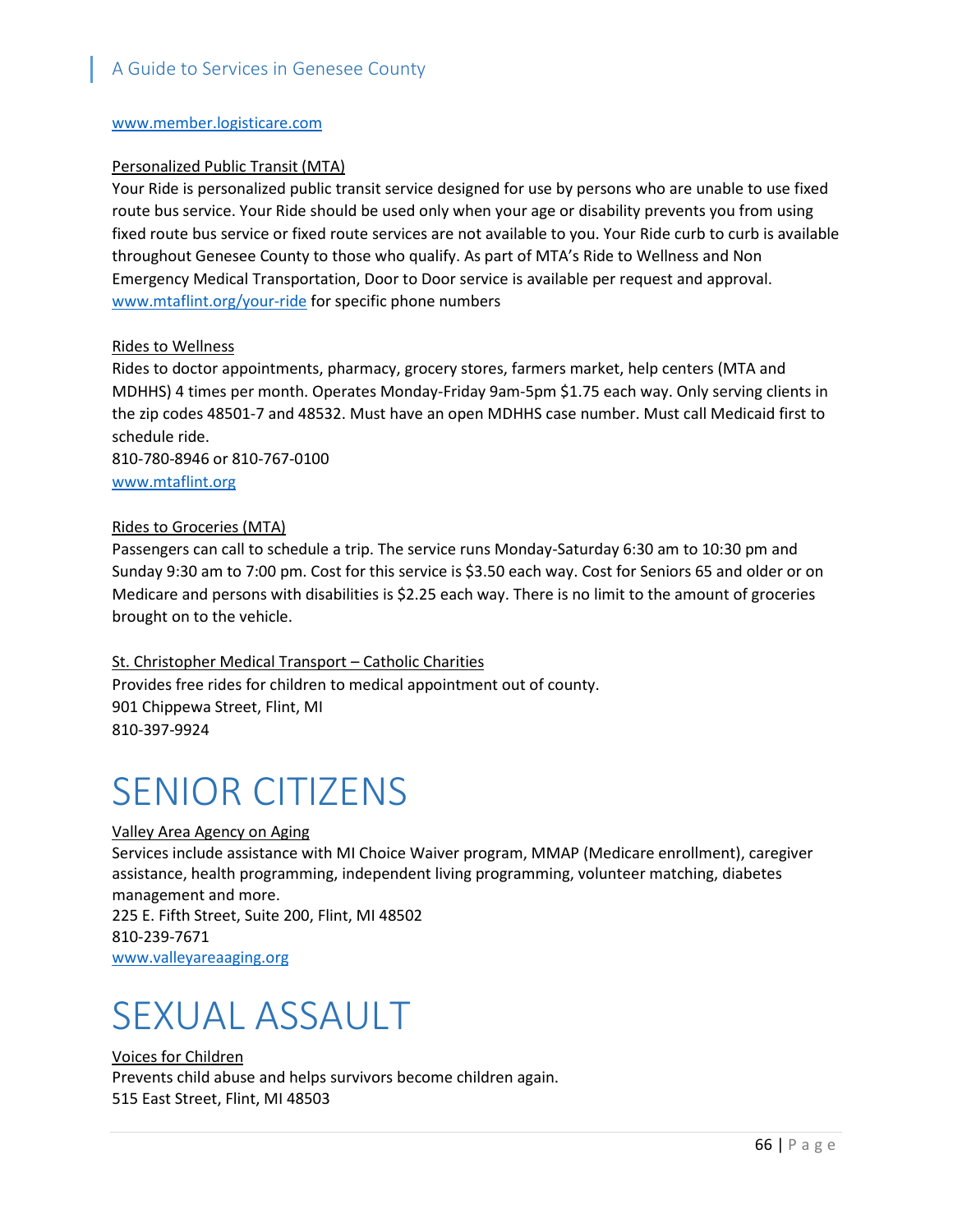810-238-3333 [www.weissadvocacycenter.org](http://www.weissadvocacycenter.org/)

#### YWCA of Greater Flint/SAFE House **24-Hour Crisis Line: 810-238-7233**

Crisis line, prevention education, emergency response team, sexual assault response team, safe house, and sexual assault support groups. 801 S. Saginaw Street, Flint, MI 48501 810-238-7621 [www.ywcaflint.org](http://www.ywcaflint.org/)

## **SHOWERS**

Catholic Charities Center of Hope "Shower Rooms" Schedule an appointment in the Community Closet to use the shower. 901 Chippewa Street, Flint, MI 48503 810-232-9950 [www.catholiccharitiesflint.org](http://www.catholiccharitiesflint.org/)

Habitat for Humanity Shower filters available. \*Call for availability\* Office and Re-Store 101 Burton Street, Flint, MI 48503 810-766-9089

# SMOKING CESSATION/TOBACCO

American Cancer Society 2413 S. Linden Road, Flint, MI 48532 810-733-3702 [www.cancer.org](http://www.cancer.org/)

American Lung Association Free telephone counseling or an online program to help quit smoking. 800-548-8252 [www.ffsonline.org](http://www.ffsonline.org/) [www.lung.org](http://www.lung.org/)

Become an EX Online guide to help quit smoking including making a quit plan and support. [www.becomeanex.org](http://www.becomeanex.org/)

Hurley Wellness Services Quit Smoking Classes and individual counseling available. 810-262-7898 [www.hyrleymc.com](http://www.hyrleymc.com/)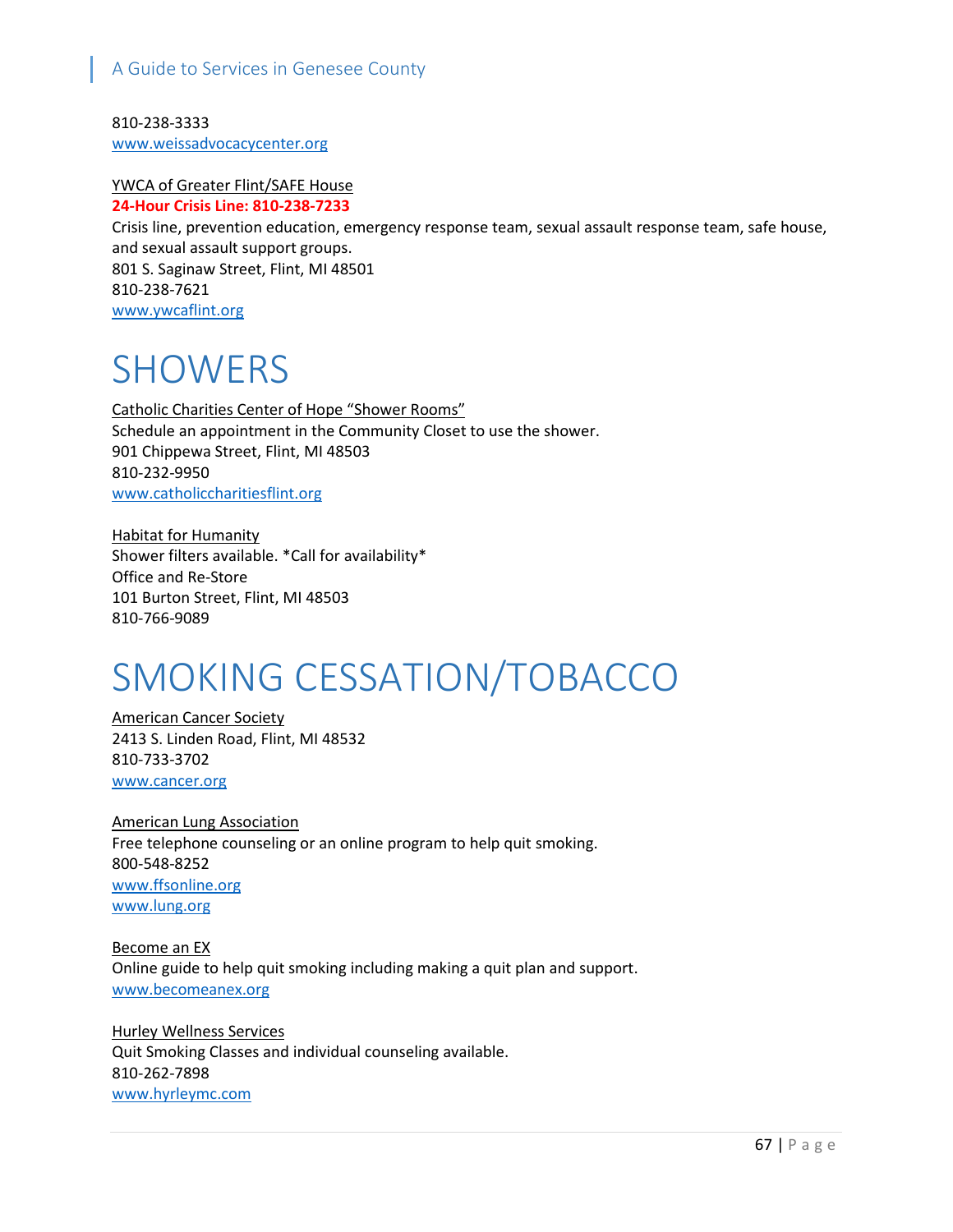Michigan Tobacco Quit Line Information on local quitting smoking services. 800-QUIT-NOW [www.michigan.quitlogix.org](http://www.michigan.quitlogix.org/)

National Cancer Institute Quit smoking support: [www.smokefree.gov](http://www.smokefree.gov/) Women: [www.women.smokefree.gov](http://www.women.smokefree.gov/) Teens: [www.teen.smokefree.gov](http://www.teen.smokefree.gov/) or text QUIT to iQUIT (47848)

Teen Vaping Helpline, My Life, My Quit Tobacco and vaping cessation for youth under 18 years of age. [www.mylifemyquit.com](http://www.mylifemyquit.com/) 855-891-9989

Wellness Services One-on-one support and community support groups. 311 E. Court Street, Flint, MI 48502 810-232-0888 [www.wellnessaids.org](http://www.wellnessaids.org/)

# STD/HIV SERVICES

## Genesee County Health Department Burton Branch - Sexual Health Clinic

Walk-in services include: Confidential STI (STD) testing and treatment, free HIV testing and counseling, and pregnancy testing. Valid picture ID required. Services will not be denied based upon income or the inability to pay. G-3373 S. Saginaw, Burton, MI 48529 810-257-3139

[www.gchd.us](http://www.gchd.us/)

## Sacred Heart Rehabilitation Services

Flint outpatient recovery and wellness services assists with behavioral health issues, including those with limited means, to improve their quality of life. Provides [outpatient](http://sacredheartcenter.com/outpatient.html) care[, women's specialty](http://sacredheartcenter.com/womens-specialty.html) care, [HIV/AIDS care,](http://sacredheartcenter.com/hivaids-care.html) [medication-assisted](http://sacredheartcenter.com/medication-assisted-treatment.html) treatment for adults and adolescents. 2091 Professional Drive, Suite D, Flint, MI 48532 810-732-1652 [www.sacredheartcenter.com](http://www.sacredheartcenter.com/)

Wellness AIDS Services

Confidential, rapid HIV testing, STI testing, support group, clean syringes, Naloxone/Narcan rescue kits and community referrals. 311 E. Court Street, Flint, MI 48502 630 S. Saginaw, Flint, MI 48502 810-232-0888 [www.wellnessaids.org](http://www.wellnessaids.org/)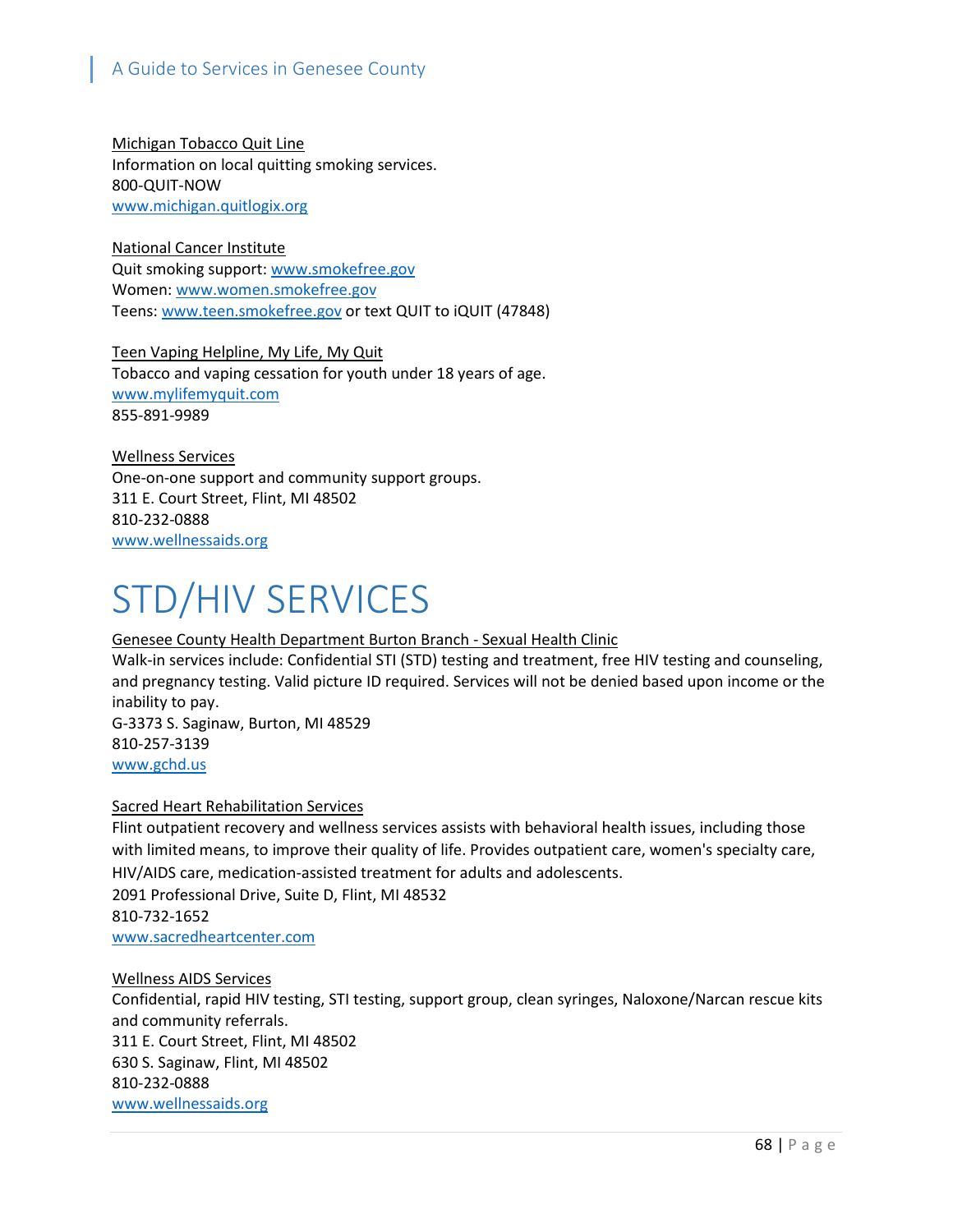# SUBSTANCE ABUSE/ADDICTION

Alcoholics Anonymous See link for meeting times and locations.<http://geneseecountyaa.org/meetings/>

Al-Anon/Al-Ateen Support groups and information services for family members of addicts. 810-234-1460 [www.gaais.webs.com](http://www.gaais.webs.com/)

Building Strong Women - Women's shelter

A shelter for domestic violence, substance abuse, mental health and homeless women with or without children. 2524 Clio Road, Flint, MI 48504 810-234-7933 [www.buildingstrongwomencommunity.org](http://www.buildingstrongwomencommunity.org/)

#### Catholic Charities- Substance Use Disorder and Addiction Services

Offers substance use assessments, driver's license assessments, mental health outpatient services, and health professional recovery program. 901 Chippewa Street, Flint, MI 810-232-9950 [www.catholiccharitiesflint.org](http://www.catholiccharitiesflint.org/)

#### Consumer Services/Taylor Life Center

Offers case management, counseling, psychotherapy, addiction and substance use disorders. 3169 Beecher Road, Suite 203, Flint, MI 48532 866-975-6382 [www.consumerservicesinc.org](http://www.consumerservicesinc.org/)

#### Genesee Health System

Those seeking treatment for substance use disorders can access a number of providers and services with and near Genesee County. Funding is provided for substance use disorder treatment services for people who are uninsured, under-insured, Healthy Michigan, Medicaid, or MIChild recipients. 810-232-6310 877-346-3648 Toll Free **Crisis Services – 24 Hours/7 Days 1-810-257-3740** [www.genhs.org](http://www.genhs.org/)

#### Life Challenge

Christian based, one-year residential program for men and women with drug, alcohol, and other lifecontrolling addictions. Emphasizes Bible study, counseling, and a Christian community. 1230 Dupont Street, Flint, MI 48504 313-531-0111 [www.lcministries.org](http://www.lcministries.org/)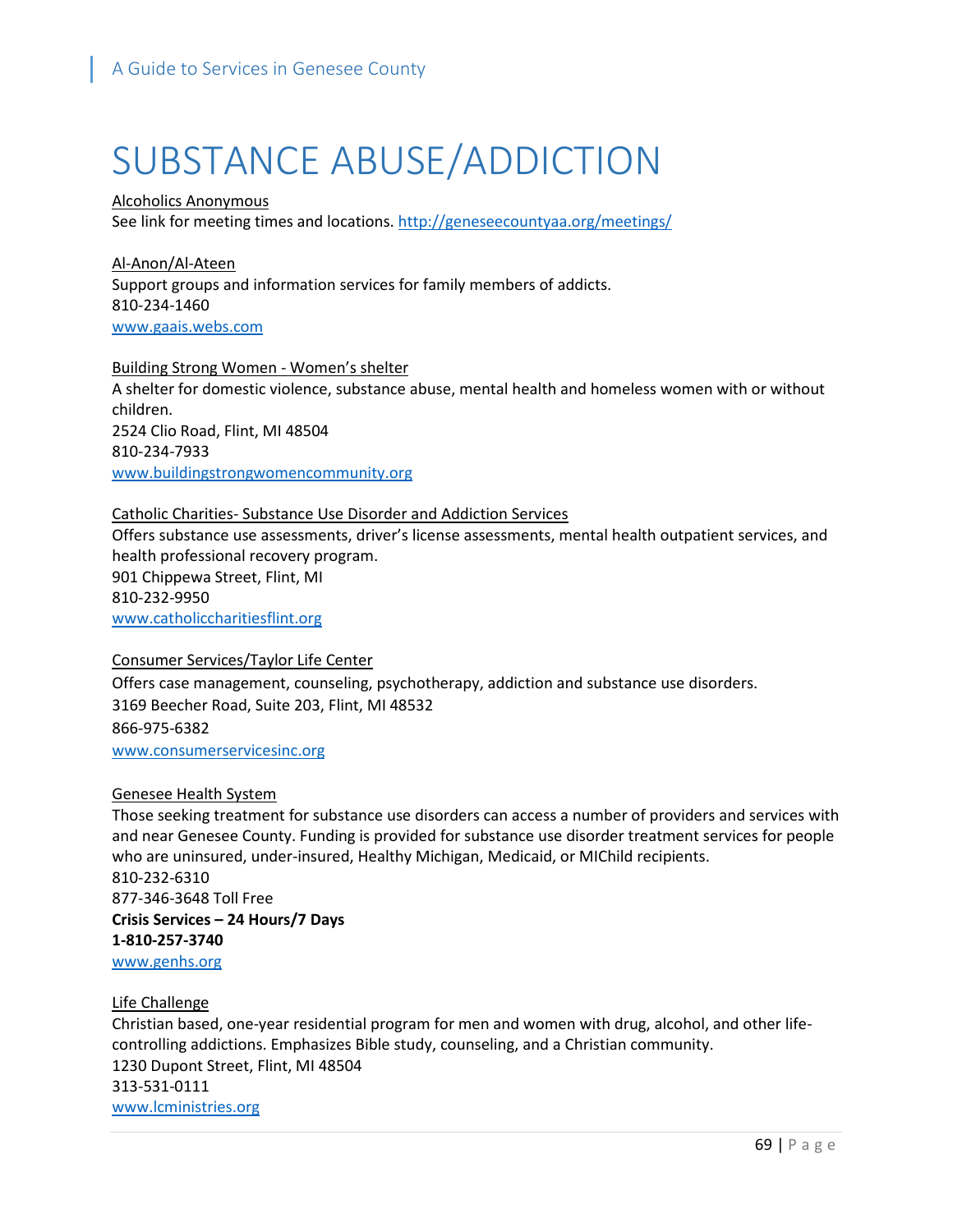## Odyssey Village

Residential and outpatient drug and alcohol treatment center. Long-term residential therapeutic community providing client centered treatment for men, women and families. Comprehensive family care includes parenting men and co-parenting couples. Traditional outpatient day treatment (lunch and transportation provided) and peer support services. 529 MLK Blvd., Flint, MI 48502 810-238-5888 Residential Admissions

810-232-7919 Outpatient Program (1108 Lapeer Rd, Flint 48502)

810-232-7226 Administration

810-238-5888 Enhanced Women's Specialty Services (during pregnancy and 1 year postpartum) www.odysseyvillage.com

Serenity House

A holistic approach to addiction recovery and recovery support. Partners with Odyssey House. 529 Martin Luther King Avenue, Flint, MI 48502 810-893-1276 [www.flintserenityhouse.org](http://www.flintserenityhouse.org/)

Sacred Heart Rehabilitation Center

Affordable treatment for drug and alcohol addiction. Admissions 24/7 for detox, residential inpatient, outpatient and more. 2091 Professional Drive, Flint, MI 48532 810-732-1652 [www.sacredheartcenter.com](http://www.sacredheartcenter.com/)

# TUITION ASSISTANCE

### MI Student Aid

Offers eligible Medicaid recipients tuition assistance during the student's qualifying certificate or associates degree program and also during a bachelor's degree program. May apply online or by calling. 888-447-2687

[www.michigan.gov/missg](http://www.michigan.gov/missg)

# TUTORING

Motherly Intercession Offers children of incarcerated parents homework assistance and tutoring (serves children age 6-18). 3010 Dye Road, Flint, MI 48507 810-424-9909 www.miforu.org

SEE ALSO INCARCERATION SUPPORT

Sylvester Brooome Empowerment Village Free After-school tutoring and homework club.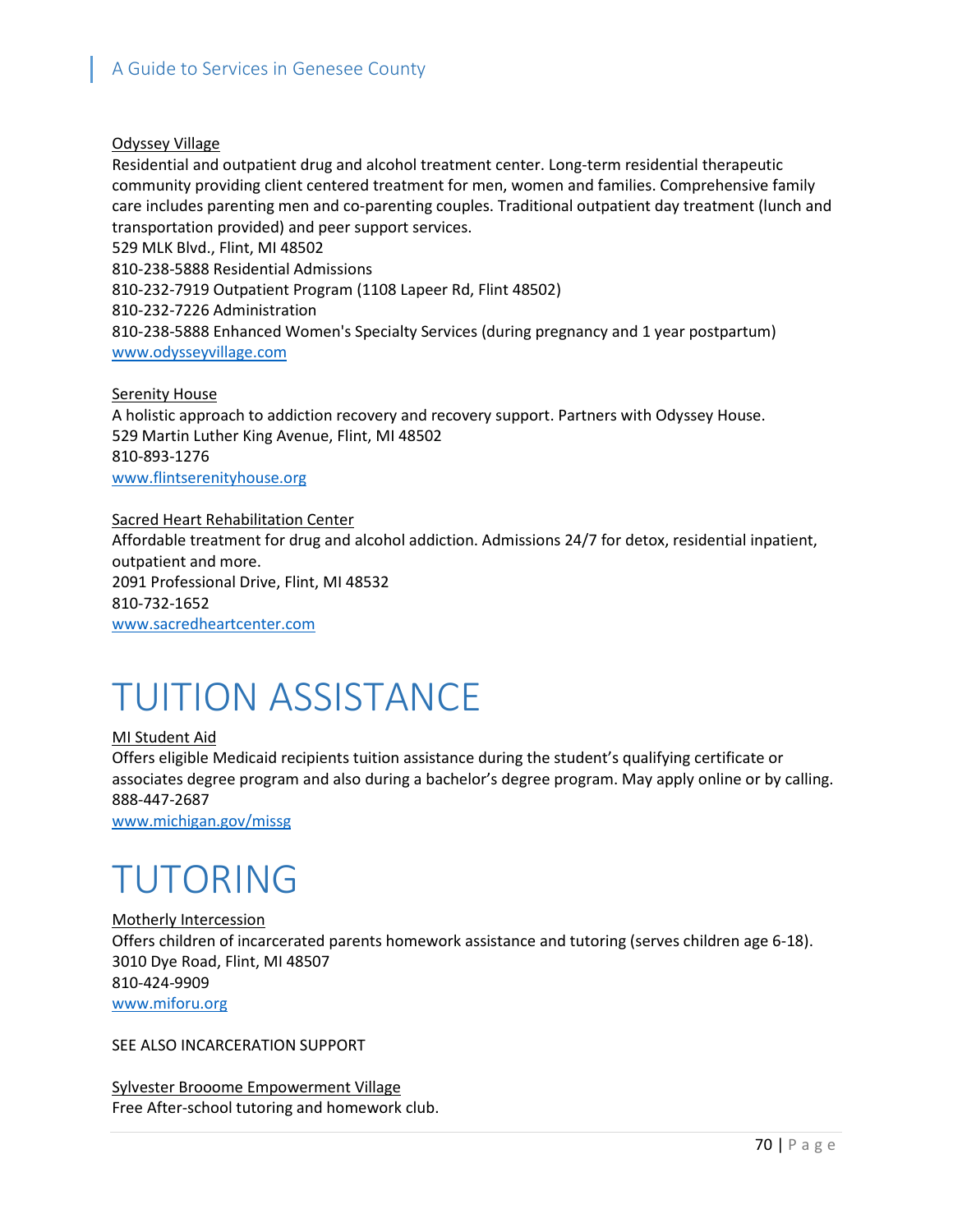4119 N. Saginaw, Flint, MI 48505 810-893-6098 [www.sbev.org](http://www.sbev.org/)

## UTILITIES

## AT&T Access Program

Provides 10Mbps of internet service for \$10/month. No commitment, no deposit, no installation fee. One member of household must be a SNAP participant. 855-220-5211 [www.att.com/access](http://www.att.com/access)

Catholic Charities

Provides emergency rent, mortgage and utility assistance to eligible clients in need, as funds are available. Offers other health services as well. 901 Chippewa Street, Flint, MI 48503 810-234-4693 [www.catholiccharitiesflint.org](http://www.catholiccharitiesflint.org/)

### Consumer's Energy CARE 4.0 Program

Monthly bill credit on energy charges. Gradual forgiveness of a past due balance. Opportunities to receive energy saving services, including a home visit by an energy expert. Contact: Tammy Griffus (United Way) 2171 South Liden Road, Flint MI 810-232-7740 ext. 230 [www.comsumersenergy.com](http://www.comsumersenergy.com/)

#### GCCARD – Genesee County Community Action Resource Department

Help with water heater replacement or repair (homes with children or seniors and over 4 years old), door repair and replacement, window repair and replacement, storm windows, furnace cleaning, repair, or replacement, sidewall insulation, refrigerator replacement, attic insulation, foundation insulation. Also assists with weatherization treatments.

601 N. Saginaw Street, Suite 1B, Flint, MI 48502 810-787-0199 [www.gc4me.com](http://www.gc4me.com/)

#### SEE ALSO REPAIRS

#### GCCARD - United Way

Helps residents pay minimum payments on water bills. ONE time support that provides matching funds up to \$350 for payments on water/sewer bills. 810-244-8557 [www.gc4me.com](http://www.gc4me.com/)

#### Michigan Assistance Program

Provides electric bills assistance to low-income households through State Emergency Relief and the Michigan Energy Assistance Program.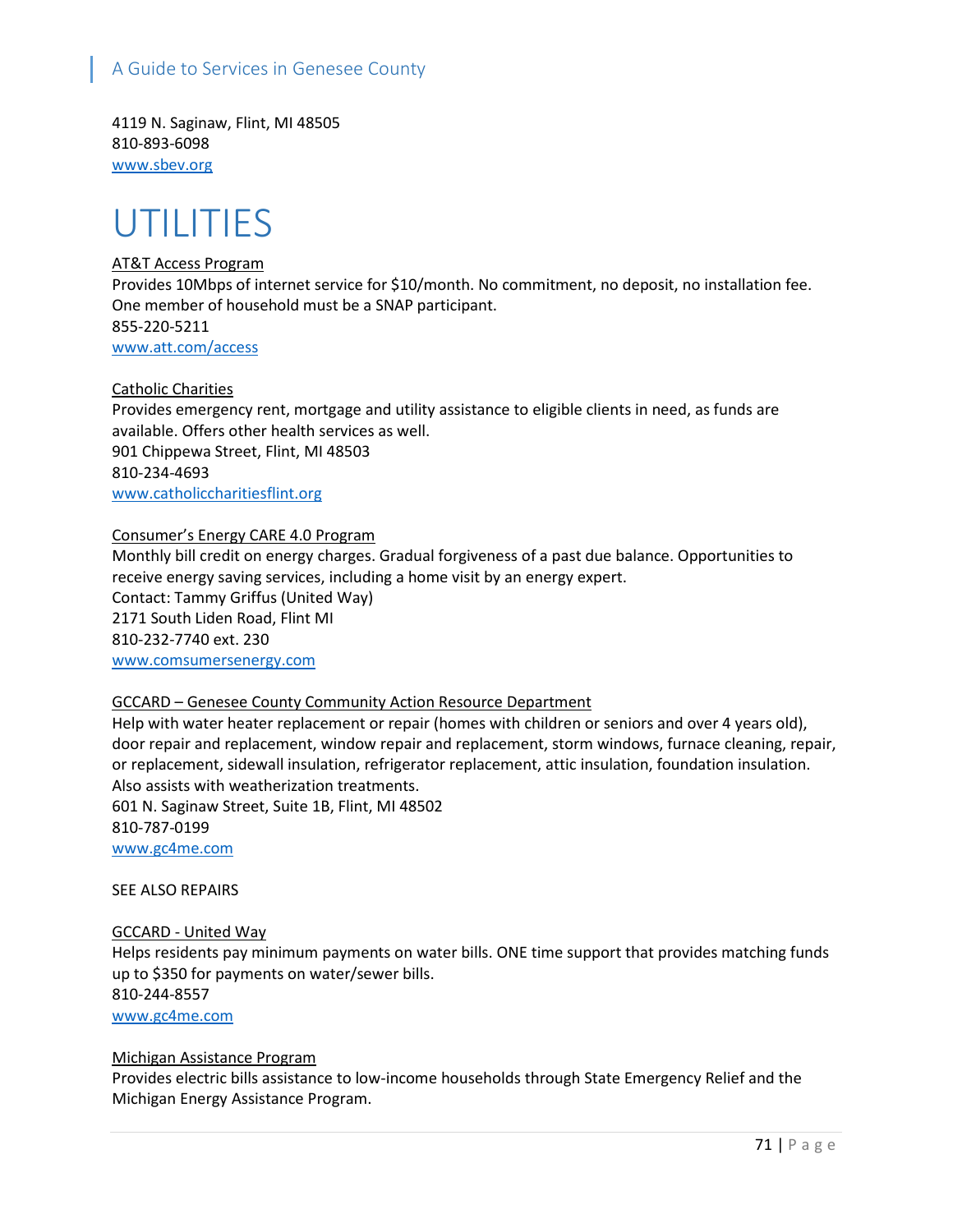#### [www.michigan.gov/mibridges](http://links.govdelivery.com/track?type=click&enid=ZWFzPTEmbWFpbGluZ2lkPTIwMTgwOTI3Ljk1NDY0NTkxJm1lc3NhZ2VpZD1NREItUFJELUJVTC0yMDE4MDkyNy45NTQ2NDU5MSZkYXRhYmFzZWlkPTEwMDEmc2VyaWFsPTE3NTUwNTE2JmVtYWlsaWQ9bHJvc2VuYmVyZ0BnY2hkLnVzJnVzZXJpZD1scm9zZW5iZXJnQGdjaGQudXMmZmw9JmV4dHJhPU11bHRpdmFyaWF0ZUlkPSYmJg==&&&100&&&http://www.michigan.gov/mibridges)

#### Needhelppayingbills.com

Provides resources for many services in Flint including clothing, food, legal assistance, housing, utilities and more. Enter your zip code to find resources in your area. [www.needhelppayingbills.com](http://www.needhelppayingbills.com/)

#### Salvation Army

Assistance with water shut offs, rent, eviction and emergency utility assistance. You must make an appointment for services. See website for document requirements. 211 W. Kearsley, Flint, MI 48502 810-232-2196 [www.centralusa.salvationarmy.org/genesee/emergencyassistance](http://www.centralusa.salvationarmy.org/genesee/emergencyassistance)

#### TrueNorth Community Services - Empower

Help with heat and energy bills (electric, natural gas, propane, wood, pellets, fuel oil, coal and other fuels), you must have:

- Electric and/or natural gas bill(s) past due or a shutoff notice.
- Propane or fuel oil level less than 25 percent when delivered.
- Less than 14 days of wood and/or pellets.

Qualified based on income and assets. You must also complete and be approved for Michigan Department of Health and Human Services' State Emergency Relief assistance through MI Bridges. PO BOX 149, Fremont, MI 49412

231-355-5880

[www.tnempower.org](http://www.tnempower.org/)

# VETERAN'S SERVICES

#### Genesee County Department of Veteran's Services

Provides resources such as emergent services to veterans struggling to make ends meet. Services include emergent services, VA home loans, compensation appeals, and burial benefits 1101 Beach Street, Flint, MI 48502 810-257-3068

[www.gc4me.com/departments/veterans](http://www.gc4me.com/departments/veterans)

#### Michigan Department of Military and Veteran Affairs

Provides resources including: Family assistance, emergency grants, career counseling and job search, federal benefits, financial assistance, education and training, and healthcare resources 3411 N. Martin Luther King Jr. Blvd, Lansing, MI 48906 517-481-8000

### [www.michigan.gov/dmva](http://www.michigan.gov/dmva)

#### MTA- "Vets to Wellness"

Free rides for Veterans and their spouse or caregiver to health and wellness services for 4 trips per month. Eligible riders must be a Veteran with an honorable discharge and live in Genesee County. 810-257-3068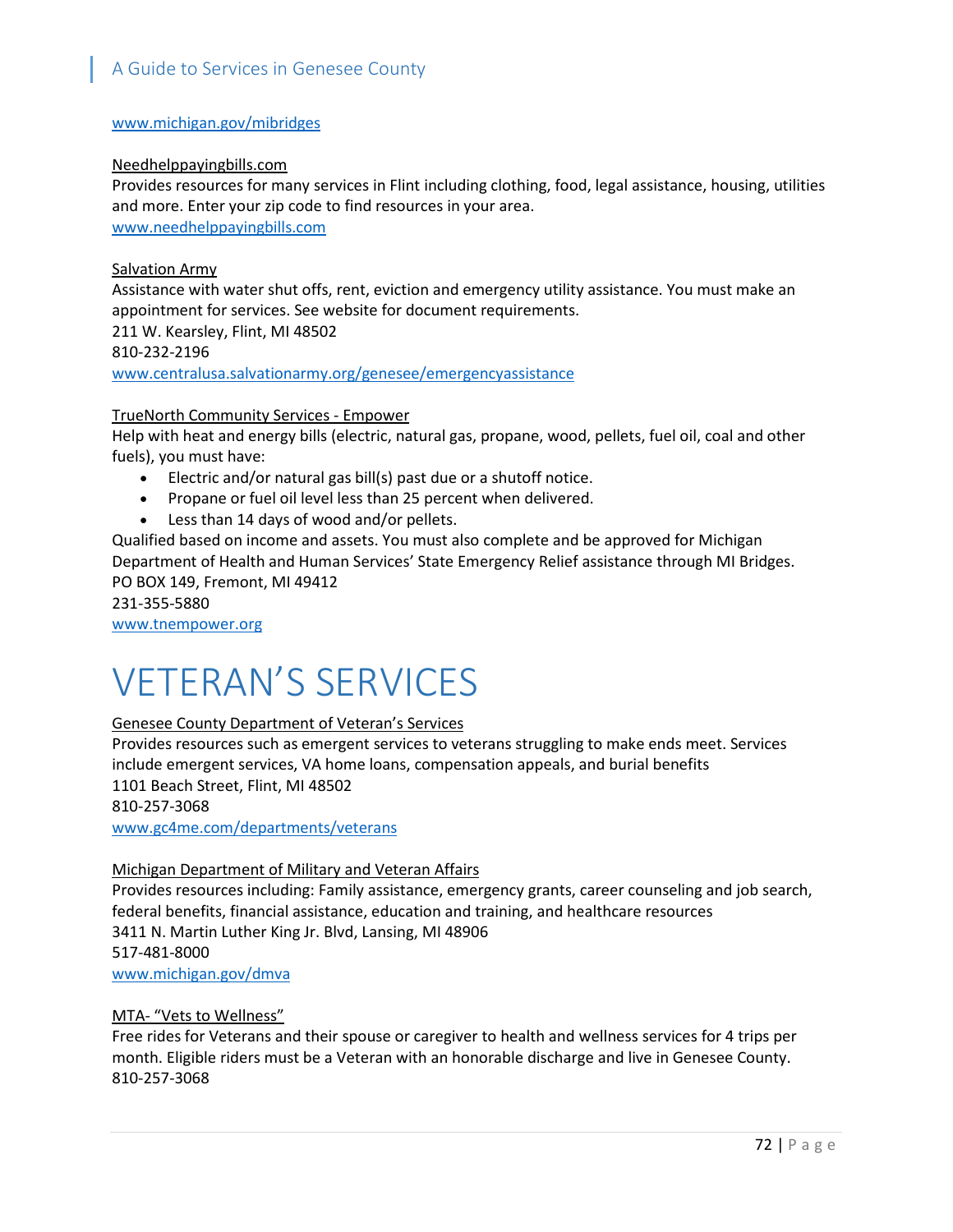# VISION

Burton Health Center - Genesee County Health Department Hearing and Vision screenings for children ages 3 and older. G-3373 S. Saginaw Street, Burton, MI 48529 810-257-3193 (CALL FOR WALK-IN APPOINTMENT TIMES) [www.gchd.us](http://www.gchd.us/)

#### Genesee County Free Medical Clinic

Offers care in dental, vision, prescriptions, medical and hearing. Must be low income, 18-65 years of age, a Genesee County resident, have a social security number and no other health insurance. By appointment only. Please call first. 2437 Welch Blvd., Flint, MI 48504 810-235-4211 [www.gchd.us](http://www.gchd.us/)

Hamilton Community Healthcare Network Vision and eye health needs for patients of all ages. 2900 N. Saginaw Street, Flint, MI 48505 810-406-4246 [www.hamiltonchn.org](http://www.hamiltonchn.org/)

# WATER

SEE ALSO HELP CENTERS

Water Boxes Bring your own water jugs to fill up for free at these mobile water filtration systems that use four filters to reduce heavy metals and harmful bacteria. [www.501CTHREE.org](http://www.501cthree.org/)

First Trinity Missionary Baptist Church 1226 Beach Street, Flint, MI 48502 810-234-2653

Sylvester Broome Empowerment Village 4119 Saginaw Street, Flint, MI 48505 810-893-6093

Metropolitan Tabernacle Baptist Church 930 E. Myrtle Avenue, Flint, MI 48505

Latinx Tech Center 2101 Lewis Street, Flint, MI 48506 810-4243760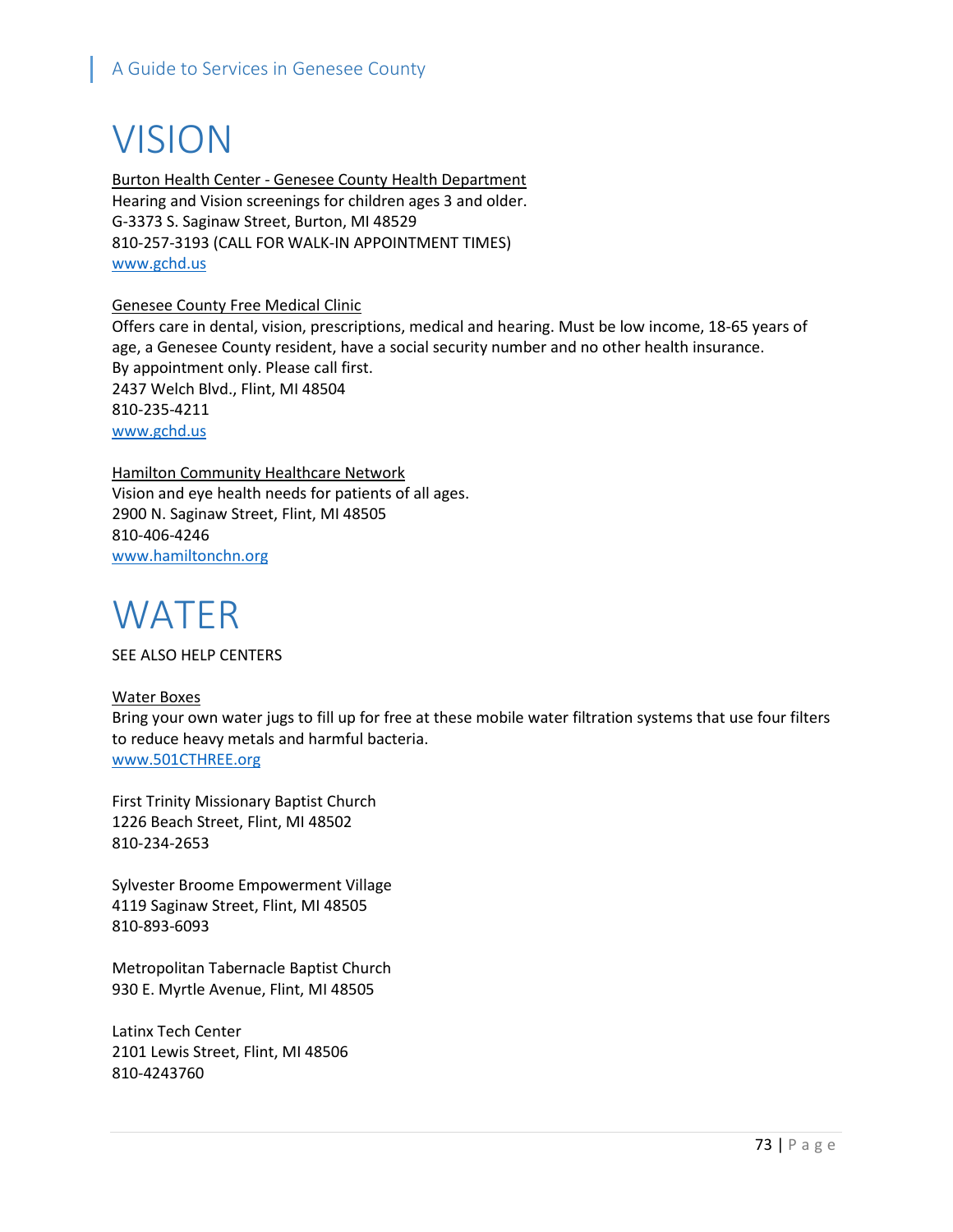Water Kiosk Station at Catholic Charities Bring in your own container to fill up with water for free. Limit 5 gallons per day. Corner of Root Street and Fifth Avenue 9a-4p, M-F 810-265-7025 AND North End Soup Kitchen 735 E. Steward Avenue 11:30a-5p, M-F 810-785-6911 [www.ccsgc.org](http://www.ccsgc.org/)

First Trinity Missionary Baptist Church 10-2, TU, W, TH 1121 Beach Street, Flint, MI 48502

#### WRAP PROGRAM: Water Residential Assistance Program (Community Action Alliance)

Offers bill assistance, water conservation measures, and resource navigation for residents of the Great Lakes Water Authority. Assistance up to \$1000 per household. \$25 monthly bill credit and help with past due bills. Home water audit & minor repairs for homeowners above 120% of average usage. 313-386-WRAP (9727) [www.waynemetro.org/WRAP](http://www.waynemetro.org/WRAP)

#### *FILTERS, CARTRIDGES, & QUESTIONS*

#### CORE (Community Outreach Education program) Gives free water filters or filter replacement cartridges. They can come to your home to help you install it or change the filter. 810-238-6700

City of Flint Call or stop by for free filters, cartridges and test kits. 1101 Saginaw Street, Flint, MI 48502 810-766-7346 www.cityofflint.com

Habitat for Humanity Shower filters available. \*Call for availability\* Re-Store 101 Burton Street, Flint, MI 48503 810-766-9089 [www.geneseehabitat.org](http://www.geneseehabitat.org/)

# WOMEN, INFANTS, and CHILDREN (WIC)

Women, Infants and Children (WIC)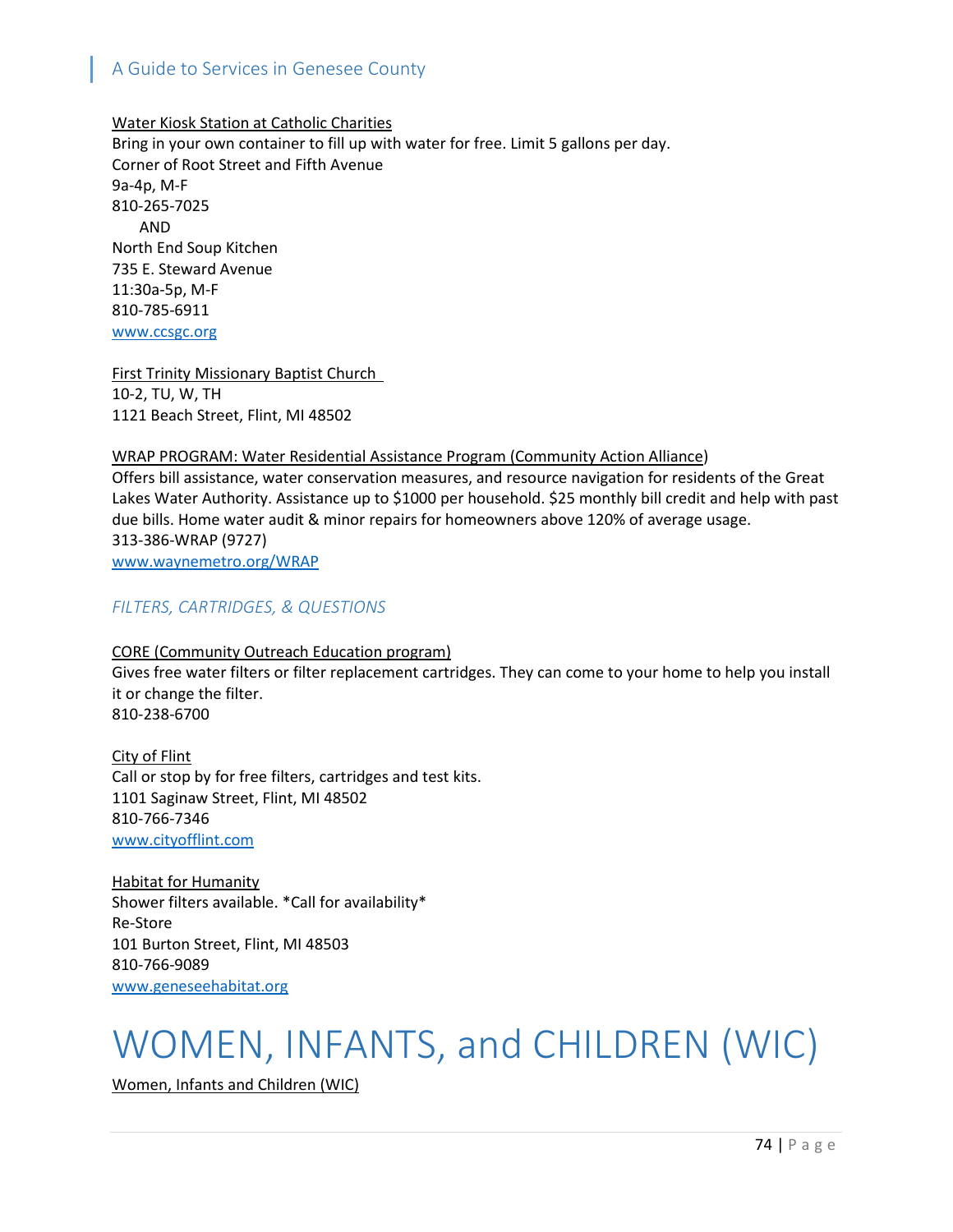Free supplemental nutrition program that provides healthy food, nutrition education and breastfeeding support to income qualified pregnant women, babies and children under 5 years old. Food benefits include items such as milk, cheese, eggs, cereal, peanut butter, dried beans/peas or canned beans/peas, fruit and vegetable juices, fresh fruits and vegetables and whole grain choices, including breads, tortillas, pasta, brown rice, and oatmeal.

G-3373 S. Saginaw Street, Burton, MI 48529 810-237-4537 [www.gchd.us](http://www.gchd.us/) [www.wichealth.org](http://www.wichealth.org/) (nutrition education online)

# HOLIDAY HELP/CHRISTMAS ASSISTANCE

#### Catholic Charities- North End Soup Kitchen

Provides free Christmas Day meal to all. Meal starts at 11:30. Children attending will receive a new toy and adults will receive a personal needs bag. Must be present to receive a gift. No eligibility or documentation required.

735 E. Stewart Avenue, Flint, MI 48505 810-785-6911

#### Flint Eastside Mission

*Christmas Dinner*- Free Christmas Day meal to all. Meal is 11am-1pm. No eligibility or documentation required

*Christmas Gift Giveaway*- provides holiday assistance to families in the 48506 area code. Applications are on a first-come-first-serve basis**. APPLY November 5th-8th 9:30am-4pm**. Eligibility criteria:

- Parent or legal guardian must apply in person
- Driver's license or MI state ID
- Piece of mail containing the name and address of the individual applying for assistance and residency of 48506 zip
- Child's birth certificates or Medicaid card

#### Old News Boys

Sign-Up Schedule

October 29 - December 21, 2018 Monday - Friday 8:30 AM - 4:00 PM Closed for lunch from noon - 1:00 PM

Children from birth to age 18 (if still in high school) living in Genesee County may be eligible.

To qualify for the program, the parent or legal guardian must:

Come to the Old Newsboys office (Far south door on the west side of the building) during scheduled enrollment weeks and hours. We are not able to take telephone or email applications.

- Bring driver's license or State ID
- Bring their own social security card.
- Bring Michigan Medicaid card for each child or approved eligibility documentation\*
- Bring birth certificates or judgments of legal custody for each child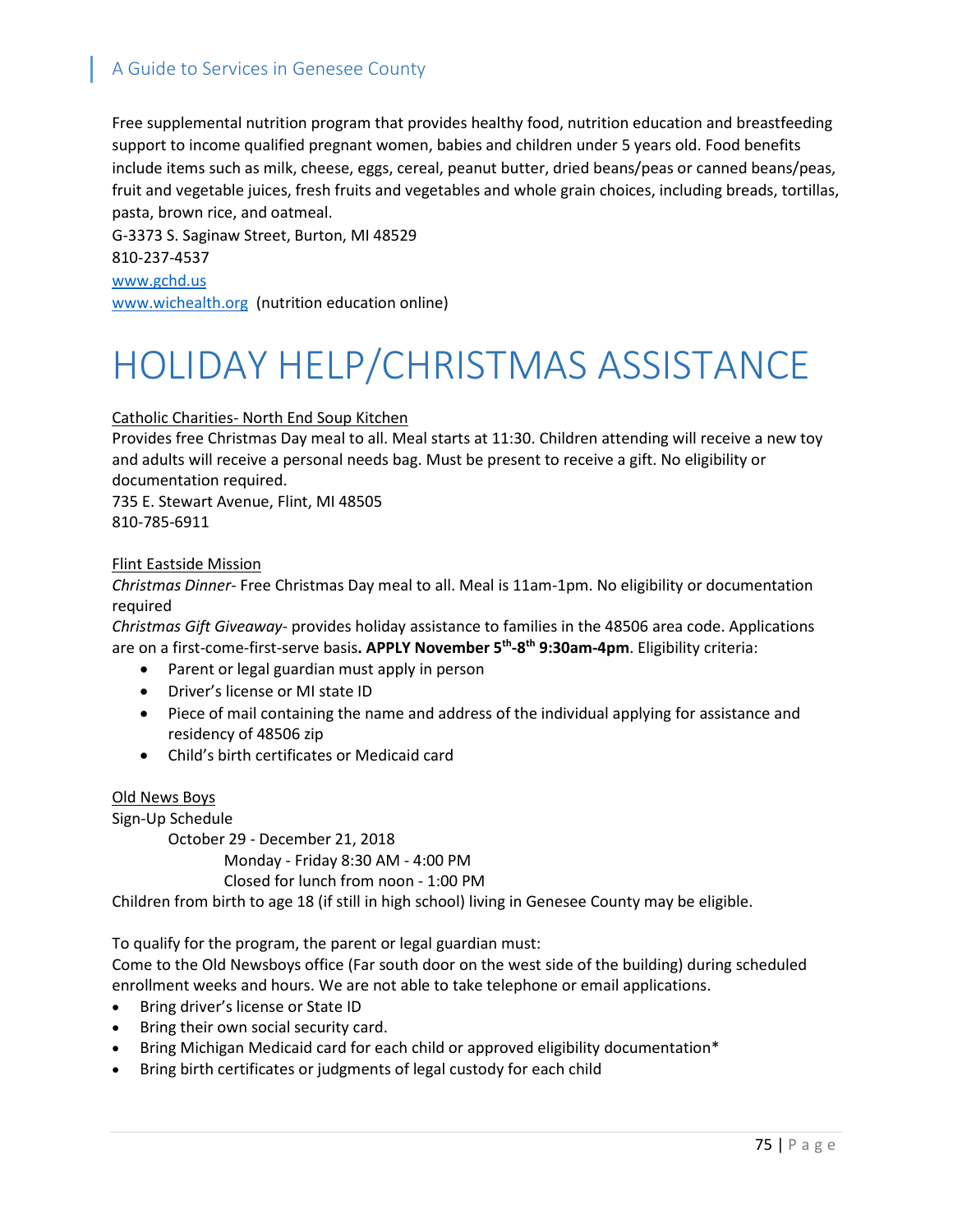When you arrive...

- Intake and enrollment entrance is the far south door on the west side of the building.
- All above listed paper work must be provided for sign-up even if your children have received gifts from the Old Newsboys in the past.
- Parents or guardians may be turned away if they are under the influence of alcohol/drugs or are loud or abusive with the Old Newsboys' staff.
- You may not sign up for more than one similar service agency during the holidays. The Old Newsboys is in a service pool with 11 local holiday package providers. If you appear on one of the lists from another agency, you will be required to obtain a letter of release from that agency.

\*Eligibility documentation for children not receiving Medicaid:

• Previous Year's Tax Return

Parents' or legal guardian's 2017 income tax return must verify low income for your child to qualify. The Old Newsboys uses the same criteria to determine need as the Federal Government.

Reduced /free lunch acceptance letter from the child's school

PDF of eligibility criteria can be found her[e onbflint.org/img/christmas-box-enrollment-18.pdf](https://onbflint.org/img/christmas-box-enrollment-18.pdf)

#### Toys for Tots- Genesee County

Accepting applications for toys from 11/26/2018- 12/08/2018 Will review application up until 12/08/2018 (Approved applicants will be notified of specific distribution dates and locations. Check website for additional distribution details) DISTRIBUTION DATES Distribution Start Date: 11/28/2018- 12/18/2018

Must sign up in person at Toys for Tots ~ Genesee County. 4425 S. Saginaw Street, Flint, MI 48507 (in the old "UAW Local 581 Union Hall)

Contact Person: [Ms. Vicky Muckenthaler](mailto:toys4totsflint@aol.com?subject=Local%20Toys%20For%20Tots%20Campaign%20FLINT-MI) 810-715-4401 Visit website for more details: [flint-mi.toysfortots.org/local-coordinator-sites/lco-sites/local-dates.aspx](https://flint-mi.toysfortots.org/local-coordinator-sites/lco-sites/local-dates.aspx)

#### Salvation Army

Provides Christmas assistance. Children 14 and older are not eligible for toys. Parent or legal guardian must apply in person. Applications are on a first-come-first-serve basis

- 211 W. Kearsley, Flint 48502
	- o November 13th 9am-2pm
	- o November 14th 9am-7pm
- 1475 Coldwater Rd, Flint 48505
	- $\circ$  November 6<sup>th</sup> 9am-2pm

Must have following documents with you to sign up:

- MI ID and Social security cards for all adults in the household
	- o Case summary from DHHS will be accepted as proof of Social security
- Proof of dependents in the home
	- o Birth certificates and social security cards (or DHHS summary)
- Current bills for the last 30 days
	- $\circ$  Bill must contain name and address of the individual applying for assistance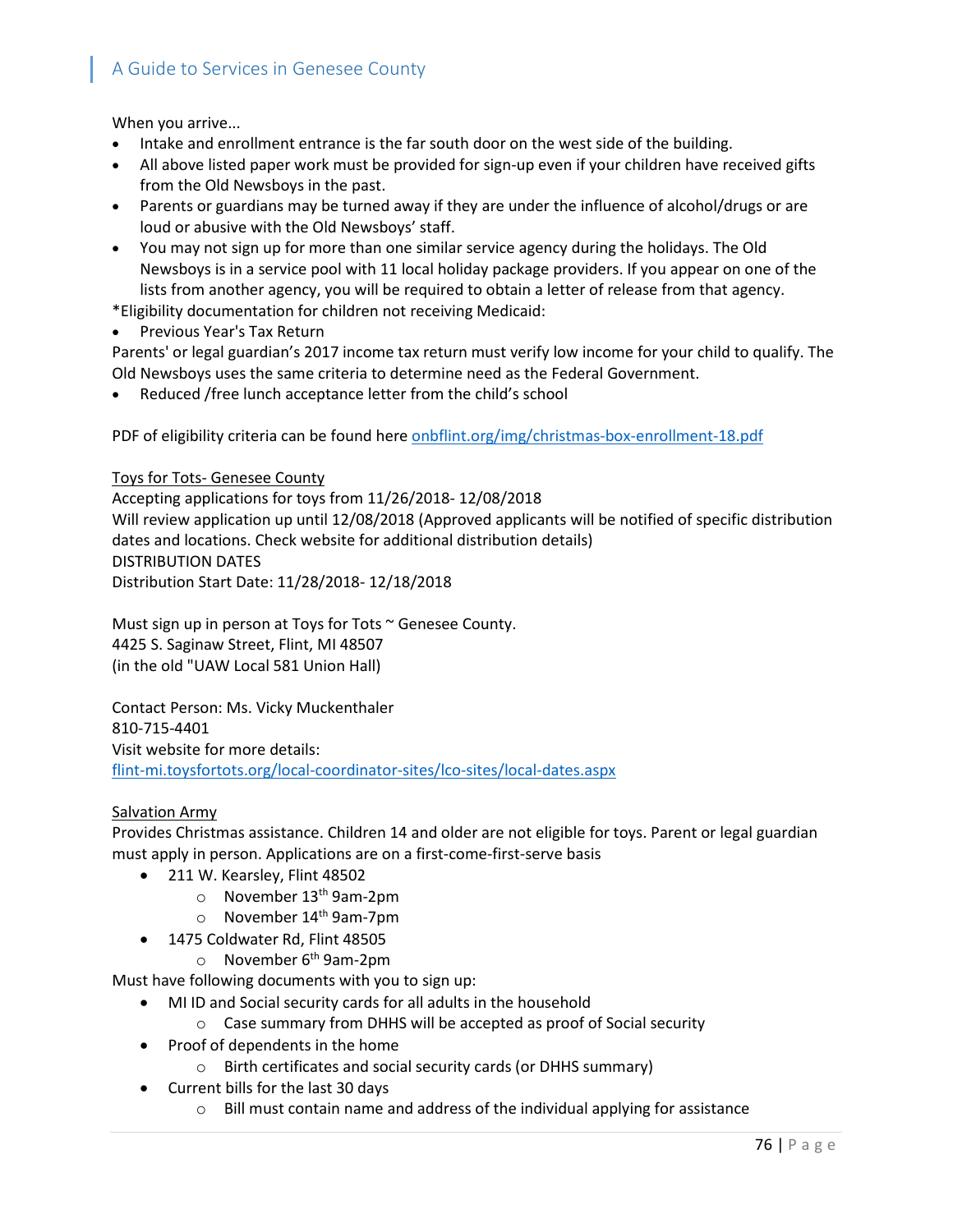- o Current bills include rent, mortgage, water, gas, electric, telephone, cable, etc.
- Proof of income
	- o Pay stubs, child support, SSI, SSDI, unemployment/worker's comp
	- o Notice of case action from DHHS will be accepted as income statement, cannot be more than 6 months old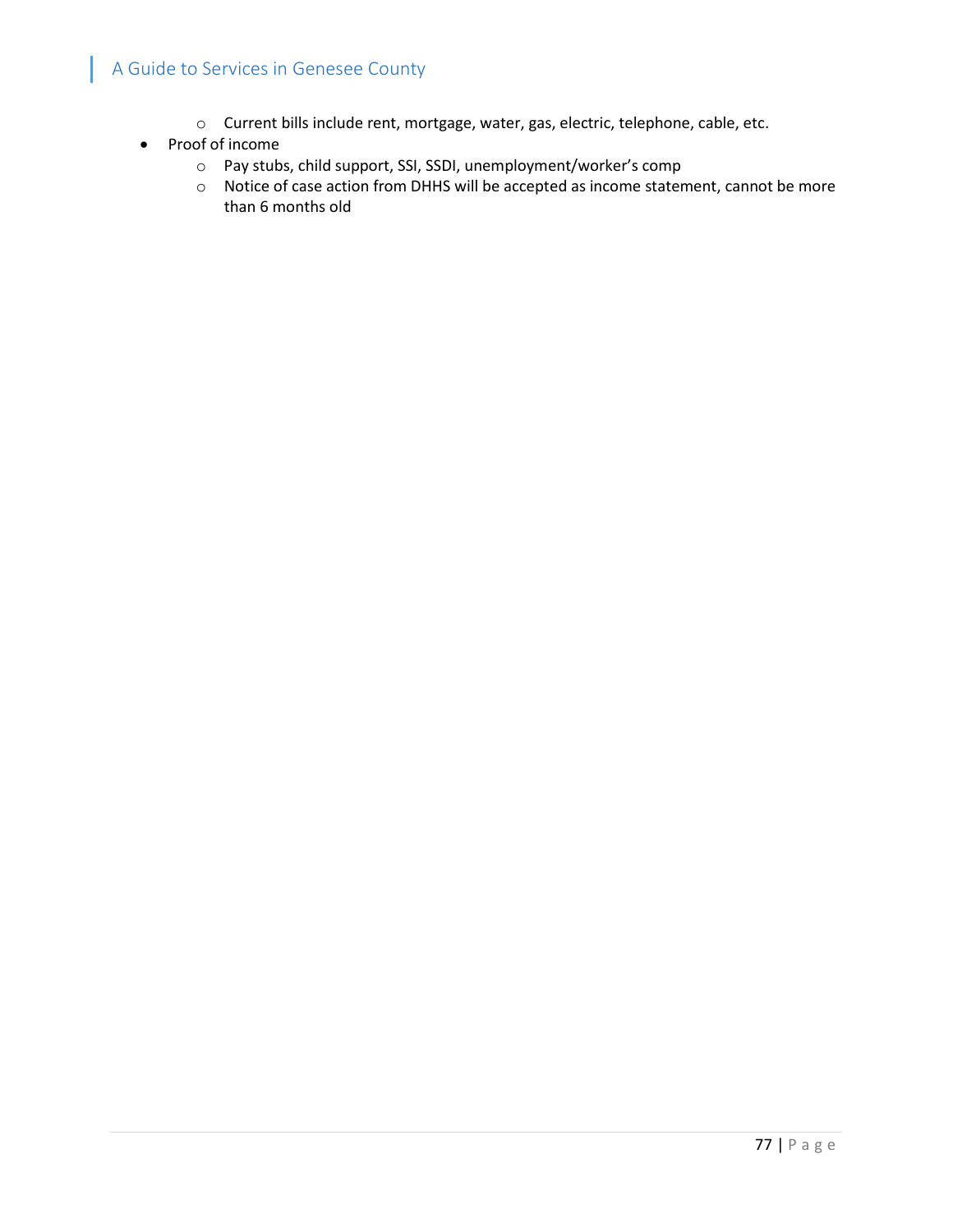# Family Friendly Places to Visit in Flint

#### APPLEWOOD ESTATE

A FREE family friendly story time at Applewood takes place every Friday at 11:30 a.m. Enjoy the gardens without reservations during regular open days. Guided house tours available with a reservation. 1400 E. Kearsley St, Flint, MI 48503-1917 810-396-3117

#### BLUEBELL BEACH

This public beach is not only free, but it's a great place to explore! Additionally, there is a splash pad {also free} for kids there, too. Nothing like some inexpensive water fun. Free, 8am-sunset daily 5500 Bray Road, Flint, MI 48505

#### FLINT INSTITUTE OF ART

Art for all through collections, exhibitions, and educational programs. Baby tours one Sunday a month. Glass blowing demonstrations on Saturdays. FREE for Genesee County Residents, Open 12-5 1120 East Kearsley Street, Flint, Michigan 48503 810-234-1695

#### FOR-MAR NATURE PRESERVE AND ARBORETUM

Throughout the grounds are meadows, ponds and plenty of trees. Hikers enjoy numerous miles of trails and our collection of gardens, nature center and treehouse. 8am - sunset daily 2142 N. Genesee Road, Burton, MI 48509 810-736-7100, ext. 892

#### SLOAN MUSEUM

Fun hands-on science exhibits, photographs, artifacts and historic automobiles that capture the history of Flint. Adults: \$9, Children: \$6, under 2 free 1221 East Kearsley Street, Flint, MI 48503

#### CHILDREN'S MUSEUM

Fun and interactive exhibits where they can learn through play - we love a museum where we can touch everything! Adults: \$6, Children: \$6, under 12 months free 1602 University Avenue, Flint, MI 48504 810-767-5437

#### CROSSROADS VILAGE AND HUCKLEBERRY RAILROAD

Let kids experience the way people used to travel back in the 1900s as they climb aboard a narrow gauge train and even take a ride! 5045 East Stanley Road, Flint, MI 48506